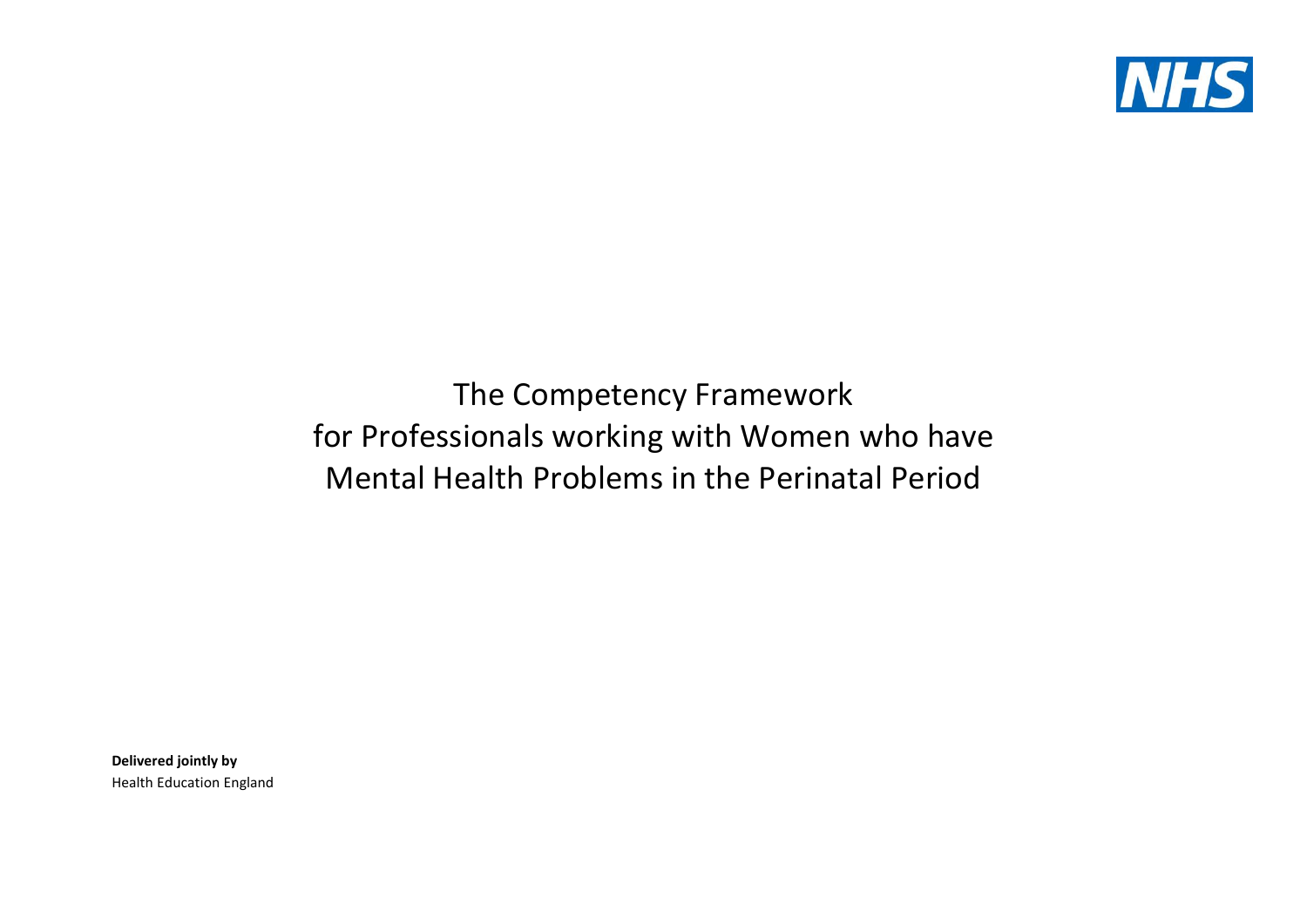

The Tavistock and Portman NHS Foundation Trust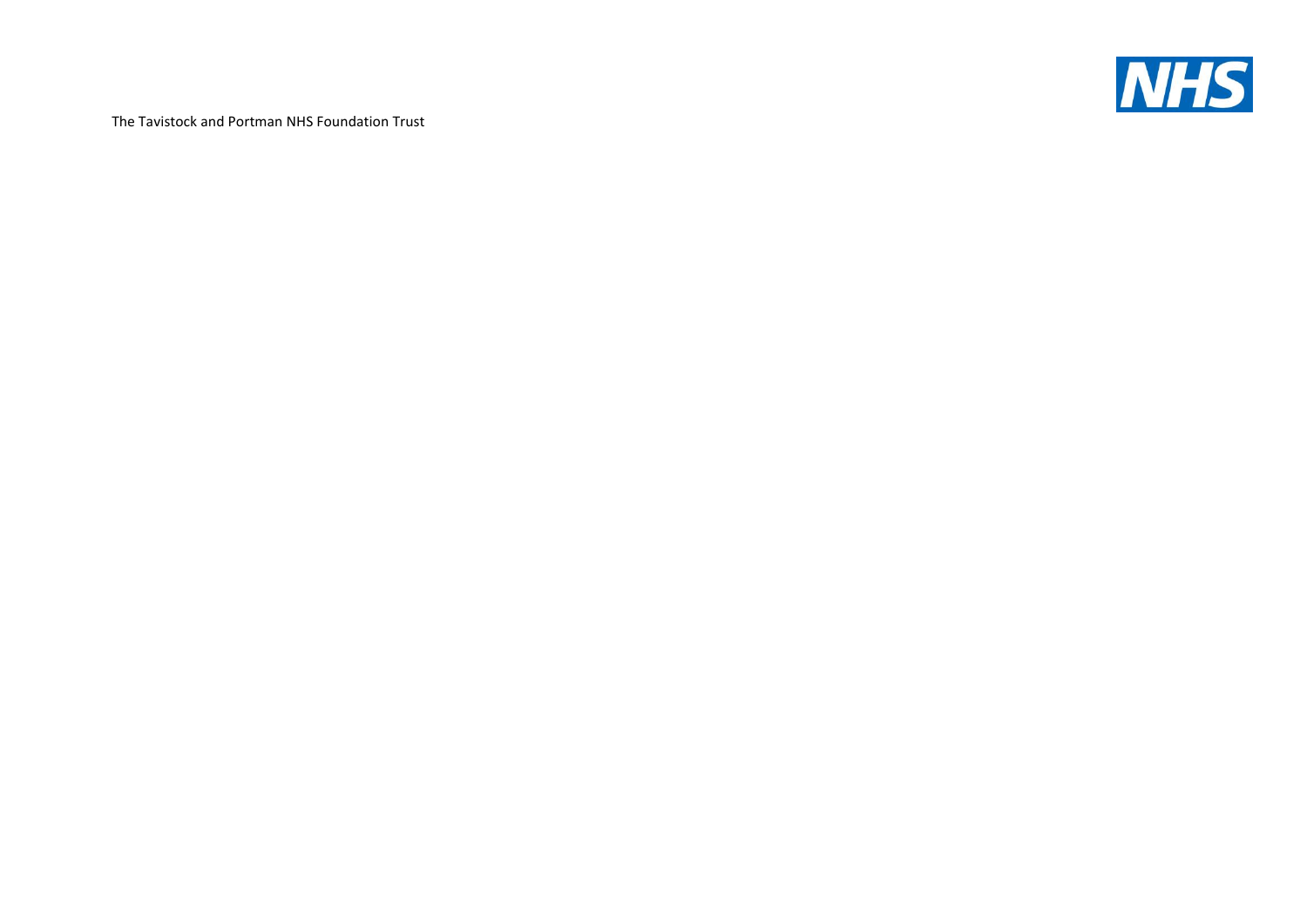



#### **Contents**

| Domain 3 - Having an open conversation about mental health in the perinatal period  17 |  |
|----------------------------------------------------------------------------------------|--|
|                                                                                        |  |
|                                                                                        |  |
|                                                                                        |  |
|                                                                                        |  |
| Domain 8 - Understanding and valuing the multidisciplinary team and pathway            |  |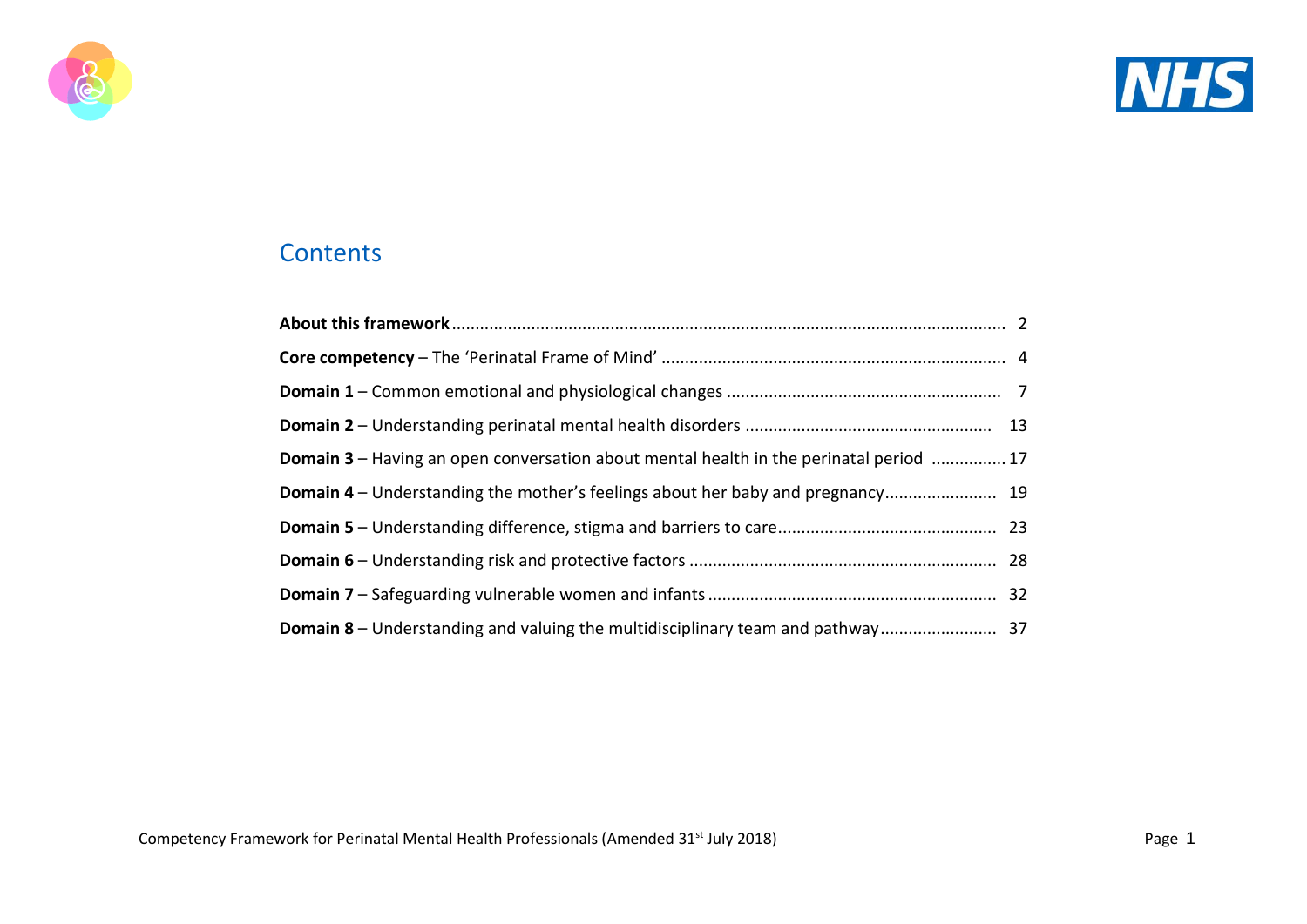



#### About this framework

This competency framework has been developed for all staff working to support mothers and families across the perinatal care pathway, from preconception to postnatal care. It is designed to increase general awareness of perinatal mental health disorders and associated care skills, supporting advanced and specialist practice. It has been developed to standardise competencies for perinatal mental health practice across England. This will help to ensure the workforce is confident and suitably skilled to identify need and deliver care to women who have mental health problems during the perinatal period, thereby increasing access to appropriate evidence-based treatment for thousands of women, as outlined in the Five Year Forward View (NHSE, 2014).

Competencies are the skills, knowledge and behaviours that deliver high quality care and enable the continuous improvement of services This framework lists a number of competencies over two or three levels in eight domains. Generally the three levels distinguish between (1) general knowledge and skills, (2) advanced knowledge and skills, and (3) the knowledge and skills required to supervise and manage. Over time, this competency framework will be used for recruitment, performance management, training and development, and discussions about career progression. The framework will inform training provision for all professions working in perinatal mental health. These competencies also build on the foundation values for all NHS professionals, helping them work together to put patients first, to respect and value all the people they care for and work with, to create commitment to the delivery of high quality, compassionate perinatal mental health care, to continually improve health, wellbeing and the patient experience, and ensure everybody benefits from NHS care.

Whilst this framework is being developed, there are only three actions you need to take –

- 1. Review the competencies that relate to your job level and comment on your level of competence.
- 2. Make a note of any gaps in competence and outline plans to address these gaps.
- 3. Submit this document to a line manager/team leader. As this is a pilot it would be helpful to include any comments about the ease of use and/or suggestions for improvement.

**Please note that this framework does not supersede core professional competencies but should be used alongside them. Standard competencies around information governance, safeguarding, managing risk, equality and diversity, communication and professional standards may not be repeated, but are crucial to good perinatal mental health care. Furthermore, professional groups may have additional specific competency sets that are not covered in this framework and this document needs to be used alongside them.**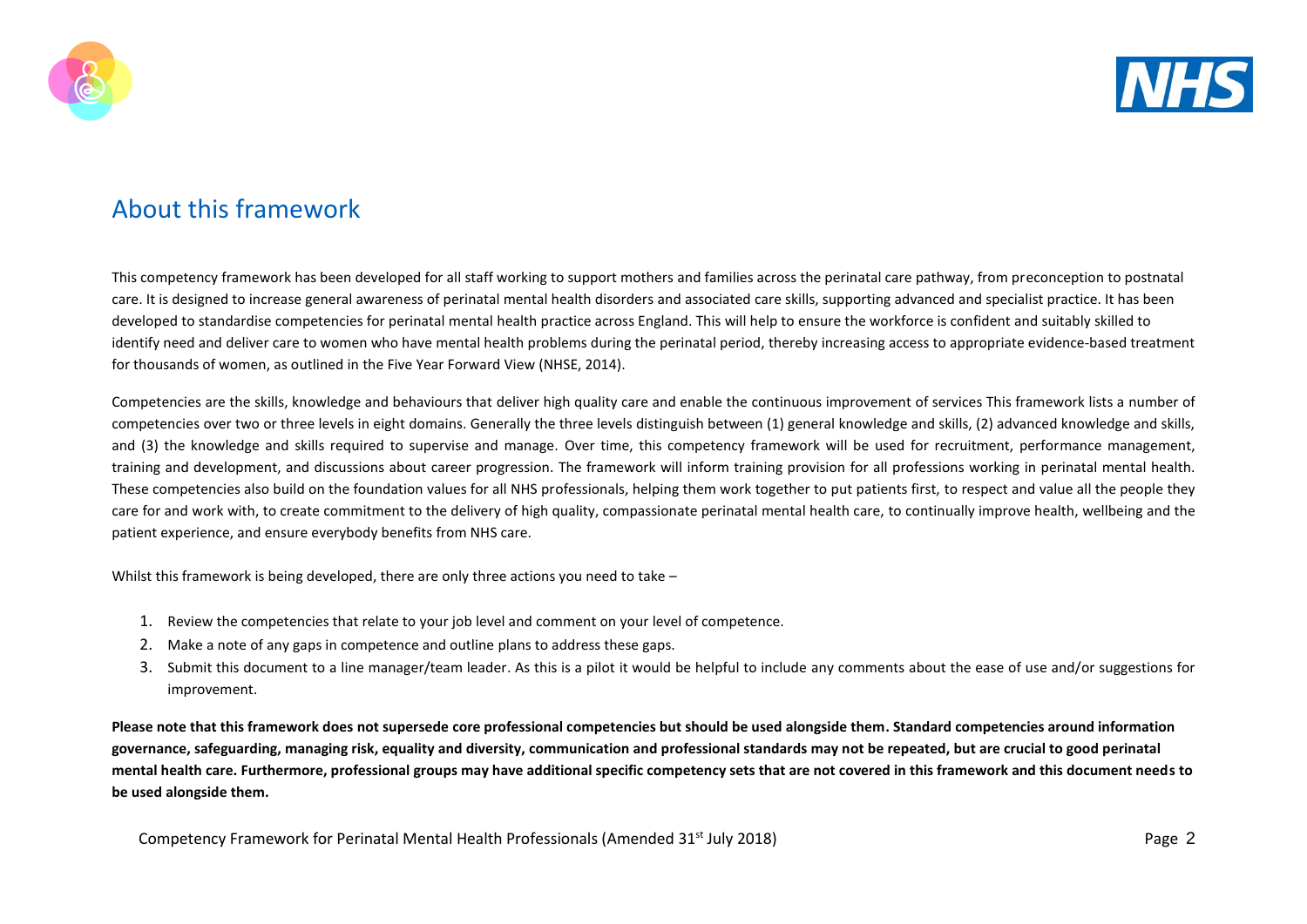



Thank you for your time in testing the competency framework and participating in the pilot phase

Your contribution is greatly appreciated and will help us develop the framework as a helpful resource for all practitioners

Competency Framework for Perinatal Mental Health Professionals (Amended 31<sup>st</sup> July 2018) Page 3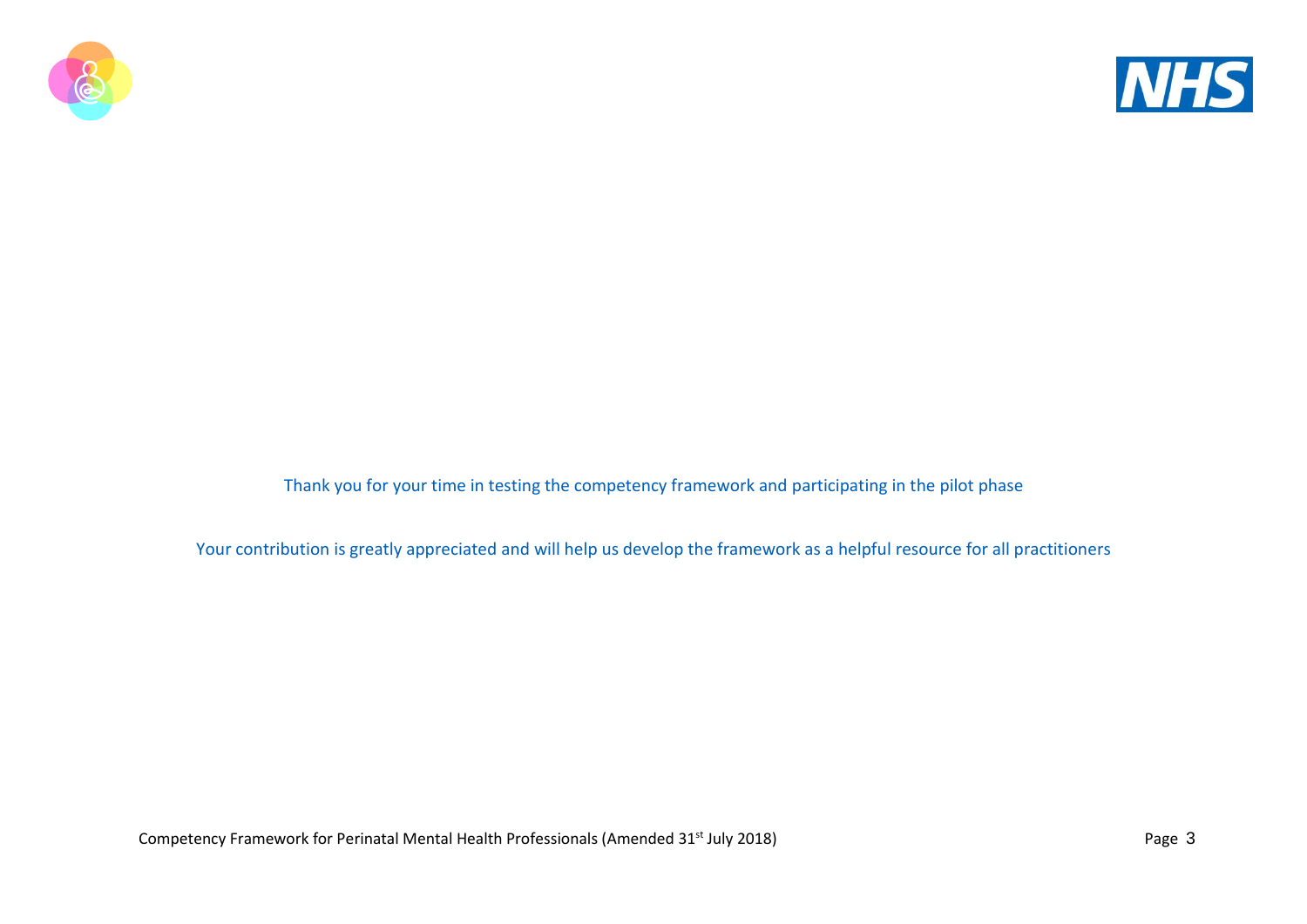



# Core competency – The 'Perinatal Frame of Mind'

This domain sets out components of best practice when working with women and their families in the perinatal period and is relevant to all of the other domains. These competencies should be considered throughout every stage of perinatal care, from preconception to one year after birth. There are two levels: 1) ability to demonstrate the competency and 3) to teach and supervise that competency. Both levels are crucial in ensuring that services have competent perinatal practitioners and their work can be supervised and continued after training courses have been completed.

| Level 1                                                                                                                                                                                           | Level 3                                                                                                                                                                                                                                                                           |
|---------------------------------------------------------------------------------------------------------------------------------------------------------------------------------------------------|-----------------------------------------------------------------------------------------------------------------------------------------------------------------------------------------------------------------------------------------------------------------------------------|
| The 'Perinatal Frame of Mind'                                                                                                                                                                     | Supervision                                                                                                                                                                                                                                                                       |
| <b>C.01</b> Ability to think about the mother's needs, the infant's needs, and the<br>mother-infant relationship, as three distinct areas of interest for health and<br>wellbeing.                | <b>C.13</b> Ability to supervise practitioners who are caring for women with mental health<br>problems during the perinatal period, holding in mind the needs of mother, the<br>infant, the mother-infant relationship, and the needs of/relationship with the<br>father/partner. |
| <b>C.02</b> Awareness of a tendency in some services/professionals to focus<br>exclusively either on the mother or infant's wellbeing, and an ability to<br>challenge that view when appropriate. | <b>C.14</b> Ability to reflect on and manage the emotions created by dealing with<br>mothers, infants, fathers/partners and their relationships, and managing staff who<br>are also dealing with these same issues.                                                               |
| <b>C.03</b> Ability to ask about the mother's mental health and the infant's<br>mental health, and then the relationship between the two.                                                         | C.15 Ability to guide supervisees or staff towards more 'joined-up' thinking in terms<br>of mother, infant, mother-infant relationship and the needs of and relationship with<br>the father/partner.                                                                              |
| <b>C.04</b> Ability to help the mother consider how her mental health may affect<br>her relationship with her infant.                                                                             |                                                                                                                                                                                                                                                                                   |

Competency Framework for Perinatal Mental Health Professionals (Amended 31<sup>st</sup> July 2018) Page 4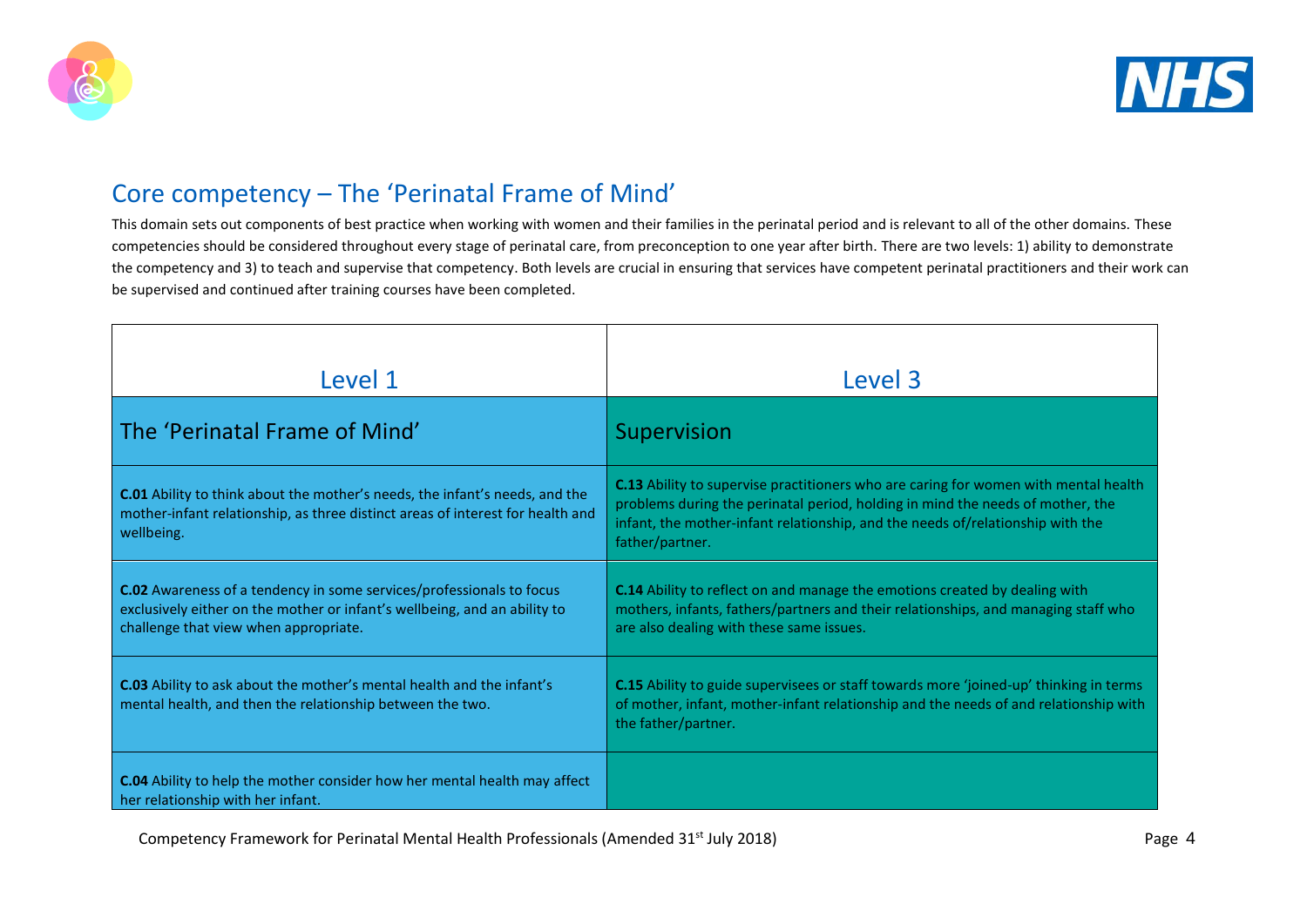



| Level 1                                                                                                                                                                                                                                                       | Level 3                                                                                                                                                                                  |
|---------------------------------------------------------------------------------------------------------------------------------------------------------------------------------------------------------------------------------------------------------------|------------------------------------------------------------------------------------------------------------------------------------------------------------------------------------------|
|                                                                                                                                                                                                                                                               | Leadership                                                                                                                                                                               |
| C.05 Ability to understand the father/partner's mental health, and the<br>effect this will have on the mother and the infant.                                                                                                                                 | C.16 Ability to communicate this frame of mind and understanding of<br>mother/infant/partner relationships to other professionals from both clinical and<br>non-clinical backgrounds.    |
| C.06 Ability to think about the effect of the pregnancy on the father and<br>other family members' mental health and wellbeing.                                                                                                                               | C.17 Ability to use this knowledge to build bridges between services and encourage<br>greater awareness of the complexity involved in working with women during the<br>perinatal period. |
| <b>C.07</b> Awareness of how an absent father/partner, or lack of support from<br>the family, may affect the mother and infant's mental health and their<br>relationship.                                                                                     | <b>C.18</b> Ability to facilitate clinical or work discussion groups relating to this work.                                                                                              |
| <b>C.08</b> Ability to consider mental wellbeing and mental health disorders in<br>the context of the mother and partner's race, culture, religion, socio-<br>economic situation, sexuality and/or other 'protected characteristics'<br>(Equality Act, 2010). |                                                                                                                                                                                          |
| <b>Professional support</b>                                                                                                                                                                                                                                   |                                                                                                                                                                                          |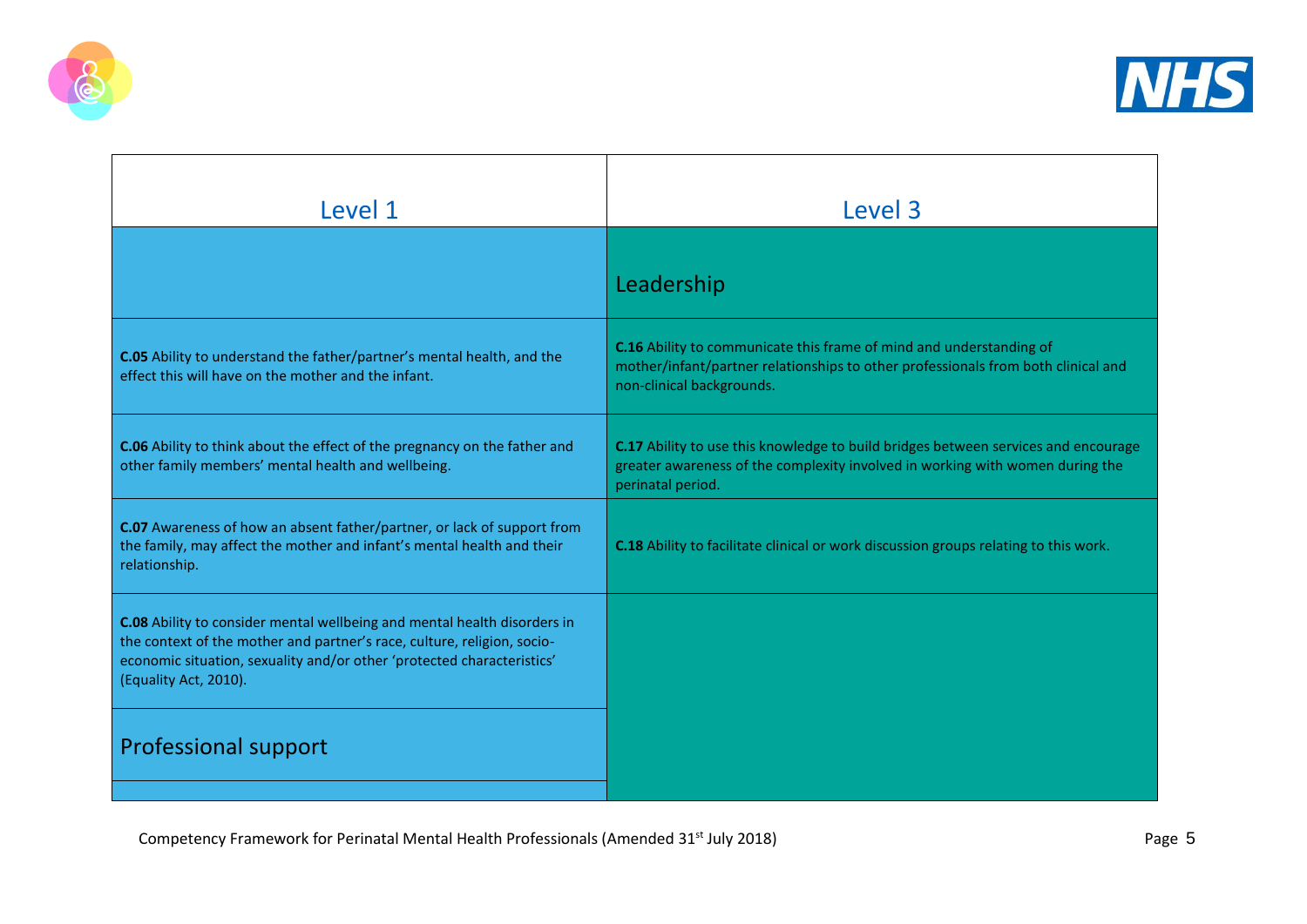



| Level 1                                                                                                                                         | Level 3 |
|-------------------------------------------------------------------------------------------------------------------------------------------------|---------|
| C.09 Ability to reflect on and manage the emotional demands of the<br>mother, infant, father/partner and wider family.                          |         |
| <b>C.10</b> Ability to reflect on changes in one's own emotions generated by the<br>complex task of considering the above.                      |         |
| <b>C.11</b> Ability to share the emotions and possible anxieties generated with a<br>colleague or supervisor in a suitably confidential manner. |         |
| <b>C.12</b> Ability to refer the mother, father or other family members to<br>appropriate specialist services when required.                    |         |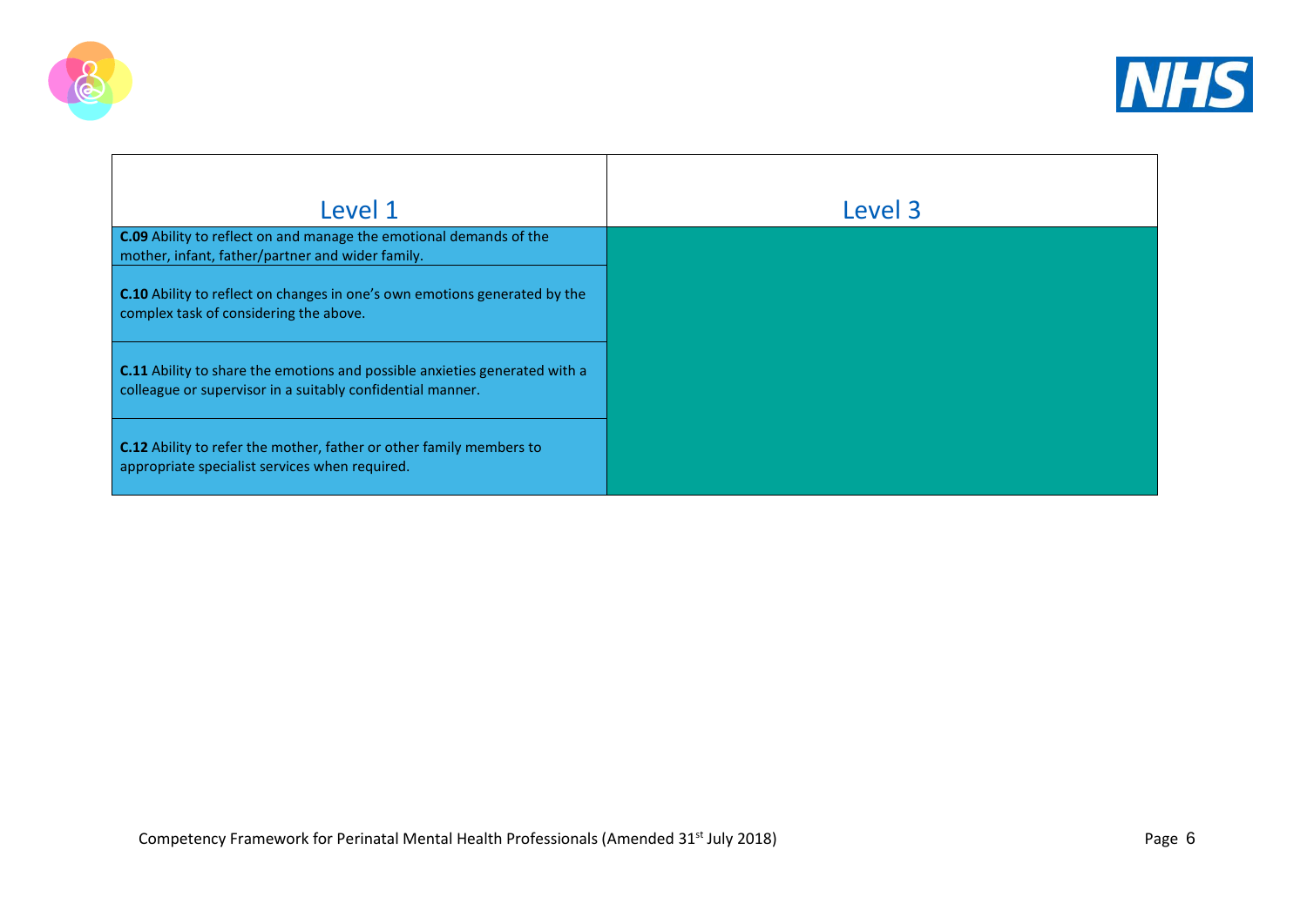



# Domain 1 – Common emotional and physiological changes

Understanding common physical and psychological changes during pregnancy and the first postnatal year is important for both parents. As a professional working with women during the perinatal period you need to have an awareness of what these changes are and be able to offer information and support to both parents, as required. An understanding of these changes will help you identify any risks or abnormal changes, and to act appropriately on any concerns.

| Level 1                                                                                                                        | Level 2                                                                                                                                                                                       | Level 3                                                                                                                                                                                                                                                                              |
|--------------------------------------------------------------------------------------------------------------------------------|-----------------------------------------------------------------------------------------------------------------------------------------------------------------------------------------------|--------------------------------------------------------------------------------------------------------------------------------------------------------------------------------------------------------------------------------------------------------------------------------------|
| 1.01 Ability to ask women sensitively if they are<br>pregnant (or might be pregnant) or whether they<br>are planning a family. | 1.23 Knowledge that women with mental health<br>disorders of a childbearing age are more likely to<br>have unexplained pregnancies, be unaware of<br>pregnancy and unwilling to disclose.     | 1.38 Ability to support women and their partners in planning<br>for first pregnancy or future pregnancies, including weighing<br>up the risks and challenges associated with their mental<br>health disorders, their physical state, their prescribed<br>medication and its effects. |
| 1.02 Ability to discuss contraception sensitively<br>with a woman who has a mental health disorder.                            | 1.24 Knowledge that women with mental health<br>disorders may be vulnerable in sexual<br>relationships.                                                                                       | 1.39 Ability to help women evaluate the likely impact of a<br>current pregnancy/baby/future pregnancies on their mental<br>health.                                                                                                                                                   |
| 1.03 Knowledge of who and where to signpost<br>women for contraceptive advice in their region.                                 | 1.25 Ability to help a women with a pre-existing<br>mental health disorder, or mental health<br>problem that arises during pregnancy, plan for<br>the future and possible care of their baby. | 1.40 Ability to support women and their partners in thinking<br>about and making choices about obtaining appropriate<br>contraception. This should include being able to take into<br>account how a mental health disorder may affect decision<br>making.                            |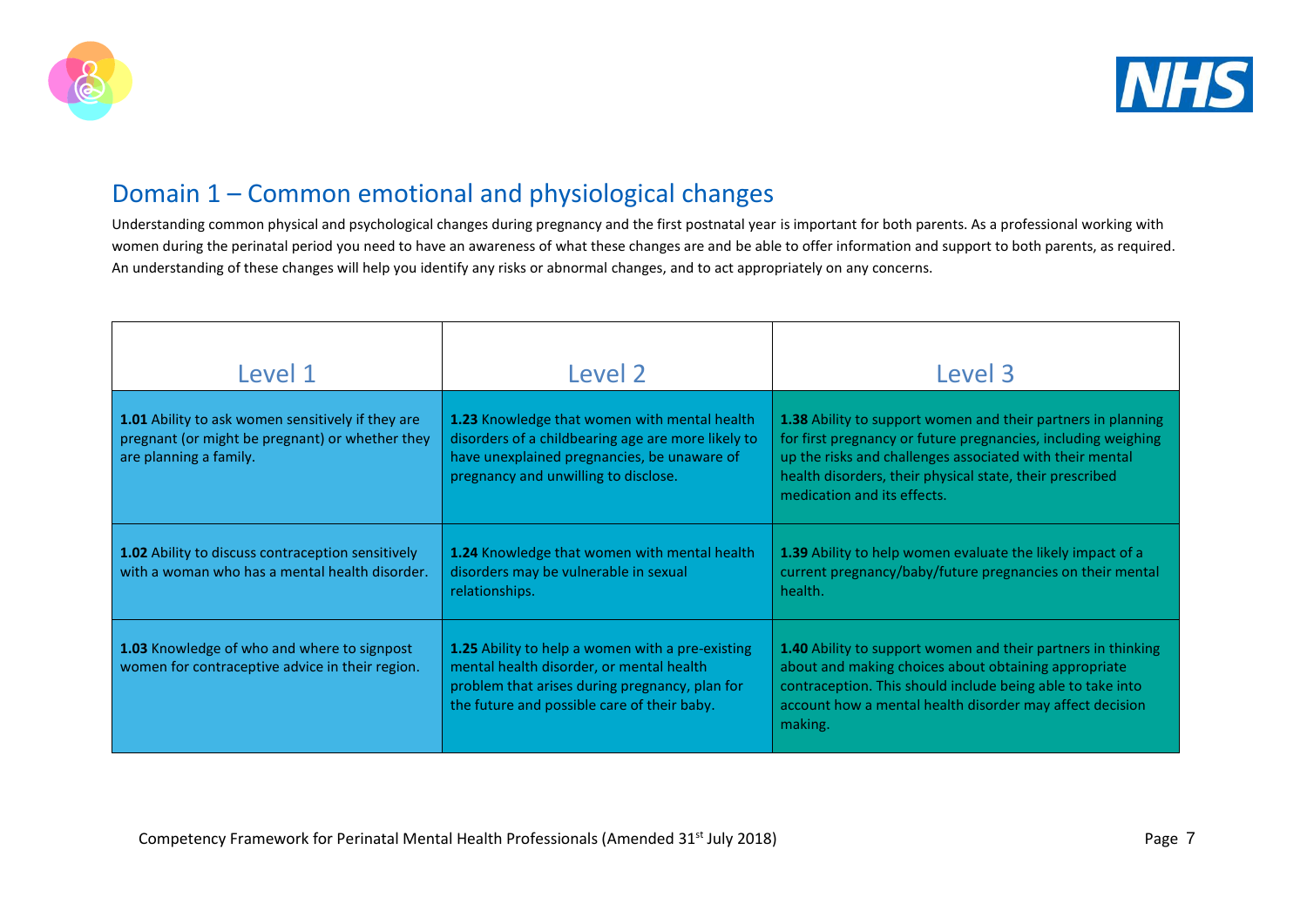



| Level 1                                                                                                                                                                                 | Level 2                                                                                                                                                            | Level 3                                                                                                                                                                                                                                                                                                                            |
|-----------------------------------------------------------------------------------------------------------------------------------------------------------------------------------------|--------------------------------------------------------------------------------------------------------------------------------------------------------------------|------------------------------------------------------------------------------------------------------------------------------------------------------------------------------------------------------------------------------------------------------------------------------------------------------------------------------------|
| 1.04 Ability to support women in thinking about<br>and accessing advice about contraception.                                                                                            | 1.26 Knowledge of ways breastfeeding may have<br>an impact on the mother's wellbeing and mental<br>health.                                                         | 1.41 Detailed knowledge of physical changes of pregnancy,<br>childbirth and the postnatal period.<br>Knowledge of routine midwifery and obstetric management<br>of pregnancy and childbirth.                                                                                                                                       |
| 1.05 Knowledge of common physical changes<br>during pregnancy, childbirth and the postnatal<br>period (including breastfeeding) and ability to<br>discuss them with women and families. | 1.27 Knowledge of issues related to an infant's<br>crying, how to support mothers and families to<br>manage this, and where to refer for extra<br>support.         | 1.42 Ability to support women with physical changes in the<br>perinatal period in the context of their mental health<br>problems (e.g. maternal anxiety about fetal movements;<br>managing pregnancy fatigue in the context of depression;<br>physical effects of medication, hypertension, gestational<br>diabetes, obesity etc). |
| 1.06 Knowledge of how breastfeeding may have<br>an effect on a woman's wellbeing and mental<br>health.                                                                                  | 1.28 Knowledge of all common physical<br>complications related to pregnancy, childbirth<br>and the postnatal period.                                               | 1.43 Ability to assess a woman's capacity to make decisions<br>about her medical care, and understanding that this may vary<br>depending on the nature and severity of her disorder, the<br>decision to be made, the opinions of those close to her and<br>cultural factors.                                                       |
| 1.07 Ability to support women with mental<br>health problems in deciding what kind of feeding<br>works best for them and their baby (breast,<br>bottle or mixed).                       | 1.29 Ability to support mothers who decide not<br>to or are unable to breastfeed, including an<br>awareness of the impact this may have on their<br>mental health. | 1.44 Detailed knowledge of physical complications of<br>pregnancy, childbirth, the postnatal period and the obstetric<br>management of these.                                                                                                                                                                                      |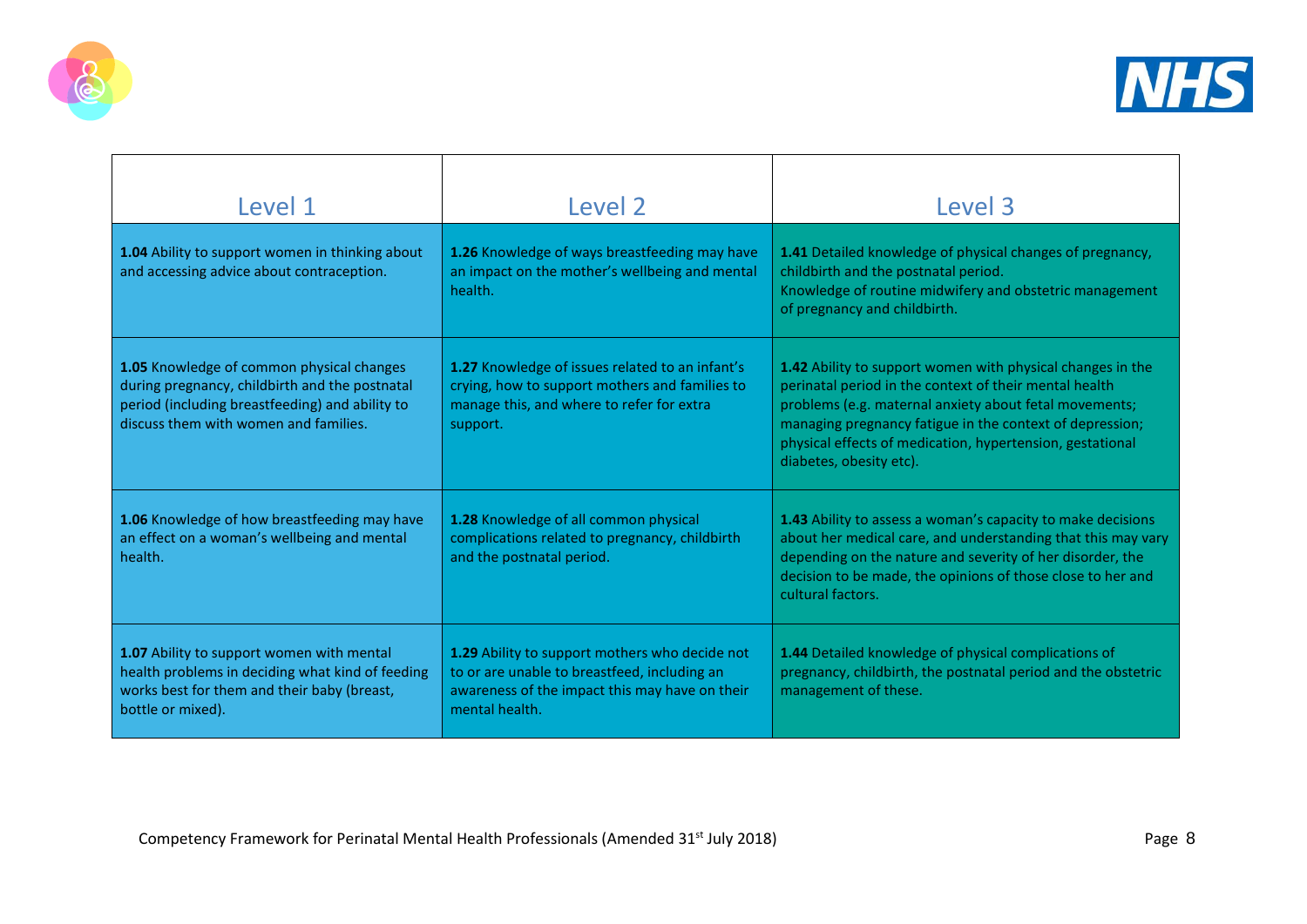



| Level 1                                                                                                                                                                                                                                                                                                                                                             | Level 2                                                                                                                                                                                   | Level 3                                                                                                                                                                                                                      |
|---------------------------------------------------------------------------------------------------------------------------------------------------------------------------------------------------------------------------------------------------------------------------------------------------------------------------------------------------------------------|-------------------------------------------------------------------------------------------------------------------------------------------------------------------------------------------|------------------------------------------------------------------------------------------------------------------------------------------------------------------------------------------------------------------------------|
| 1.08 Knowledge of changes to daily routine that<br>often take place in the perinatal period and<br>ability to discuss them with women and families<br>(e.g. stopping work for maternity leave, changes<br>to maternal sleep patterns during pregnancy, and<br>with a young baby, and the changes in lifestyle<br>associated with putting the infant's needs first). | 1.30 Ability to work with couples to help them<br>manage changes in roles and routines in the<br>transition to parenthood.                                                                | 1.45 Ability to support women experiencing physical<br>complications in the perinatal period in the context of pre-<br>existing or new mental health problems.                                                               |
| 1.09 Knowledge of key developmental<br>milestones of the first year (e.g. smiling, weaning,<br>crawling, development of language, infant<br>feeding and sleep patterns) and ability to explain<br>these to women and families.                                                                                                                                      | 1.31 Knowledge of child development including<br>when to refer (e.g. developmental delay) and<br>ability to explain this sensitively to parents.                                          | 1.46 Ability to work compassionately with couples/individuals<br>who are making a decision about whether or not to continue<br>with a pregnancy, and understanding the cultural beliefs that<br>may impact on this decision. |
| 1.10 Knowledge of potential signs of child abuse<br>and neglect, safeguarding guidance and what<br>action to take, including possible referral to other<br>services and ability to discuss issues with other<br>practitioners where appropriate.                                                                                                                    | 1.32 Ability to support women in addressing<br>lifestyle factors in the perinatal period in the<br>context of mental health problems, and explain<br>the potential effects they can have. | 1.47 Knowledge of psychological responses to termination of<br>pregnancy either recently or in the past.                                                                                                                     |
| 1.11 Knowledge of the most common features<br>and possible complications of pregnancy,<br>childbirth and the postnatal period, including<br>nausea, fatigue, raised heart rate, infant crying<br>and ability to refer more complicated issues such<br>as hypertension and gestational diabetes to the                                                               | 1.33 Ability to identify the signs of potential<br>domestic abuse.                                                                                                                        | 1.48 Ability to support women and their partners following<br>termination of pregnancy (including late termination of<br>pregnancy for medical reasons).                                                                     |

Competency Framework for Perinatal Mental Health Professionals (Amended 31<sup>st</sup> July 2018) **Page 9** Page 9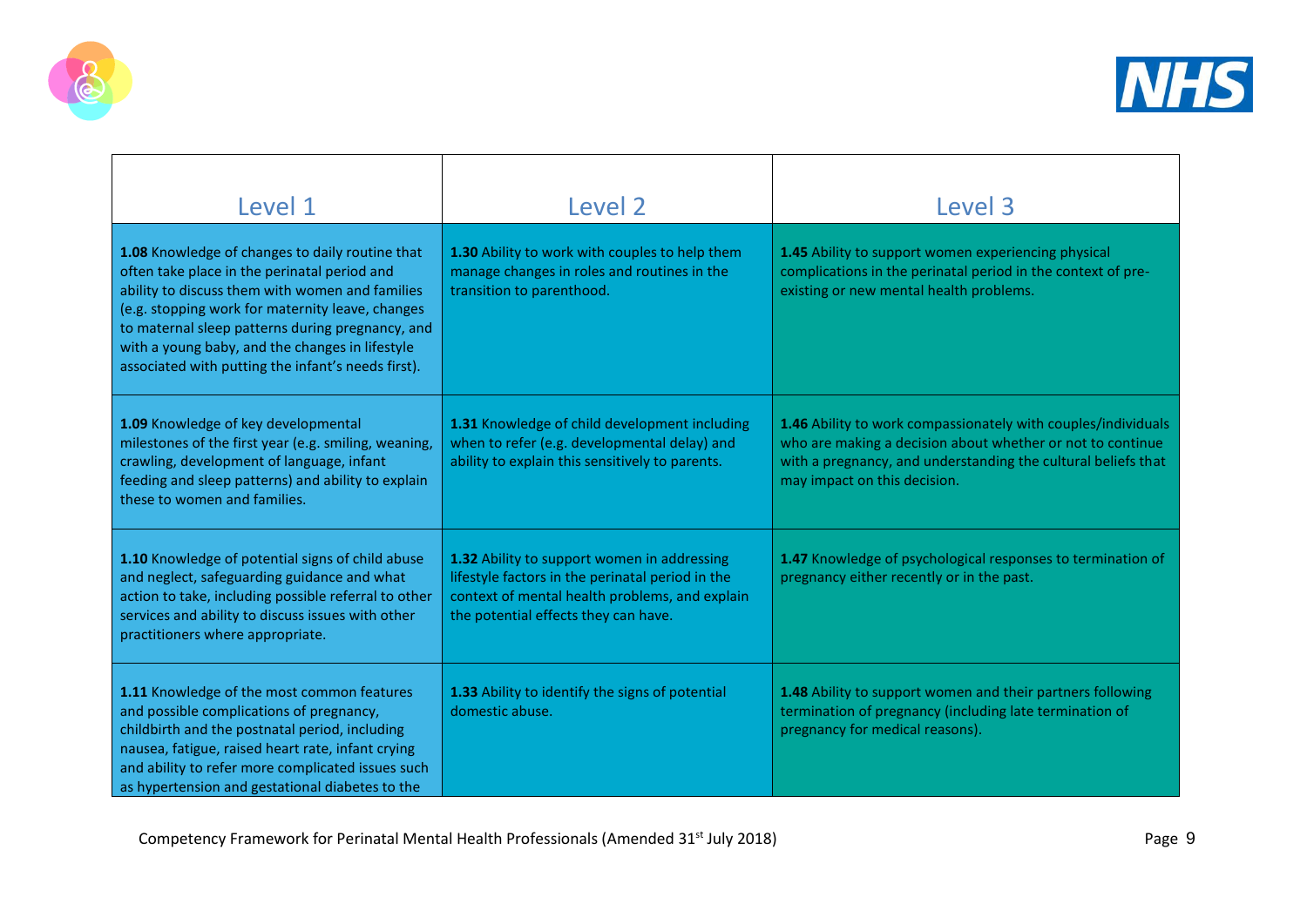



| Level 1                                                                                                                                                                                     | Level 2                                                                                                                                                                                                                         | Level 3                                                                                                                                                                                  |
|---------------------------------------------------------------------------------------------------------------------------------------------------------------------------------------------|---------------------------------------------------------------------------------------------------------------------------------------------------------------------------------------------------------------------------------|------------------------------------------------------------------------------------------------------------------------------------------------------------------------------------------|
| appropriate professional.                                                                                                                                                                   |                                                                                                                                                                                                                                 |                                                                                                                                                                                          |
| 1.12 Knowledge of the effects of lifestyle factors<br>such as diet, exercise, smoking, alcohol and<br>substance use/misuse on mother and baby<br>during pregnancy and the postnatal period. | 1.34 Ability to help women disclose the<br>possibility and risks of domestic abuse.                                                                                                                                             | 1.49 Ability to work compassionately with parents in relation<br>to fetal screening and fetal anomaly.                                                                                   |
| 1.13 Knowledge of services available for smoking<br>cessation and alcohol/substance use in<br>pregnancy and how to refer to them.                                                           | 1.35 Ability to elicit expectations and beliefs the<br>woman may have about pregnancy, childbirth<br>and becoming a mother, and understand how<br>these may relate to the woman's psychological<br>adjustment during this time. | 1.50 Ability to support women and their partners and provide<br>compassionate care following miscarriage, still-birth and<br>neonatal death.                                             |
| 1.14 Knowledge of the potential signs, incidence<br>and impact of domestic abuse or violence in the<br>perinatal period and ability to discuss sensitively.                                 | 1.36 Ability to elicit pre-existing beliefs,<br>expectations, assumptions, past history of<br>trauma, and cultural factors which may affect the<br>adjustment to pregnancy.                                                     | 1.51 Ability to support women following premature delivery<br>or where the baby has a disability.                                                                                        |
| 1.15 Knowledge of services available for women<br>who disclose domestic abuse or violence and<br>how to refer them or help them to self-refer.                                              | 1.37 Knowledge of the role that obstetric history<br>may play in shaping feelings about a current<br>pregnancy and adjustment.                                                                                                  | 1.52 Knowledge of treatment/management of substance<br>misuse in the perinatal period, particularly during pregnancy<br>and how to monitor the newborn infant for withdrawal<br>effects. |
| 1.16 Knowledge that pregnancy, childbirth and a<br>new baby are times of huge psychological, social<br>and practical adjustment, and how these changes                                      |                                                                                                                                                                                                                                 |                                                                                                                                                                                          |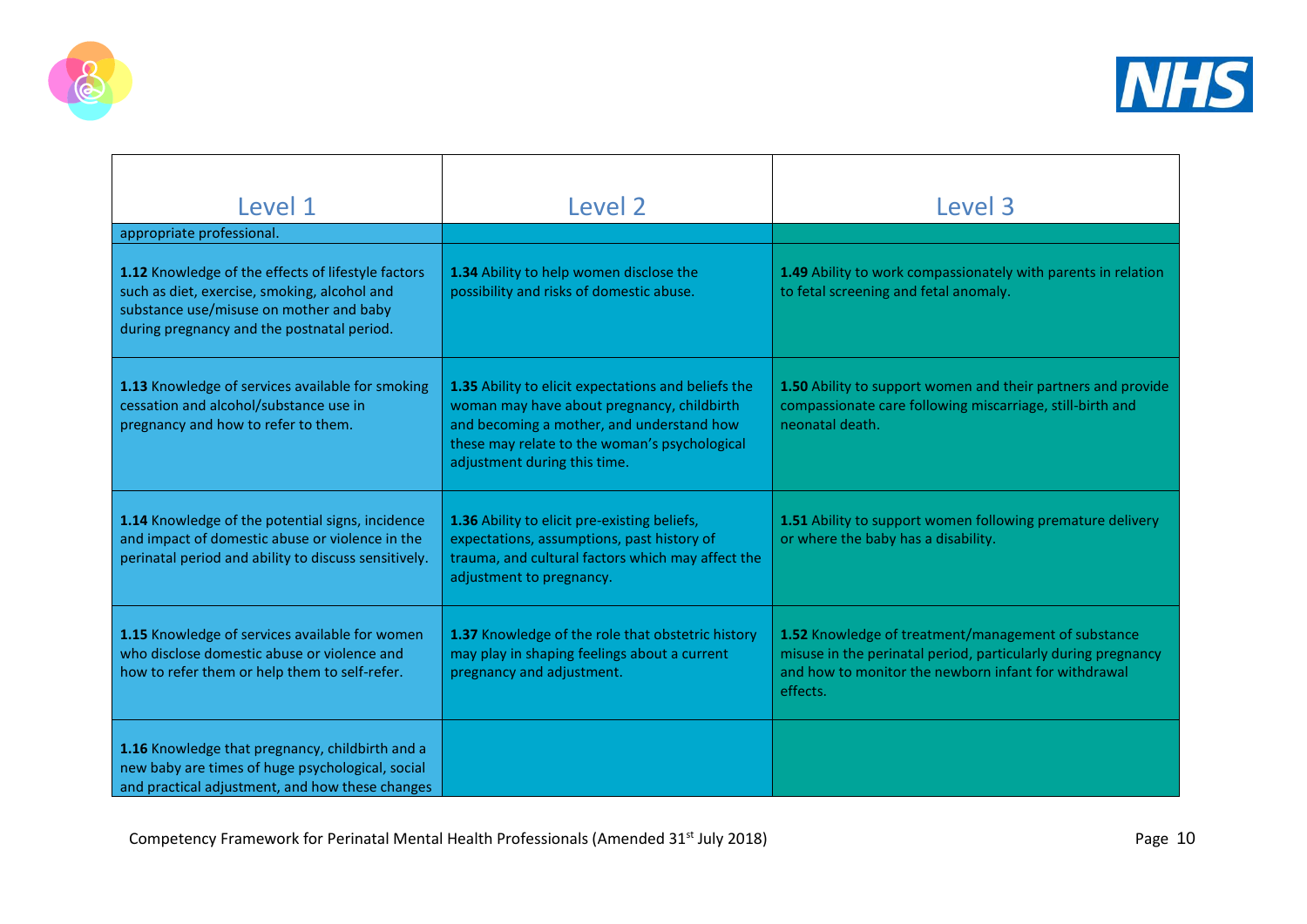



| Level 1                                                                                                                                                                                                                                                                                                                           | Level 2 | Level 3 |
|-----------------------------------------------------------------------------------------------------------------------------------------------------------------------------------------------------------------------------------------------------------------------------------------------------------------------------------|---------|---------|
| affect day-to-day life and relationships.<br>1.17 Knowledge that adjustment to pregnancy<br>depends on the individual woman's situation and<br>context, in particular whether the pregnancy was<br>planned or unplanned, wanted or unwanted, and<br>whether she is supported or unsupported in her<br>decisions around pregnancy. |         |         |
| 1.18 Knowledge that low levels of anxiety and/or<br>low mood are common in pregnancy and<br>postnatally.                                                                                                                                                                                                                          |         |         |
| 1.19 Ability to support women in managing low-<br>level anxiety and mood.                                                                                                                                                                                                                                                         |         |         |
| 1.20 Ability to recognise when a woman's mental<br>health needs require onward referral to access<br>support from specialist perinatal services or<br>other services e.g. GP or IAPT.                                                                                                                                             |         |         |
| 1.21 Knowledge of presentations which require<br>urgent assessment for admission to specialist<br>perinatal mental health services or secondary<br>care e.g. postnatal psychosis, severe anxiety,<br>severe depression, thoughts of harm to self,                                                                                 |         |         |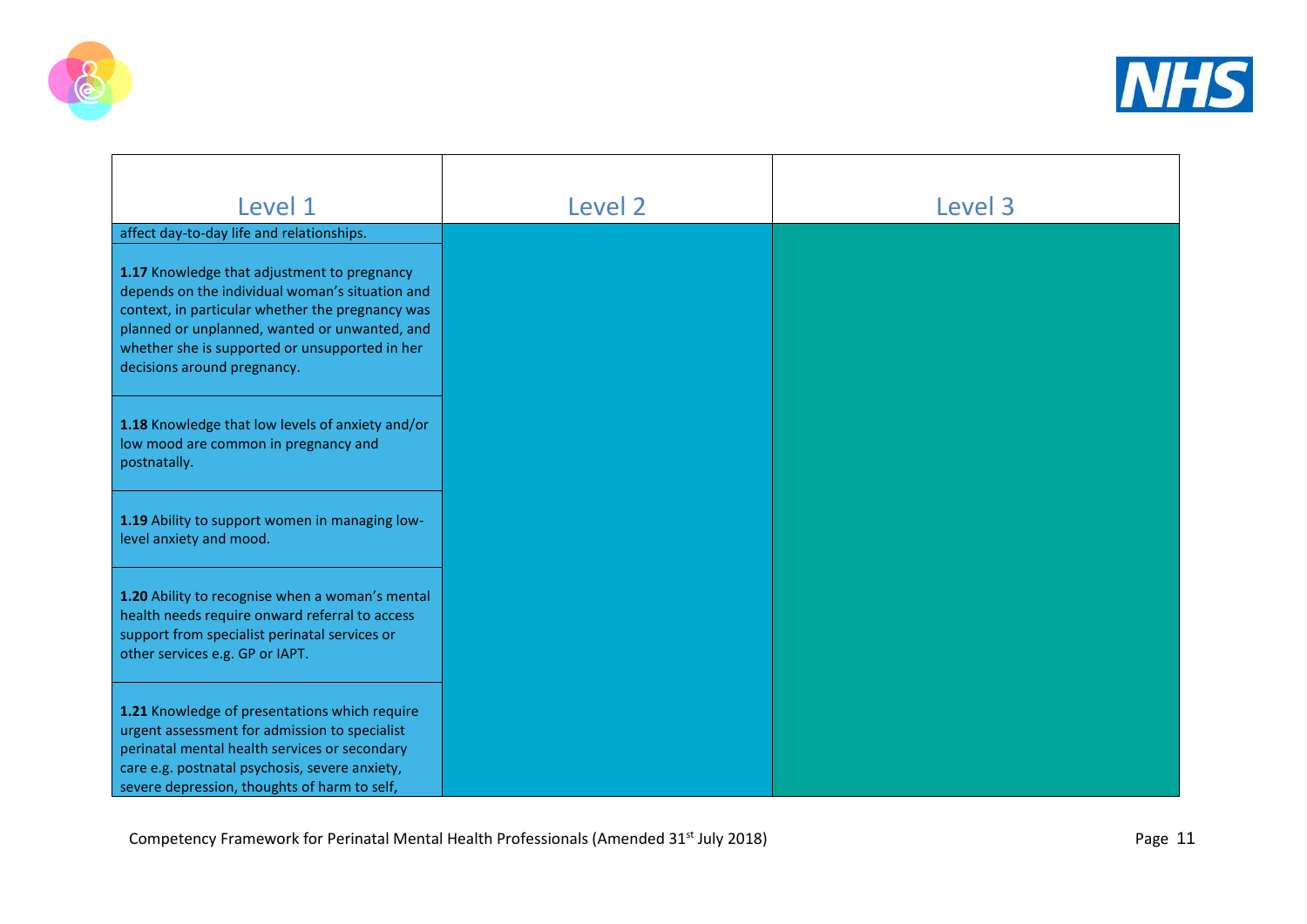



| Level 1                                                                                                                                                                                                                                      | Level 2 | Level 3 |
|----------------------------------------------------------------------------------------------------------------------------------------------------------------------------------------------------------------------------------------------|---------|---------|
| others or the baby.<br>1.22 Knowledge of the range of services available<br>for women in the perinatal period in the locality,<br>how to refer to them, and the ability to provide<br>information about them to women and their<br>families. |         |         |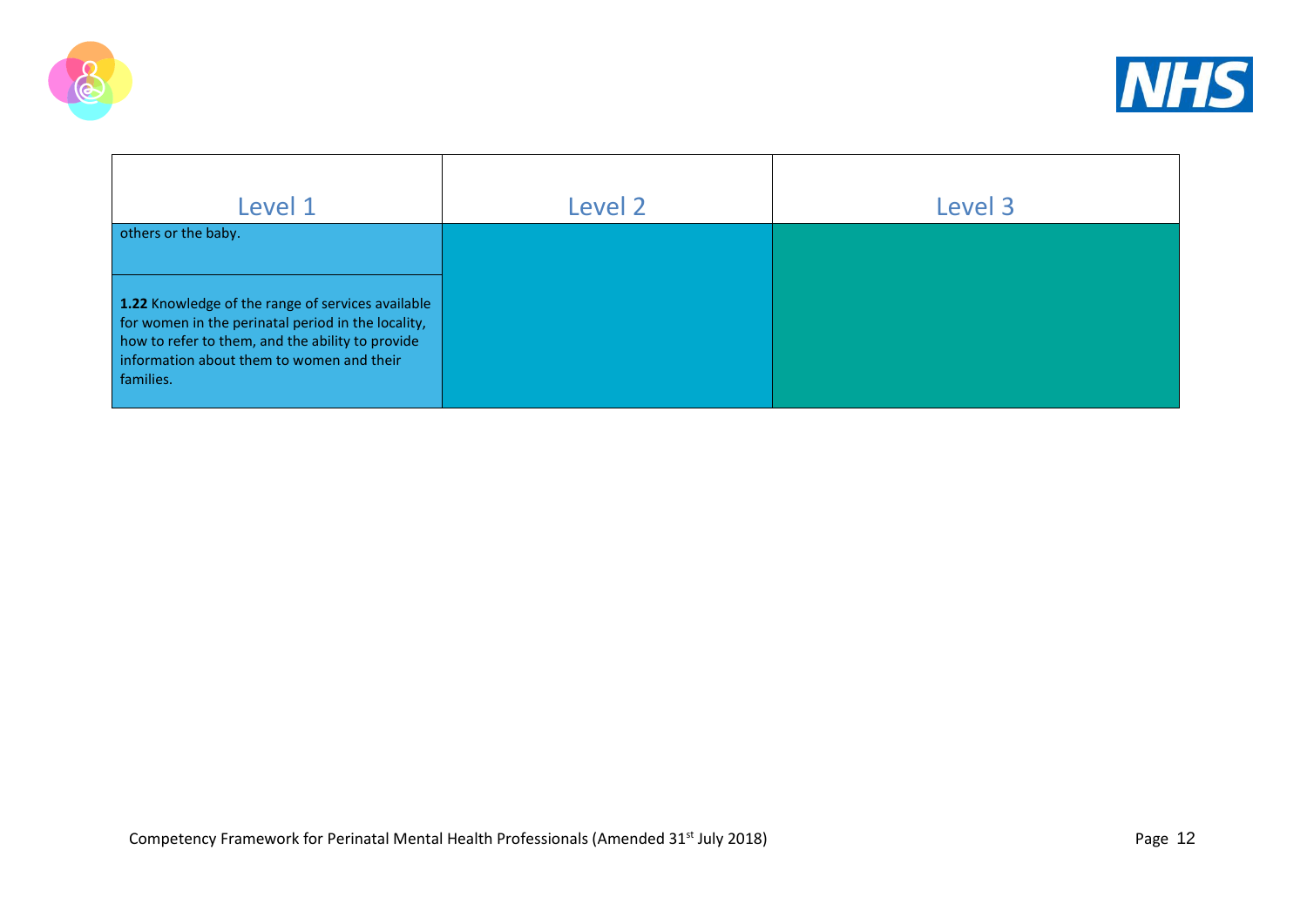



### Domain 2 – Understanding perinatal mental health disorders

As a professional working with women who have mental health disorders during the perinatal period, it is important to be able to identify the various types of mental disorder and the treatments for each of these. It is also important to understand the link between physical illness and mental health disorders, in particular the impact that physical illness can have on mental health and presentation.

| Level 1                                                                                                                     | Level 2                                                                                                    | Level 3                                                                                                                                                                                                                                                                                                                                                                                                                                                                                                        |
|-----------------------------------------------------------------------------------------------------------------------------|------------------------------------------------------------------------------------------------------------|----------------------------------------------------------------------------------------------------------------------------------------------------------------------------------------------------------------------------------------------------------------------------------------------------------------------------------------------------------------------------------------------------------------------------------------------------------------------------------------------------------------|
| 2.01 Awareness of common<br>perinatal mental health conditions<br>and when to ask for help with<br>diagnosis and treatment. | 2.10 Knowledge of different mental health<br>disorders and how they present.                               | 2.18 Comprehensive understanding of the subsets of each category of<br>mental health disorder and how they present, including, but not limited to,<br>the list below:<br>Organic mental health disorders<br>$\bullet$<br>Mental and behavioural disorders due to psychoactive substances<br>Psychotic disorders (schizophrenias)<br>Affective disorders<br>$\bullet$<br>Neurotic, stress-related and somatoform disorders<br><b>Eating disorders</b><br>$\bullet$<br><b>Personality disorders</b><br>$\bullet$ |
| 2.02 Awareness of the prevalence<br>and likelihood of mental health<br>conditions.                                          | 2.11 Understanding of the prevalence, causes<br>and effects of each category of mental health<br>disorder. | 2.19 Understanding of the issues associated with intellectual impairment in<br>the parent, for example with brain injury, learning disabilities, autistic<br>spectrum disorders or disorders associated with childhood and adolescence<br>(such as ADHD).                                                                                                                                                                                                                                                      |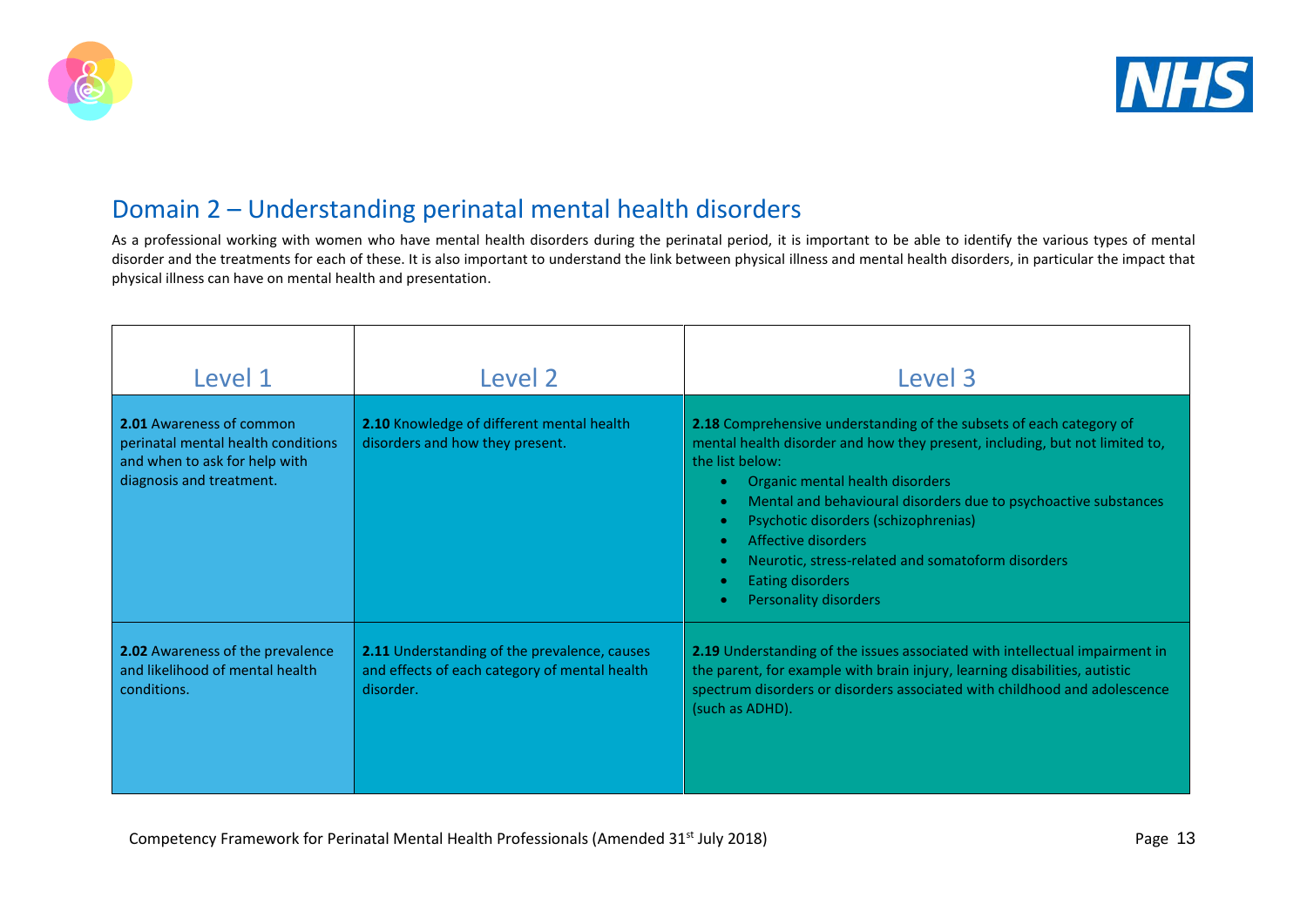



| Level 1                                                                                                                                                                       | Level 2                                                                                                                                                                                                | Level 3                                                                                                                                                                                                                                                 |
|-------------------------------------------------------------------------------------------------------------------------------------------------------------------------------|--------------------------------------------------------------------------------------------------------------------------------------------------------------------------------------------------------|---------------------------------------------------------------------------------------------------------------------------------------------------------------------------------------------------------------------------------------------------------|
|                                                                                                                                                                               |                                                                                                                                                                                                        |                                                                                                                                                                                                                                                         |
| 2.03 Awareness of the bio-psycho-<br>social and cultural factors<br>associated with the presentation of<br>all mental disorders.                                              | 2.12 Ability to identify the predisposing,<br>precipitating and perpetuating aspects of the<br>biological, psychological and social factors<br>associated with perinatal mental health<br>disorders.   | 2.20 Ability to complete a comprehensive mental state examination in all<br>given scenarios.                                                                                                                                                            |
| 2.04 Awareness that assessment of<br>biological, psychological and social<br>factors can be undertaken to<br>diagnose, treat and manage<br>perinatal mental health disorders. | 2.13 Understanding of the different types of<br>biological, psychological and social assessment<br>and treatment options, and the ability to explain<br>these to women and their families sensitively. | 2.21 Ability to construct a working formulation of the aetiology of perinatal<br>mental health disorders with respect to the various underlying biological,<br>psychological and social factors.<br>(Note - Cross reference this to domain 6)           |
| 2.05 Awareness of the Mental<br>Health Act (2014).                                                                                                                            | 2.14 Broad understanding of how each type of<br>perinatal mental health disorder will impact on<br>the pregnancy.                                                                                      | 2.22 Detailed knowledge of the treatment options available for different<br>mental health disorders. This includes a comprehensive understanding of the<br>pharmacodynamics and pharmacokinetics for each medication, and their<br>likely side effects. |
| 2.06 Awareness that perinatal<br>mental health disorders have an<br>impact on pregnancy.                                                                                      | 2.15 Broad understanding of how each type of<br>perinatal mental illness will impact on parenting.                                                                                                     | 2.23 Comprehensive understanding of how and when to order biological,<br>social and psychological investigations.                                                                                                                                       |
| 2.07 Awareness that perinatal<br>mental health disorders have an<br>impact on parenting.                                                                                      | 2.16 Broad understanding of the key types of<br>physical illness that will impact on mental state<br>and mental presentation.                                                                          | 2.24 Comprehensive understanding of how and when to initiate biological,<br>social and psychological treatments.                                                                                                                                        |

Competency Framework for Perinatal Mental Health Professionals (Amended 31<sup>st</sup> July 2018) **Page 14** Page 14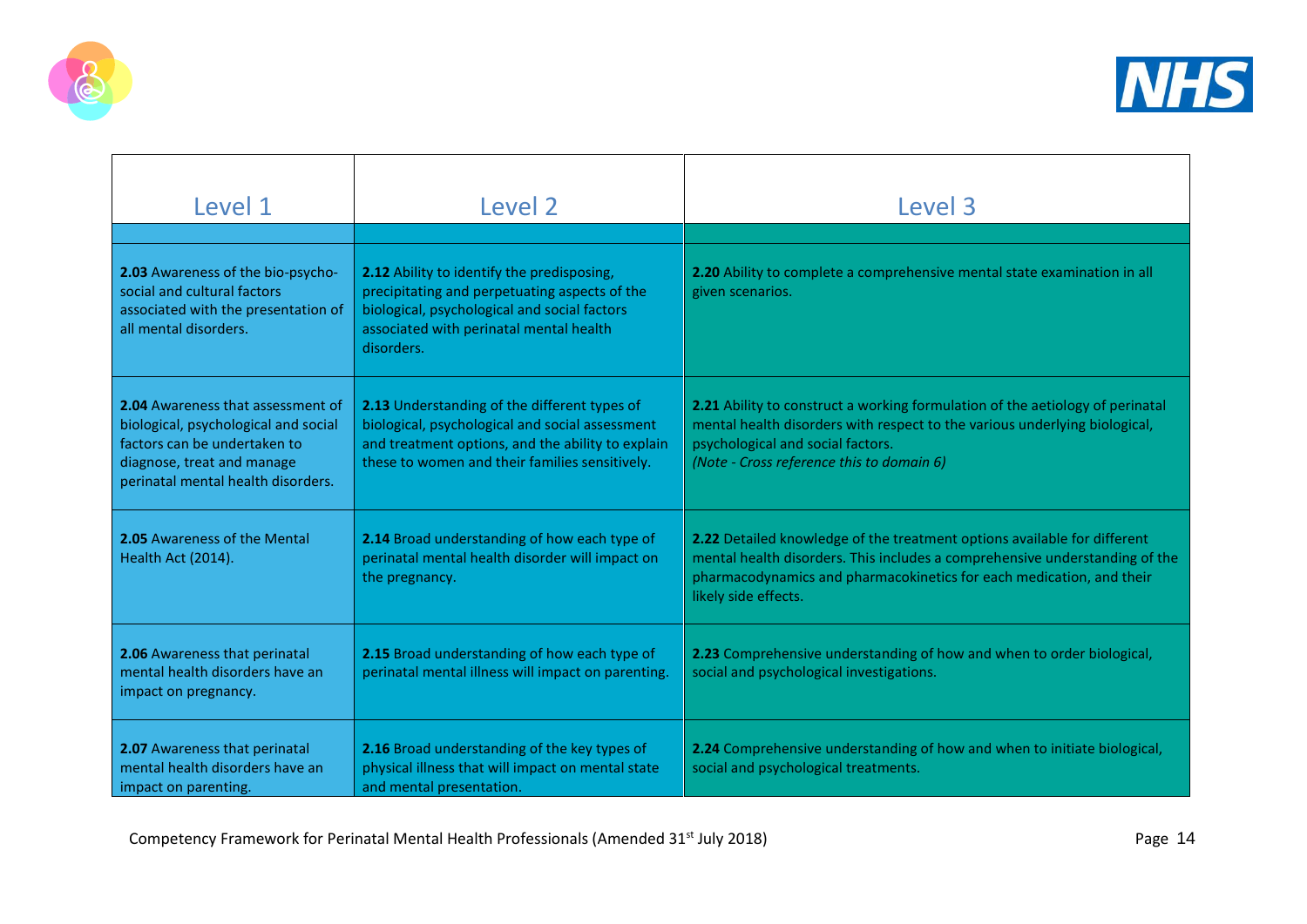



| Level 1                                                                                                                                                         | Level 2                                                                                                                                                                                     | Level 3                                                                                                                                                                                                                                                                                                                                                                                                                                                                                                                                                                                                                                                                                                                                                                                                                                                                                                                                                                                     |
|-----------------------------------------------------------------------------------------------------------------------------------------------------------------|---------------------------------------------------------------------------------------------------------------------------------------------------------------------------------------------|---------------------------------------------------------------------------------------------------------------------------------------------------------------------------------------------------------------------------------------------------------------------------------------------------------------------------------------------------------------------------------------------------------------------------------------------------------------------------------------------------------------------------------------------------------------------------------------------------------------------------------------------------------------------------------------------------------------------------------------------------------------------------------------------------------------------------------------------------------------------------------------------------------------------------------------------------------------------------------------------|
|                                                                                                                                                                 |                                                                                                                                                                                             |                                                                                                                                                                                                                                                                                                                                                                                                                                                                                                                                                                                                                                                                                                                                                                                                                                                                                                                                                                                             |
| 2.08 Awareness that physical<br>illness will impact on mental<br>health, and vice versa.                                                                        | 2.17 Broad understanding of the key<br>developmental phases of the neonate, indicators<br>of good health/poor health, what actions need to<br>be taken and how to explain these to parents. | 2.25 Comprehensive understanding of the Mental Health Act<br>(2014) including, but not limited to, the details listed below:<br><b>MHA</b> assessments<br>$\bullet$<br>MHA rights and duties<br>$\bullet$<br>The Children Act (1989)<br>$\bullet$<br>Safe de-escalation and restraint (with a baby, during pregnancy and<br>$\bullet$<br>during labour)<br>Enforcing treatment (ethical and practical considerations during<br>$\bullet$<br>pregnancy and with a breastfeeding mother)<br><b>Mental Health Review Tribunals</b><br>$\bullet$<br>S117 aftercare assessments<br>$\bullet$<br>Consent to treat<br>$\bullet$<br><b>Emergency treatment orders</b><br>$\bullet$<br><b>Community treatment orders</b><br>$\bullet$<br>Mental Capacity Act (2005) (including the impact on labour and delivery,<br>$\bullet$<br>impact on the care of the baby and impact on day to day functioning)<br>Disability and Discrimination Act (2010)<br>(Note - Cross reference this item to domain 7) |
| 2.09 Awareness of unique needs of<br>neonates and key developmental<br>checks that need to be undertaken,<br>and anxieties parents can<br>experience about this |                                                                                                                                                                                             | 2.26 Comprehensive understanding of the special circumstances of perinatal<br>mental health disorder requiring further consideration such as:<br>The loss of a child (born or unborn)<br>$\bullet$<br>Having a child with disabilities<br>$\bullet$<br>Coping with labour while mentally ill                                                                                                                                                                                                                                                                                                                                                                                                                                                                                                                                                                                                                                                                                                |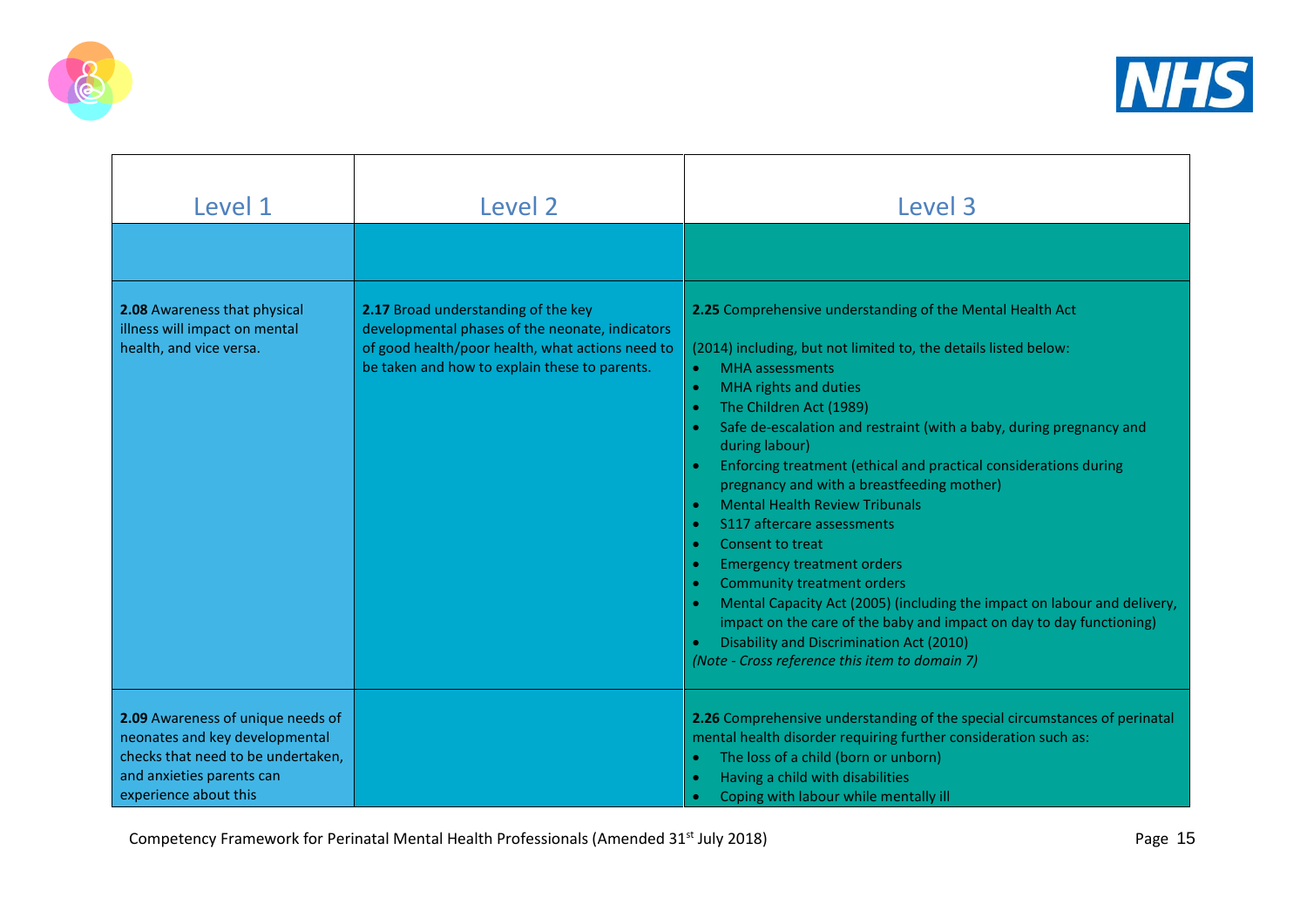



| Level 1 | Level 2 | Level 3                                                                                                        |
|---------|---------|----------------------------------------------------------------------------------------------------------------|
|         |         | IVF/surrogate baby<br>$\bullet$<br>Same sex relationships<br>$\bullet$<br>(Note - Cross reference to domain 5) |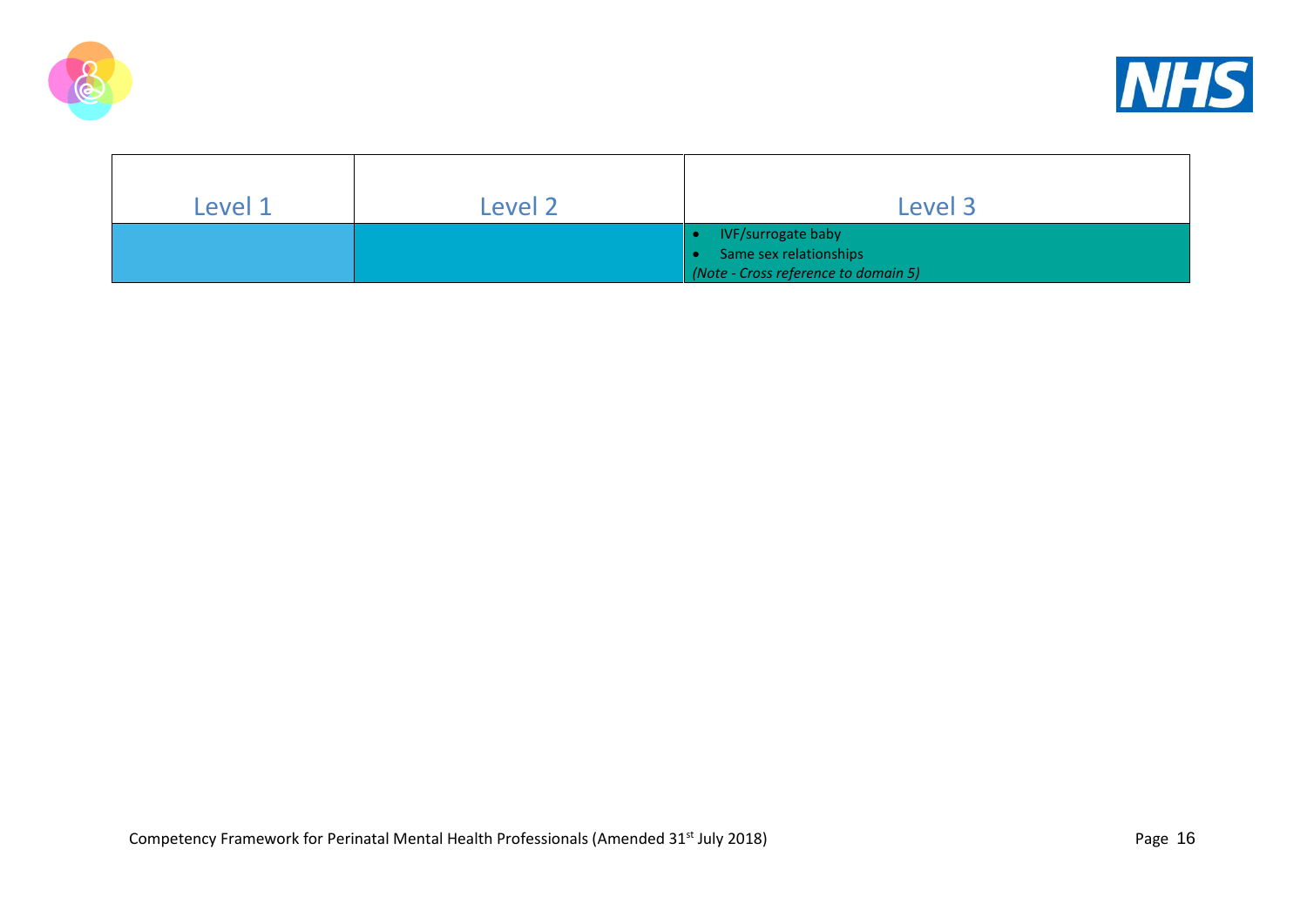



# Domain 3 – Having an open conversation about mental health in the perinatal period

In order to help women and their partners feel safe discussing their difficulties during the perinatal period, professionals must understand and respect their individual needs while listening and talking in a compassionate, non-judgemental way. We must actively try to understand their experience and have the knowledge to assist them with issues where we can, but also be able to refer them for specialist care when necessary. All practitioners have a part to play in tackling the stigma around perinatal mental health disorders and encouraging women and their families to openly discuss mental health problems where appropriate.

| Level 1                                                                                                                                                                                                                                      | Level 2                                                                                                                                                                                                                                                                                     | Level 3                                                                                                                                                                                                 |
|----------------------------------------------------------------------------------------------------------------------------------------------------------------------------------------------------------------------------------------------|---------------------------------------------------------------------------------------------------------------------------------------------------------------------------------------------------------------------------------------------------------------------------------------------|---------------------------------------------------------------------------------------------------------------------------------------------------------------------------------------------------------|
| 3.01 Ability to put a woman at ease with a<br>compassionate, empathic manner and to actively<br>listen, respecting her individual needs and<br>beliefs.                                                                                      | <b>3.06</b> Knowledge of the many factors, including cultural<br>issues, that limit a woman's disclosure of her mental<br>health, including previous mental health care and<br>treatment, current mental state, stigma, fear of<br>judgement, anxiety about involvement of social services. | 3.12 Knowledge of techniques from different models<br>of counselling and therapy: such as person-centred,<br>solution-focused, CBT and psychodynamic.                                                   |
| 3.02 Ability to prepare women for parenthood by<br>discussing the change in her priorities and the<br>challenges she faces, and to encourage resilience<br>by the building of social support structures and<br>addressing lifestyle factors. | 3.07 Ability to discuss diagnoses with women and their<br>families in a compassionate, non-judgemental way and<br>offer the appropriate support.                                                                                                                                            | <b>3.13</b> Understanding the evidence base for differing<br>conditions in relation to each treatment modality,<br>and ability to make a critical appraisal of this<br>evidence.                        |
| 3.03 Ability to assess what individual support<br>may be required for appointments and<br>consultations, working with the family, advocacy<br>services, interpreters and translators if needed.<br>(Note - Cross reference to domain 5)      | 3.08 Ability to offer appropriate reassurance and support<br>to women concerned about the involvement of social<br>services and their concern (whether real or imagined) that<br>they will be separated from their babies.                                                                  | 3.14 Ability to talk with women about the risk of<br>developing mental health problems in the perinatal<br>period and the appropriate treatment options or<br>strategies for management and prevention. |
|                                                                                                                                                                                                                                              |                                                                                                                                                                                                                                                                                             |                                                                                                                                                                                                         |

Competency Framework for Perinatal Mental Health Professionals (Amended 31<sup>st</sup> July 2018) Page 17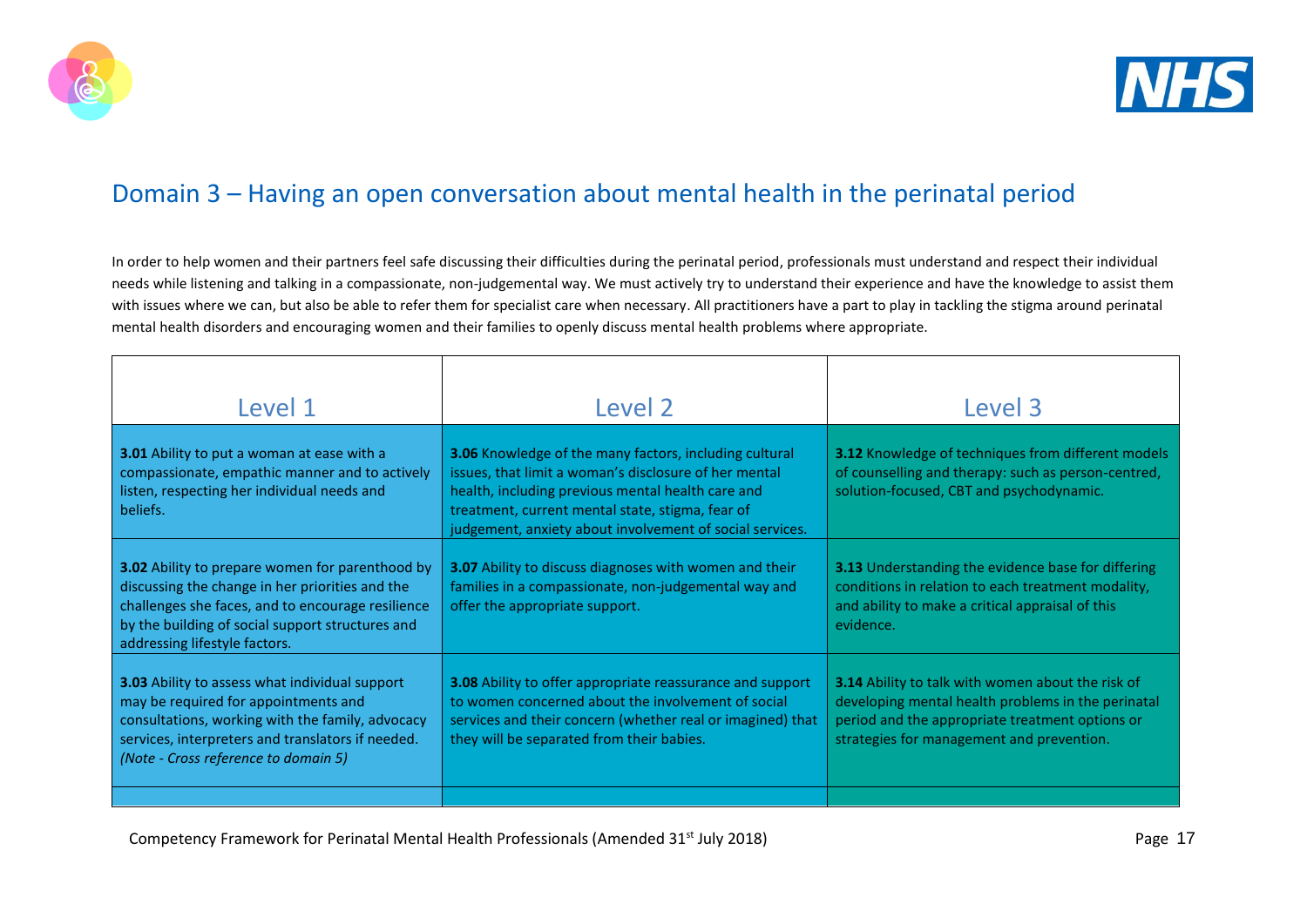



| Level 1                                                                                                                                                                                                                                                                       | Level 2                                                                                                                                                                                               | Level 3                                                                                                                                                                                                                                                                                                          |
|-------------------------------------------------------------------------------------------------------------------------------------------------------------------------------------------------------------------------------------------------------------------------------|-------------------------------------------------------------------------------------------------------------------------------------------------------------------------------------------------------|------------------------------------------------------------------------------------------------------------------------------------------------------------------------------------------------------------------------------------------------------------------------------------------------------------------|
|                                                                                                                                                                                                                                                                               |                                                                                                                                                                                                       |                                                                                                                                                                                                                                                                                                                  |
| 3.04 Ability to discuss pregnancy and parenting in<br>different circumstances, from planned to<br>unplanned, wanted to unwanted, IV, fostering,<br>adoption, same-sex parenting, pregnancies as a<br>result of rape, and understand cultural<br>differences related to these. | 3.09 Ability to have a sensitive and thoughtful discussion<br>with a woman and her partner/family about next steps<br>where there are real concerns in relation to her capacity<br>to parent.         | 3.15 Ability to have discussions with women and<br>their families about the evidence base for<br>medication-based treatment and non-medication-<br>based treatment.                                                                                                                                              |
| 3.05 Ability to talk about child death and/or<br>other traumas relating to childbirth and provide<br>compassionate support, signposting to suitable<br>counselling or further care if required.                                                                               | 3.10 Ability to negotiate sensitively conversations about<br>the risks and benefits of treatment to enable an informed<br>patient-centred choice.                                                     | 3.16 Ability to communicate the risks associated<br>with treatment and lack of treatment with women in<br>an accessible and accurate evidence-based way.                                                                                                                                                         |
|                                                                                                                                                                                                                                                                               | 3.11 Ability to have compassionate discussions about<br>difficult subjects such as termination of pregnancy,<br>miscarriage and stillbirth, and signpost to further support<br>services where needed. | 3.17 Ability to offer this advice in the context of<br>women planning to, or already breastfeeding                                                                                                                                                                                                               |
|                                                                                                                                                                                                                                                                               |                                                                                                                                                                                                       | 3.18 Ability to work in a reflective manner, and<br>demonstrate the capacity to think about the feelings<br>generated by talking to women who have mental<br>health problems in the perinatal period, and how<br>this may contribute to an assessment and<br>understanding of a woman's particular difficulties. |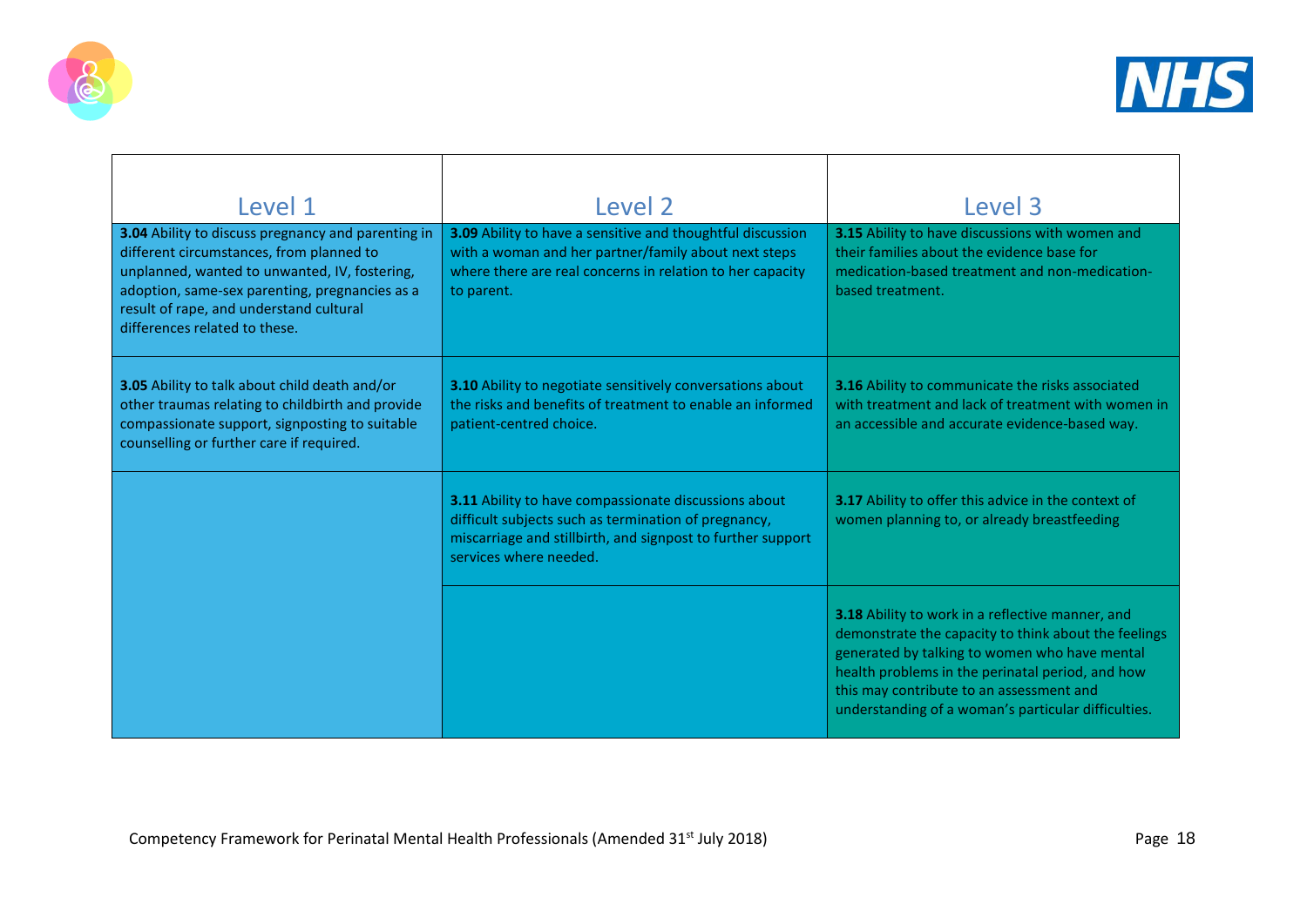



# Domain 4 – Understanding the mother's feelings about her baby and pregnancy

As a professional working with women in the perinatal period, you need to be able to recognise and understand how mental health disorders can have an effect on families throughout generations, and can interfere with the developing relationship between the mother and baby and father and baby. Identifying women and their partners who may be at risk, and facilitating early intervention, can change outcomes for babies, their families and future generations.

| Level 1                                                                               | Level 2                                                                                                                                                                                            | Level 3                                                                                                                                                                                                                                                            |
|---------------------------------------------------------------------------------------|----------------------------------------------------------------------------------------------------------------------------------------------------------------------------------------------------|--------------------------------------------------------------------------------------------------------------------------------------------------------------------------------------------------------------------------------------------------------------------|
| 4.01 Understanding of what bonding is.                                                | 4.15 Ability to communicate sensitively<br>how previous experiences of childbirth,<br>childhood and parenting can affect the<br>present.                                                           | 4.25 In-depth knowledge of bonding and attachment theory<br>and the ability to support colleagues to develop<br>understanding.                                                                                                                                     |
| 4.02 Understanding of what attachment is.                                             | 4.16 Ability to discuss sensitively with<br>parents and colleagues how unplanned<br>pregnancy, substance abuse, mental<br>health disorders and domestic violence<br>can affect bonding.            | 4.26 Ability to advise and support others to develop<br>awareness of how fetal movements can promote bonding<br>between parents and their unborn baby.                                                                                                             |
| 4.03 Knowledge that the baby makes an attachment to<br>their mother/father/caregiver. | 4.17 Ability to identify mothers, fathers<br>and caregivers whose past may make<br>them susceptible to a mental health<br>disorder or who might need support<br>with the mother-baby relationship. | 4.27 Knowledge of the current understanding behind fetal<br>programming and epigenetics, and ability to support<br>colleagues to develop understanding of how different types<br>and levels of stress during pregnancy can affect maternal and<br>fetal wellbeing. |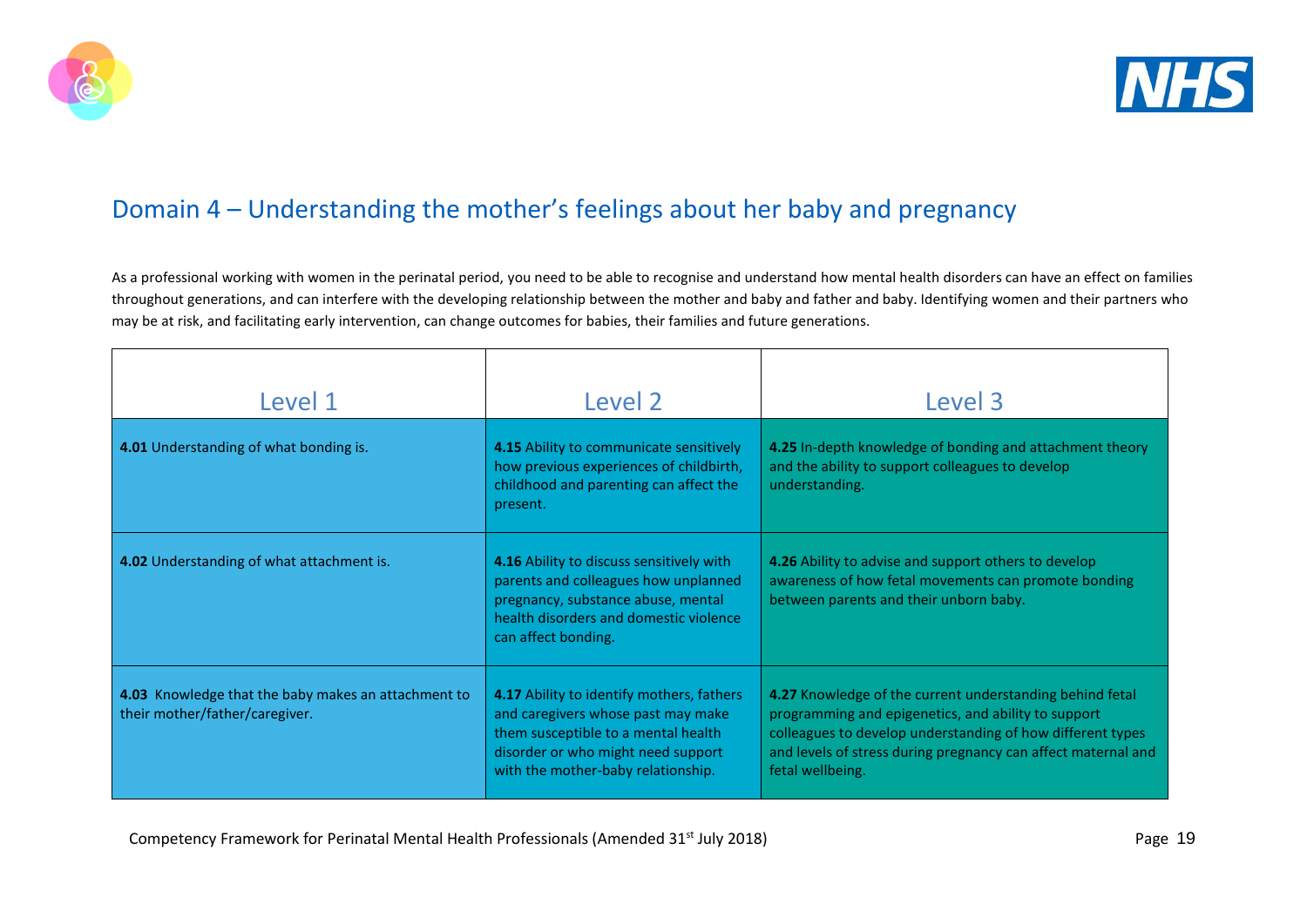



| Level 1                                                                                                                                                          | Level 2                                                                                                                                                                                                 | Level 3                                                                                                                                                                                                          |
|------------------------------------------------------------------------------------------------------------------------------------------------------------------|---------------------------------------------------------------------------------------------------------------------------------------------------------------------------------------------------------|------------------------------------------------------------------------------------------------------------------------------------------------------------------------------------------------------------------|
|                                                                                                                                                                  |                                                                                                                                                                                                         |                                                                                                                                                                                                                  |
| 4.04 Knowledge that this attachment can take different<br>forms: for example it can be secure, insecure or<br>disorganised.                                      | 4.18 Ability to refer to the appropriate<br>professional team for intervention when<br>the mental health disorder or<br>relationship difficulties are particularly<br>complex or involve risk.          | 4.28 In-depth knowledge and understanding of attachment<br>theory, internal working models, attachment classification,<br>how parent-infant interaction influences infant attachment<br>and attachment outcomes. |
| 4.05 Understanding of the different ways mothers and<br>fathers bond and attach.                                                                                 | 4.19 Understanding that attachment is a<br>bio-behavioural mechanism that is<br>activated by anxiety, and in which the<br>primary goal is to reduce this stress and<br>to restore feelings of security. | 4.29 Ability to support colleagues to develop understanding<br>in these area, identify attachment issues and offer<br>appropriate support or make referrals.                                                     |
| 4.06 Understanding of how previous experiences of<br>childbirth, childhood and parenting can affect how<br>parents begin to bond with their own developing baby. | 4.20 Ability to describe different<br>attachment styles.                                                                                                                                                | 4.30 Ability to work effectively with parents and infants to<br>promote secure attachment.                                                                                                                       |
| 4.07 Knowledge of the ways in which unplanned<br>pregnancy, substance use/abuse, mental health<br>disorders and domestic violence can affect bonding.            | 4.21 Understanding of the differences<br>between developmental trajectories of<br>children who are securely and insecurely<br>attached.                                                                 | 4.31 Ability to support colleagues to develop their<br>understanding of different attachment styles.                                                                                                             |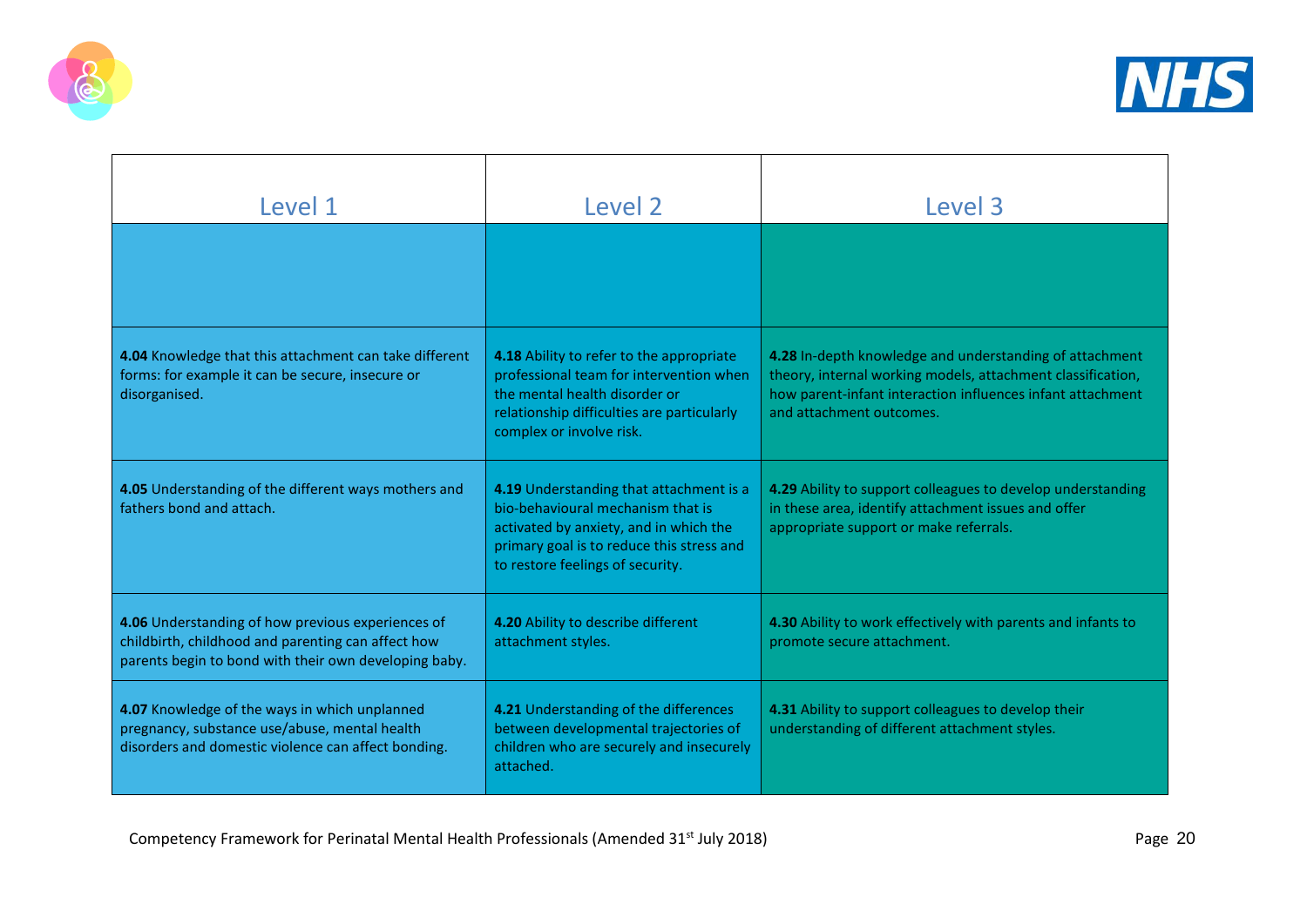



| Level 1                                                                                                                                                                                                                                                                         | Level 2                                                                                                                                                                                                                             | Level 3                                                                                                                                                           |
|---------------------------------------------------------------------------------------------------------------------------------------------------------------------------------------------------------------------------------------------------------------------------------|-------------------------------------------------------------------------------------------------------------------------------------------------------------------------------------------------------------------------------------|-------------------------------------------------------------------------------------------------------------------------------------------------------------------|
| 4.08 Understanding that parents can find the events of<br>childbirth and parenting stressful in different ways (both<br>physical and emotional), and that their conception of<br>stress, and how they manage it, can affect their<br>relationship with the baby and each other. | 4.22 Ability to explain to parents how<br>secure attachment can be promoted by<br>the positive attachment cycle.                                                                                                                    | 4.33 Ability to share the evidence base with colleagues<br>regarding the benefits of secure attachment.                                                           |
| 4.09 Awareness that during pregnancy sometimes<br>negative feelings and emotions may arise.                                                                                                                                                                                     | 4.23 Ability to explain to others what the<br>transition to parenthood involves.                                                                                                                                                    | 4.34 Ability to lead on service development and provision to<br>support parents to make the transition to parenthood.                                             |
| 4.10 Understanding that previous losses and traumas<br>may impact on the relationship between mother, father<br>and baby.                                                                                                                                                       | 4.24 Ability to support parents to<br>prepare for the transition to parenthood<br>and identify parents who may be<br>experiencing issues with becoming<br>parents, offer support and refer them<br>for appropriate specialist care. | 4.35 Ability to work effectively with parents who are<br>experiencing difficulties with the transition to parenthood.                                             |
| 4.11 Understanding that we should promote and<br>support secure attachment because securely attached<br>infants have better outcomes across all developmental<br>domains.                                                                                                       |                                                                                                                                                                                                                                     | 4.36 Ability to support staff to develop skills to identify<br>parents experiencing issues with becoming parents, and<br>arrange appropriate support and referral |
| 4.12 Knowledge of the factors that promote secure<br>attachment.                                                                                                                                                                                                                |                                                                                                                                                                                                                                     | 4.37 Understanding of the importance of reflective<br>functioning in pregnancy and parenting and how to promote<br>this.                                          |
| 4.13 Knowledge of what the transition to parenthood<br>means.                                                                                                                                                                                                                   |                                                                                                                                                                                                                                     | 4.38 The ability to support colleagues to develop an<br>understanding of the benefits to the infant and future                                                    |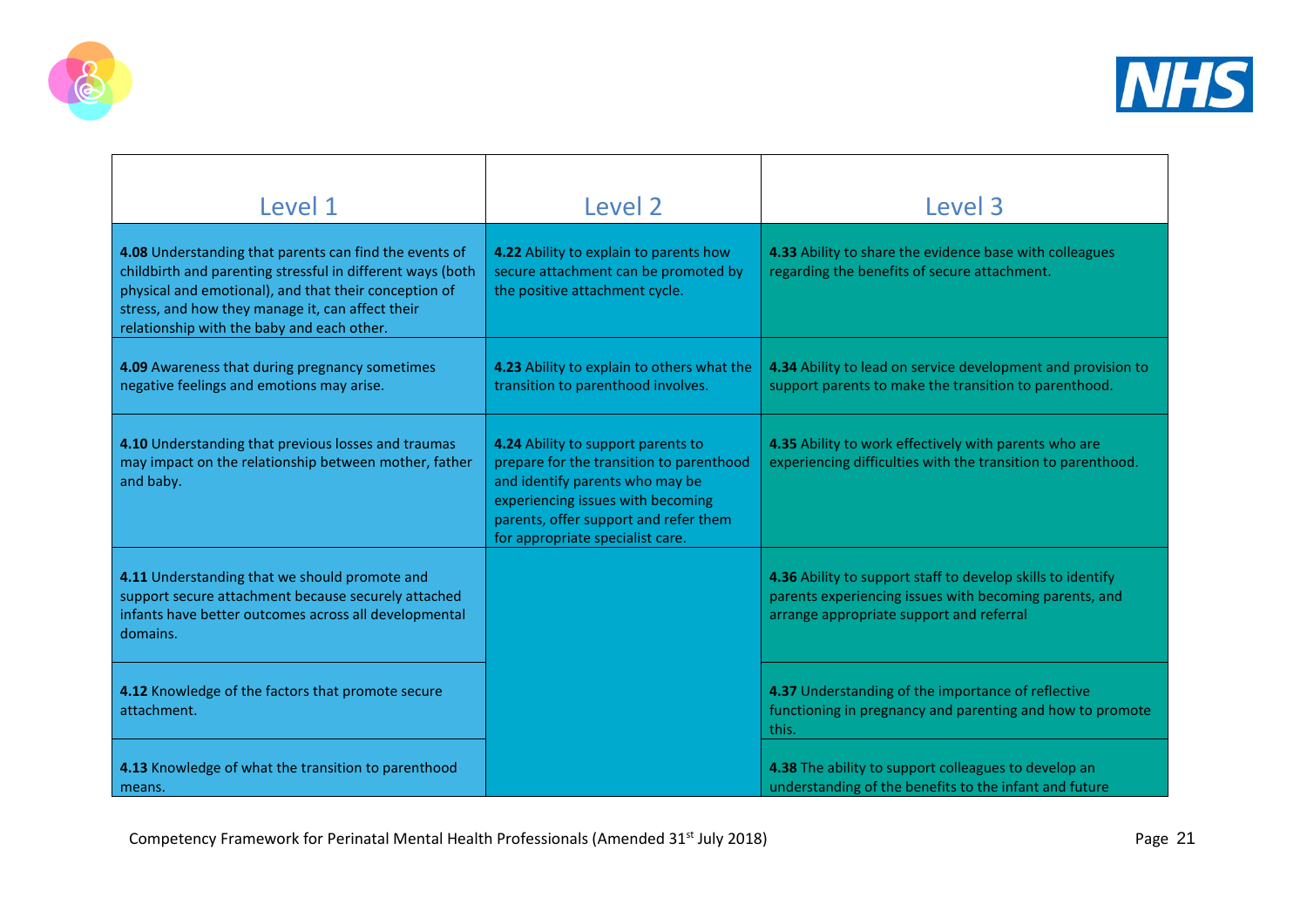



| Level 1                                                                                                             | <b>Level 2</b> | Level 3                                                              |
|---------------------------------------------------------------------------------------------------------------------|----------------|----------------------------------------------------------------------|
|                                                                                                                     |                | generations of breaking the intergenerational transfer of<br>trauma. |
| 4.14 Knowledge that the parent/caregiver has a role in<br>helping the baby understand and manage their<br>emotions. |                |                                                                      |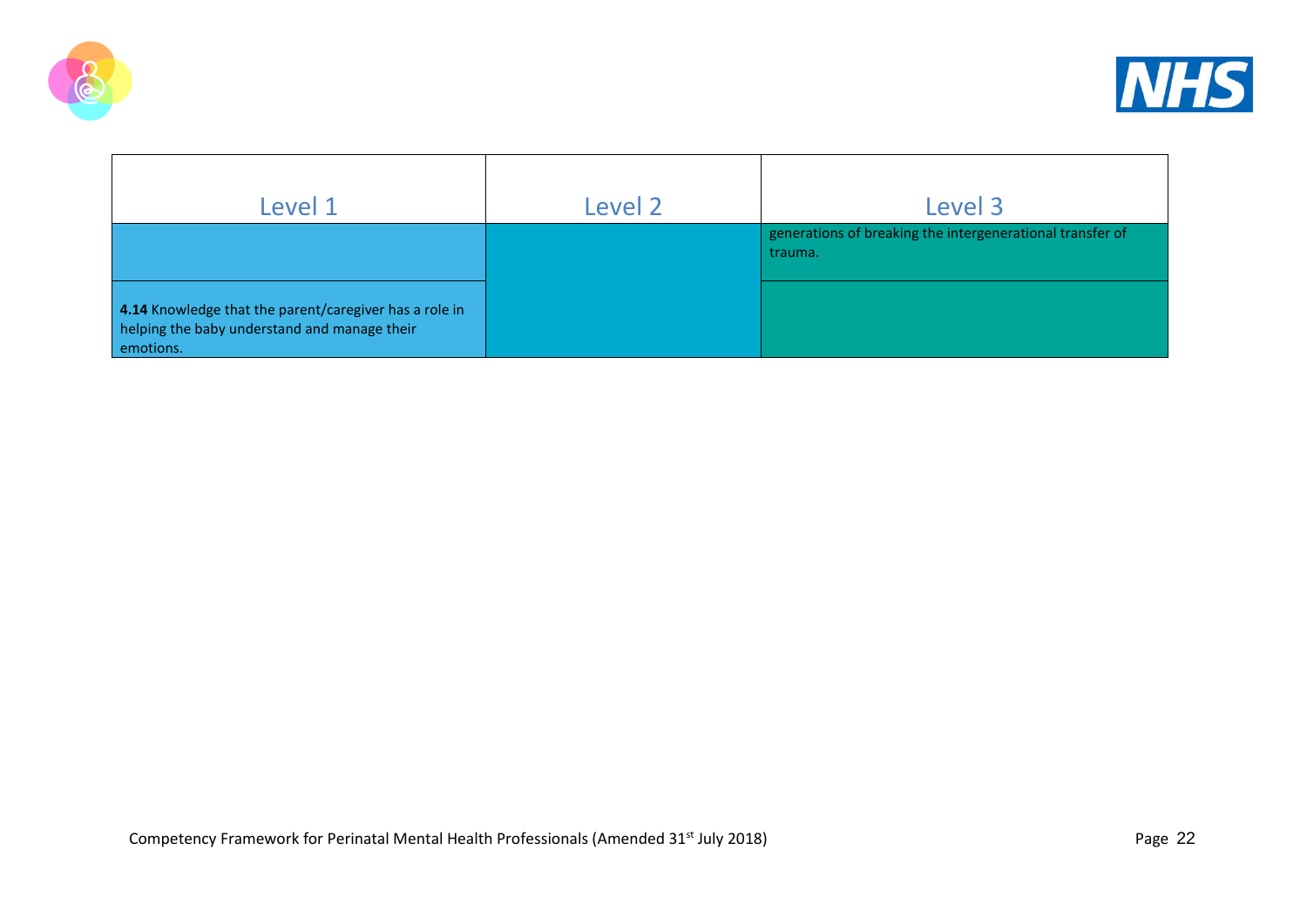



# Domain 5 – Understanding difference, stigma and barriers to care

As a professional working with women in the perinatal period it is important to think about and reflect upon diversity and difference within the patient population, and how this affects an individual's worldview and experience of healthcare. Everyone has beliefs and even prejudices relating to difference, and it is crucial to think about these issues in clinical practice, so assessment, management and treatment are tailored to individual needs and given equally. Stigma is experienced both individually and socially. It is important to understand that feelings, thoughts and behaviour about mental health issues construct stigma and influence the provision of help and access to support in perinatal mental health services.

| Level 1                                                                                                                                                                                                                                                                                                                                                                                                                                                                                                  | Level 2                                                                                                                                                                                                             | Level 3                                                                                                                                                                                               |
|----------------------------------------------------------------------------------------------------------------------------------------------------------------------------------------------------------------------------------------------------------------------------------------------------------------------------------------------------------------------------------------------------------------------------------------------------------------------------------------------------------|---------------------------------------------------------------------------------------------------------------------------------------------------------------------------------------------------------------------|-------------------------------------------------------------------------------------------------------------------------------------------------------------------------------------------------------|
| <b>5.01</b> Awareness of and ability to understand mental<br>health disorders in the perinatal period from the<br>perspective of women from all cultures and<br>backgrounds:<br>In relation to their notions of parenting and<br>what it means to be maternal<br>In relation to their understanding of what is a<br>mental health disorder<br>In relation to sharing information and<br>engaging in discussion about mental health<br>disorders<br>In relation to the patient's understanding of<br>risk | <b>5.14</b> Understanding that mental health disorders<br>are perceived from viewpoints which are<br>influenced by cultural and social norms and<br>gender, and that these may impact on maternal<br>mental health. | <b>5.22</b> Ability to contribute to inter-agency assessments,<br>share information confidentially, and act as an<br>advocate for families from ethnic minorities to ensure<br>high standards of care |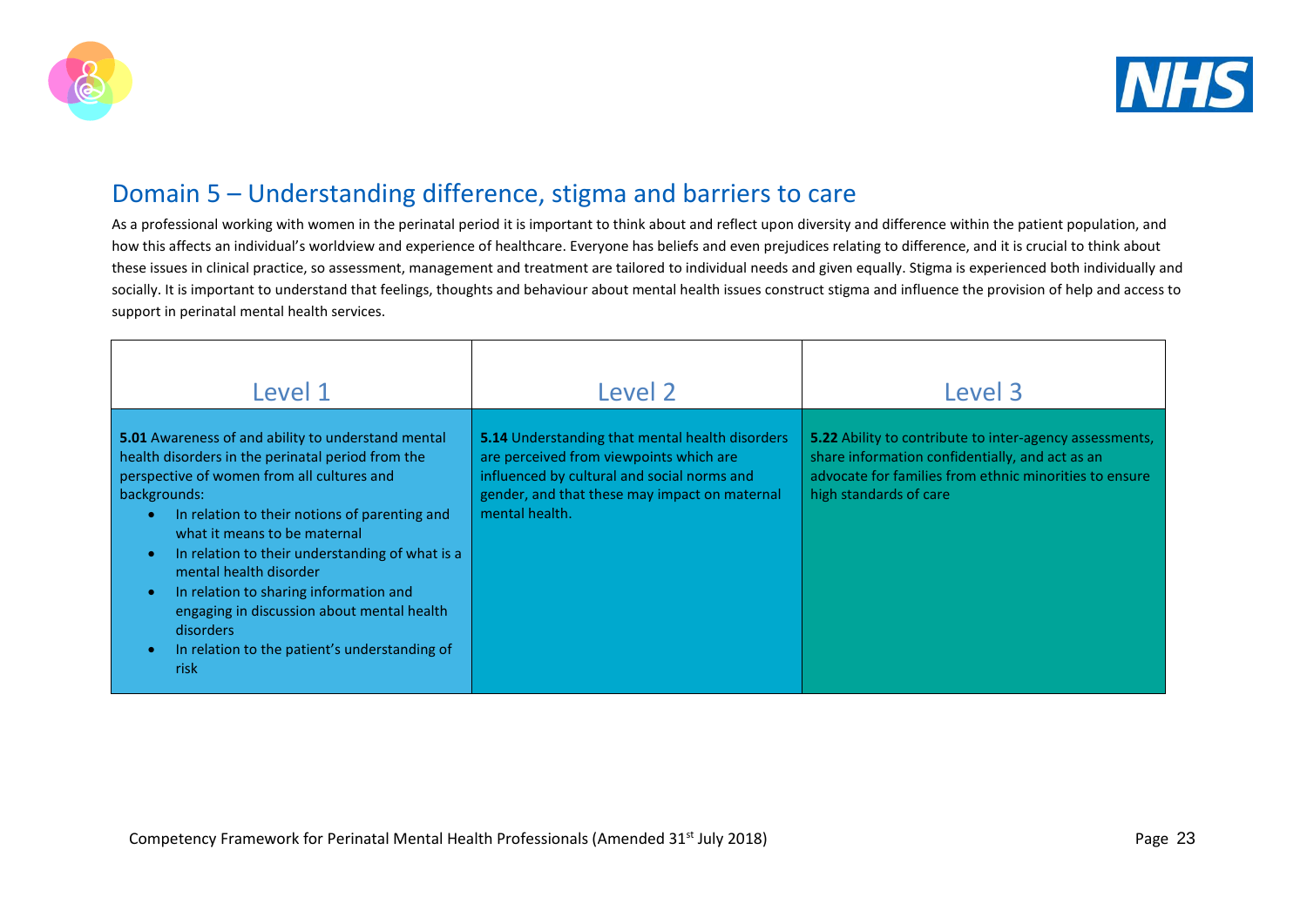



| 5.02 Ability to understand and assess how differences<br>in language, literacy and culture may affect the<br>relationship with the mental health professional, how<br>to manage this and arrange appropriate support e.g.<br>translation services | 5.15 Ability to draw on knowledge of culturally<br>relevant information on mental health problems<br>in pregnancy and the postnatal period for the<br>woman, and if she agrees, her partner, family or<br>carer. | 5.23 Ability to draw on knowledge of other relevant<br>agencies to help in the mental health management of<br>women with perinatal mental health disorders from<br>different cultures. |
|---------------------------------------------------------------------------------------------------------------------------------------------------------------------------------------------------------------------------------------------------|------------------------------------------------------------------------------------------------------------------------------------------------------------------------------------------------------------------|----------------------------------------------------------------------------------------------------------------------------------------------------------------------------------------|
| Level 1                                                                                                                                                                                                                                           | Level 2                                                                                                                                                                                                          | Level 3                                                                                                                                                                                |
| 5.03 Knowledge that cultural influences can impact on<br>the presentation and understanding of mental health<br>problems in women and their partners.                                                                                             | 5.16 Ability to communicate culturally relevant<br>information regarding pregnancy and the<br>postnatal period to women, and, if she agrees,<br>her partner or family/carer                                      | 5.24 Ability to draw on knowledge and understand the<br>impact of a family's cultural and religious background<br>when assessing risk to women and managing<br>concerns.               |
| 5.04 Ability to manage translation issues and<br>awareness that these could undermine the<br>effectiveness of dealing with women experiencing<br>perinatal mental health problems.                                                                | 5.17 Ability to work with other statutory and<br>voluntary services to promote anti-discriminatory<br>practice and social inclusion.                                                                             |                                                                                                                                                                                        |
| 5.05 Knowledge that cultural beliefs and practices will<br>impact on parenting (for example, the extent to which<br>it is considered appropriate to stimulate a young<br>infant varies across cultures).                                          | 5.18 Knowledge of the socio-demographics of<br>stigma in relation to mental health issues and<br>gender, sexuality, ethnicity, age, educational<br>level, socio-economic status, English as a first<br>language. |                                                                                                                                                                                        |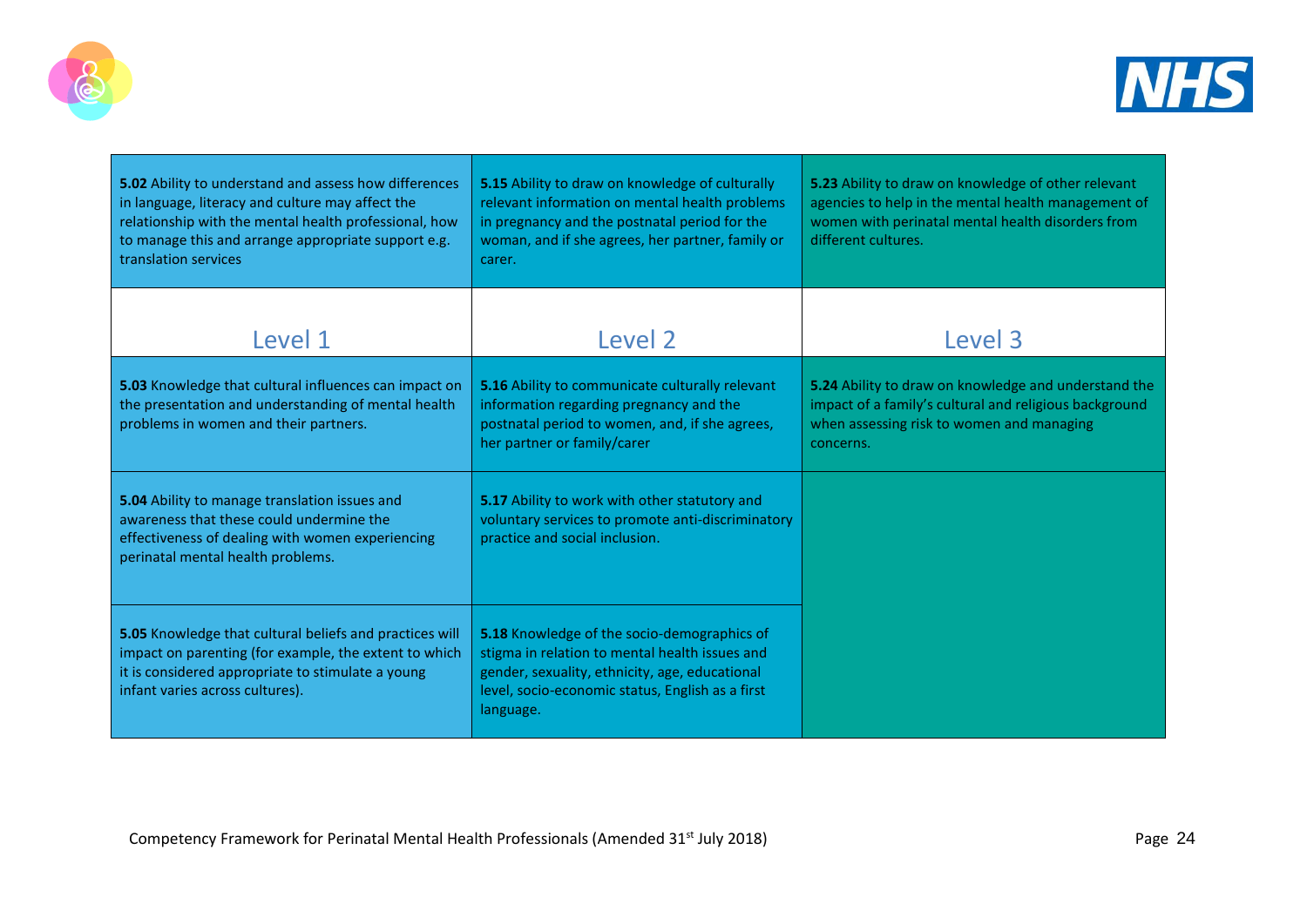



| 5.06 Understanding that women may not wish to<br>disclose their difficulties within their community, and<br>that this needs to be held in mind when discussing<br>interpreting services and groups which provide<br>support to people from a particular cultural, ethnic or<br>religious background. | 5.19 Knowledge of historical factors that<br>influence and facilitate stigma and prejudice,<br>such as the state, religion and the media. |         |
|------------------------------------------------------------------------------------------------------------------------------------------------------------------------------------------------------------------------------------------------------------------------------------------------------|-------------------------------------------------------------------------------------------------------------------------------------------|---------|
| Level 1                                                                                                                                                                                                                                                                                              | Level 2                                                                                                                                   | Level 3 |
| 5.07 Knowledge of the incidence and prevalence of<br>perinatal mental health presentations across different<br>cultures/ethnicities/social backgrounds.                                                                                                                                              | 5.20 Knowledge of how past responses to mental<br>or physical health problems may affect a<br>woman's ability to engage with help.        |         |
| 5.08 Ability to work with advocates and interpreters,<br>knowledge of good and bad practice using<br>interpreters, advocacy and translation services.<br>(Cross reference with domain 3)                                                                                                             | 5.21 Ability to work with statutory and voluntary<br>services to promote anti-discriminatory practice<br>and social inclusion.            |         |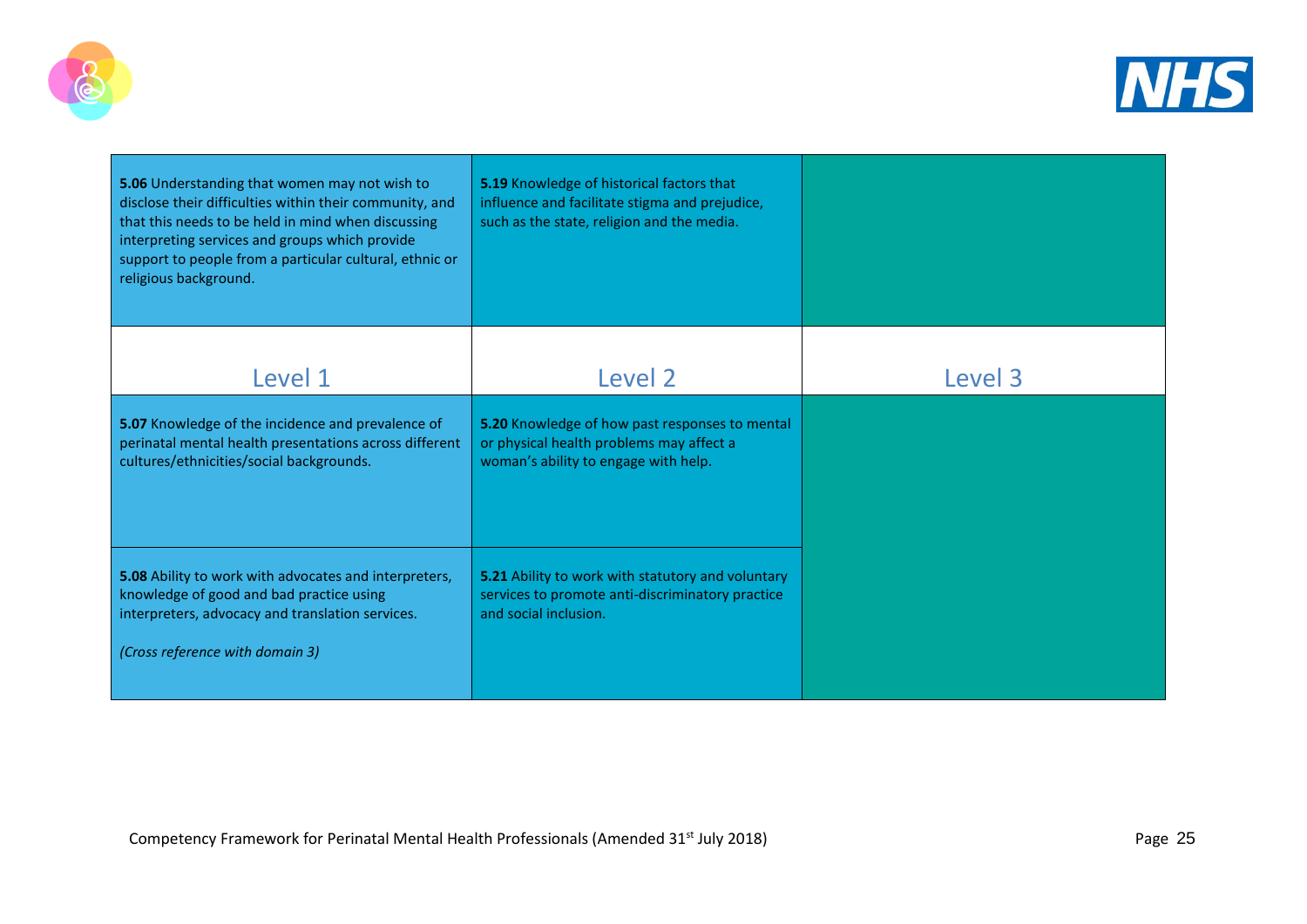



| 5.09 Ability to signpost or refer women from different<br>cultural backgrounds to culturally appropriate<br>services, for example local support services, including<br>the voluntary sector.<br>5.10 Ability to draw on equality and diversity<br>considerations in NICE QS 5, NICE CG110, the 9<br>Protected Characteristics in the Equality Act (2010)<br>and the Disability and Discrimination Act (2010). |         |         |
|---------------------------------------------------------------------------------------------------------------------------------------------------------------------------------------------------------------------------------------------------------------------------------------------------------------------------------------------------------------------------------------------------------------|---------|---------|
| Level 1                                                                                                                                                                                                                                                                                                                                                                                                       | Level 2 | Level 3 |
| 5.11 Knowledge of how internal beliefs and<br>expectations may affect a woman's ability to engage<br>with help.                                                                                                                                                                                                                                                                                               |         |         |
| 5.12 Understanding of how stigma can affect the<br>mental health of women, that it can have external<br>'perceived' factors and internal factors, or 'self-<br>stigma'.                                                                                                                                                                                                                                       |         |         |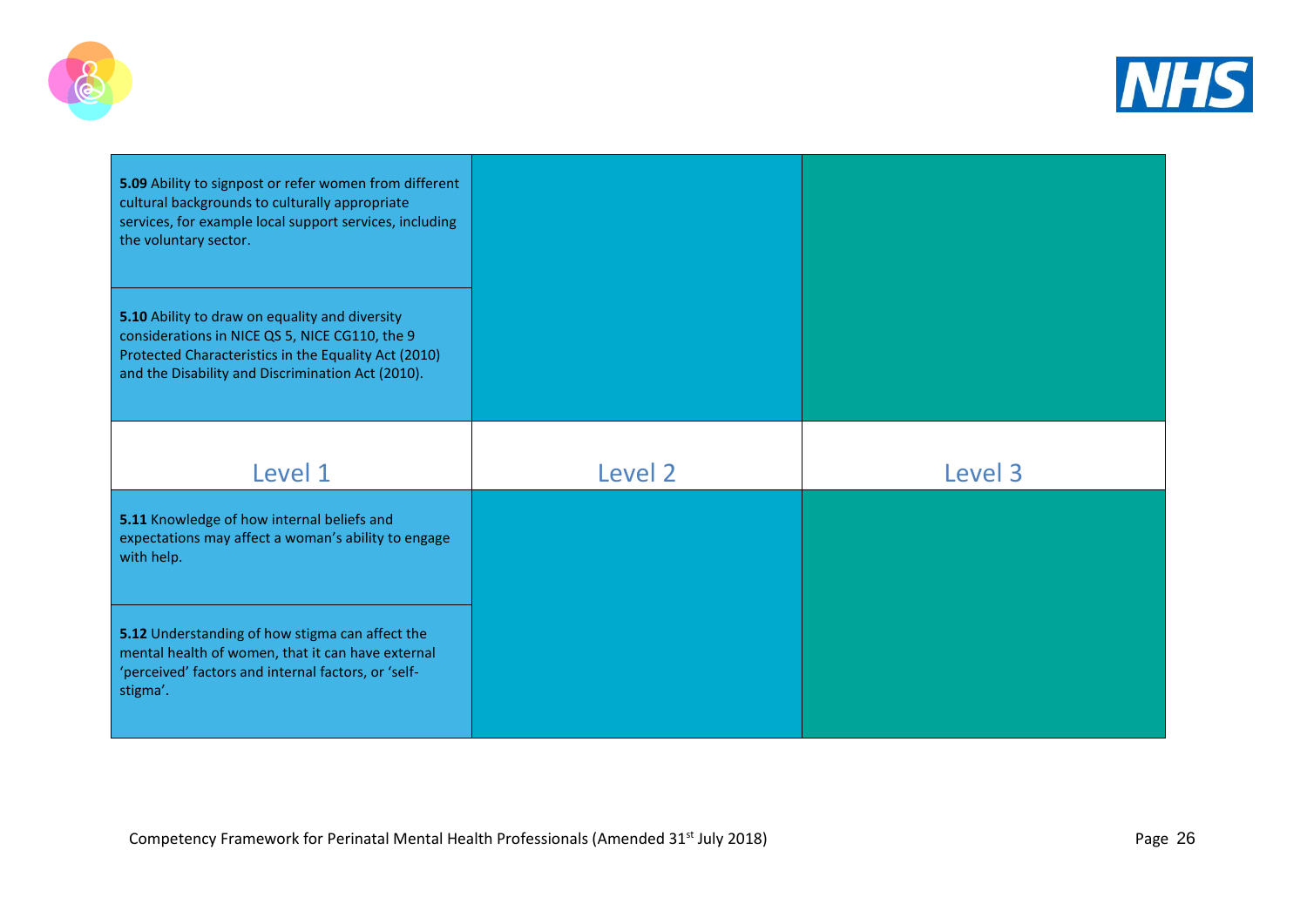



| involving other factors like race or gender, such as:<br>The idealisation of family life and<br>motherhood<br>The differences around BME women in<br>perception of motherhood<br>How culture plays a part in an individual's<br>role as mother |
|------------------------------------------------------------------------------------------------------------------------------------------------------------------------------------------------------------------------------------------------|
|------------------------------------------------------------------------------------------------------------------------------------------------------------------------------------------------------------------------------------------------|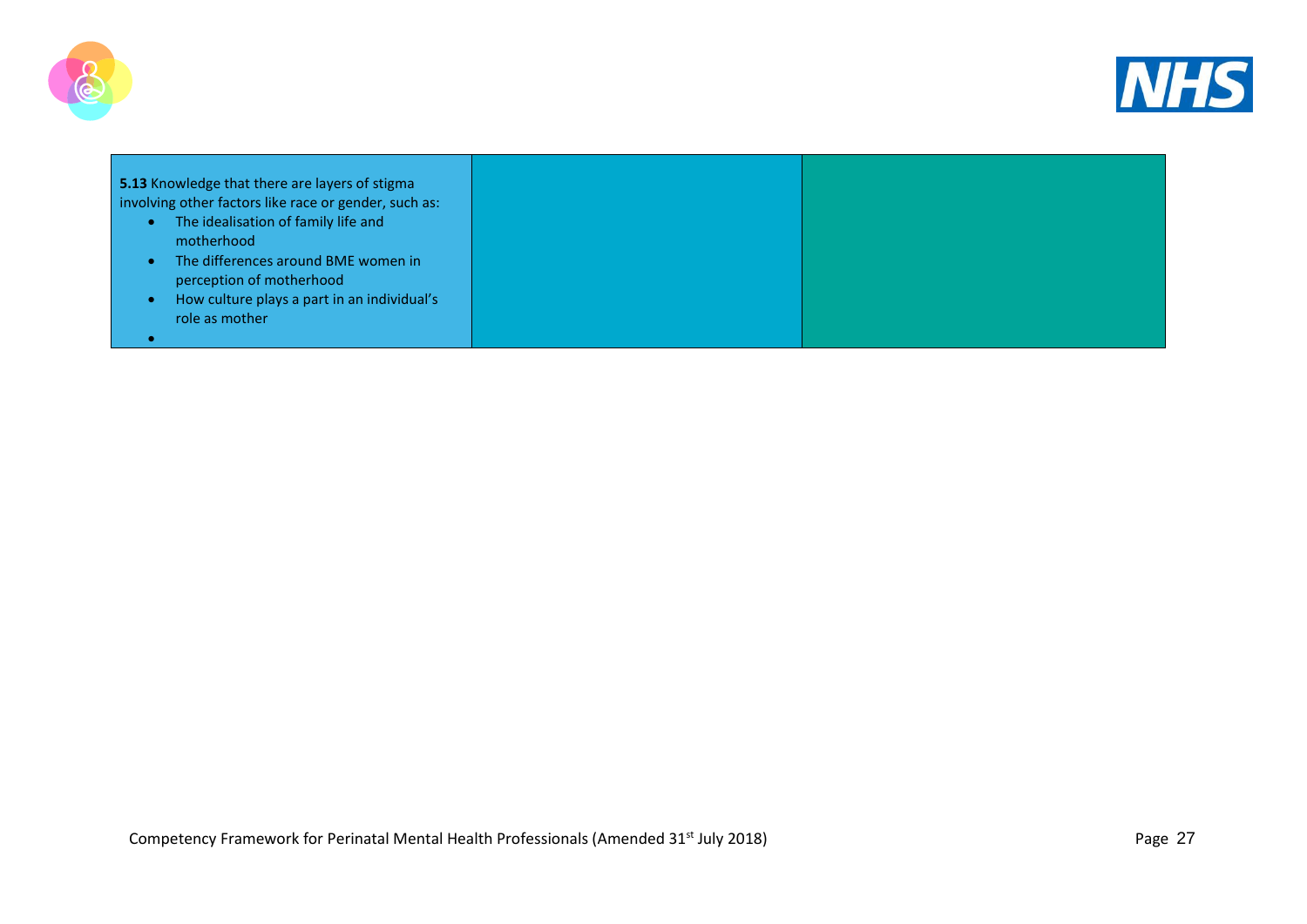



# Domain 6 – Understanding risk and protective factors

Professionals working with women who have mental health disorders during the perinatal period need to be able to identify all key risks to the mother and her infant during pregnancy and 1 year after the birth of the infant. Once risks are identified, appropriate action must be taken to protect the mother and her infant from injury or illness. The table below lists the competencies required. Please use the separate sheet provided to note your level of competence and training requirements.

| Level 1                                                                                                                                                                                                                                               | Level 2                                                                                                                                                                                                                            | Level 3                                                                                                                                                                                                                                                                                                     |
|-------------------------------------------------------------------------------------------------------------------------------------------------------------------------------------------------------------------------------------------------------|------------------------------------------------------------------------------------------------------------------------------------------------------------------------------------------------------------------------------------|-------------------------------------------------------------------------------------------------------------------------------------------------------------------------------------------------------------------------------------------------------------------------------------------------------------|
| 6.01 Knowledge that pregnancy does not<br>protect against mental health disorders, and<br>the particular personal and social demands of<br>pregnancy and caring for a new baby may place<br>additional risks on women with pre-existing<br>disorders. | 6.15 Ability to perform an initial assessment for<br>women who experience suicidal thoughts in<br>pregnancy or the postnatal period.                                                                                               | 6.28 Ability to perform a specialist assessment for women<br>who experience suicidal thoughts in pregnancy or the<br>postnatal period.                                                                                                                                                                      |
| 6.02 Knowledge that pregnancy and childbirth<br>might affect a mental health disorder, and<br>potentially increase the risk of relapse.                                                                                                               | 6.16 Understanding that at antenatal booking a full<br>personal and family history of mental health problems<br>is expected, in line with NICE APMH (2014), and ability<br>to assess the options for any specialist care required. | 6.29 Detailed knowledge of the treatment options available<br>for the different mental health disorders, both medical and<br>psychological. This includes a comprehensive understanding<br>of the pharmacodynamics and pharmacokinetics for each<br>psychotropic medication, and their likely side effects. |
| 6.03 Ability to recognise that any expression of<br>suicidal thoughts in pregnancy or the postnatal<br>period should be taken seriously and mental<br>health services should have a low threshold for<br>initial and ongoing assessment.              | 6.17 Ability to elicit a full personal and family history<br>of mental health problems.                                                                                                                                            | 6.30 Understanding of the potential risks to the exposed<br>fetus/infant with each drug during gestation and<br>breastfeeding.                                                                                                                                                                              |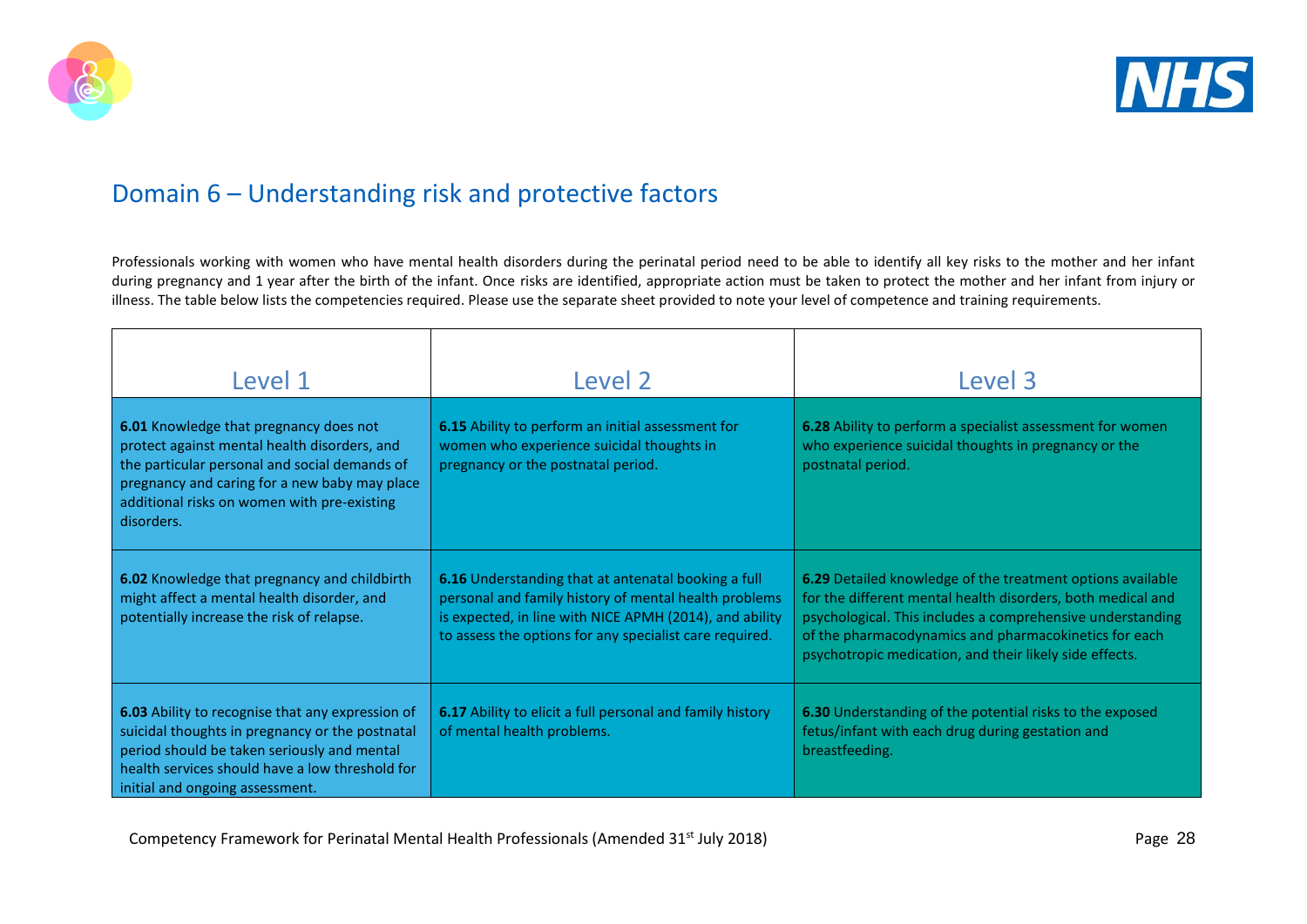



| Level 1                                                                                                                                                                                                                                   | Level 2                                                                                                                                                                                                    | Level 3                                                                                                                                                                                                                                                                                                                                                                                                                                                                                                                                                                                                                                |
|-------------------------------------------------------------------------------------------------------------------------------------------------------------------------------------------------------------------------------------------|------------------------------------------------------------------------------------------------------------------------------------------------------------------------------------------------------------|----------------------------------------------------------------------------------------------------------------------------------------------------------------------------------------------------------------------------------------------------------------------------------------------------------------------------------------------------------------------------------------------------------------------------------------------------------------------------------------------------------------------------------------------------------------------------------------------------------------------------------------|
| 6.04 Ability to recognise that women who are<br>at risk of suicide are likely to have an<br>underlying significant mental health disorder<br>and possibly a previous history of mental health<br>problems.                                | 6.18 Ability to seek advice from the prescriber<br>regarding continuing/stopping/changing a woman's<br>medication, and to communicate sensitively with the<br>woman and her partner/family, if she wishes. | 6.31 Understanding of the potential risks to the mother with<br>each drug taken in pregnancy.                                                                                                                                                                                                                                                                                                                                                                                                                                                                                                                                          |
| 6.05 Ability to share information appropriately<br>and promptly with community mental health<br>teams or other relevant safeguarding services<br>when needed.                                                                             | 6.19 Ability to understand the screening options and<br>processes for congenital anomalies in women taking<br>certain psychotropic medications.                                                            | 6.32 Understanding of the benefits to both the mother and<br>infant/fetus of treating the underlying mental health problem<br>and ability to explain this to the mother.                                                                                                                                                                                                                                                                                                                                                                                                                                                               |
| 6.06 Knowledge that there are risks associated<br>with taking some types of psychotropic<br>medication in pregnancy and during<br>breastfeeding, and that there are also risks<br>associated with discontinuing prescribed<br>medication. | 6.20 Awareness of the need to monitor for gestational<br>diabetes in women taking certain psychotropic<br>medications i.e. anti-psychotic drugs.                                                           | 6.33 Comprehensive understanding of each category of<br>mental health disorder and how it might present risks to the<br>mother and her fetus/infant/children/others:<br>Organic mental disorders<br>$\bullet$<br>Mental and behavioural disorders due to<br>$\bullet$<br>psychoactive substances<br>Psychotic disorders (schizophrenias)<br>$\bullet$<br>Affective disorders<br>$\bullet$<br>Neurotic, stress-related and somatoform disorders<br>$\bullet$<br><b>Eating disorders</b><br>$\bullet$<br><b>Personality disorders</b><br>$\bullet$<br>Intellectual impairment<br>$\bullet$<br>Autistic spectrum disorders<br><b>ADHD</b> |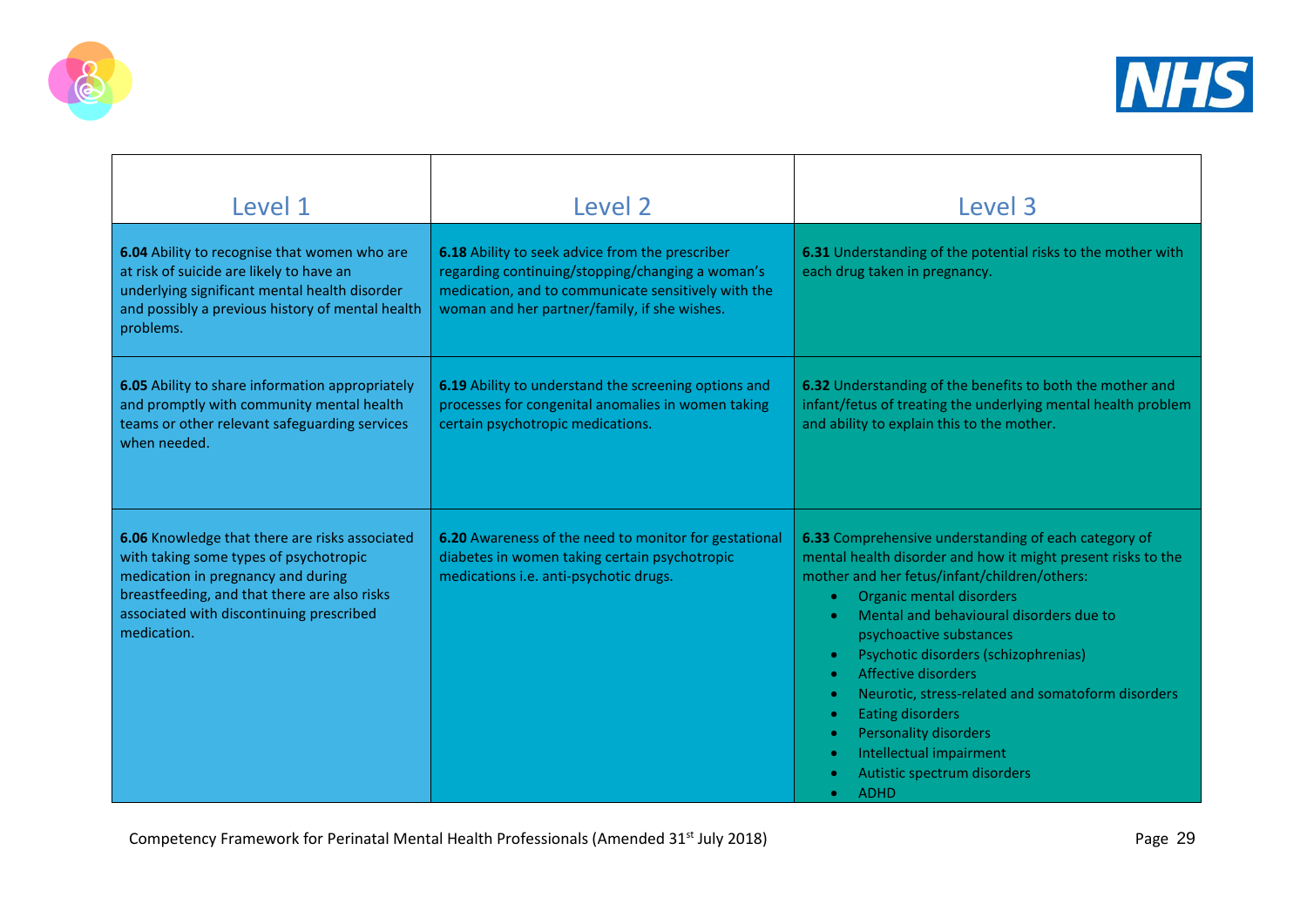



| Level 1                                                                                                                                                  | Level 2                                                                                                                                                                                                                                                                        | Level 3                                                                                                                                                                                              |
|----------------------------------------------------------------------------------------------------------------------------------------------------------|--------------------------------------------------------------------------------------------------------------------------------------------------------------------------------------------------------------------------------------------------------------------------------|------------------------------------------------------------------------------------------------------------------------------------------------------------------------------------------------------|
|                                                                                                                                                          |                                                                                                                                                                                                                                                                                | (Cross reference with domain 2)                                                                                                                                                                      |
| 6.07 Knowledge of places to seek evidence-<br>based information regarding the use of<br>psychotropic medications during pregnancy<br>and lactation.      | 6.21 Ability to counsel women about the need for<br>screening for congenital anomalies when taking<br>certain psychotropic medications.                                                                                                                                        | 6.34 Ability to undertake a specialist risk assessment that<br>focuses on mental health disorders in the context of<br>pregnancy and the mother-infant relationship.                                 |
| 6.08 Understanding of the mother's concerns<br>about taking medication and how to discuss<br>these with her.                                             | 6.22 Ability to provide evidence-based information<br>regarding the use of psychotropic medications during<br>pregnancy and lactation.                                                                                                                                         | 6.35 Ability to act upon concerns about a woman's mental<br>health risk assessment.                                                                                                                  |
| 6.09 Understanding of the potential stigma<br>associated with taking psychotropic<br>medication.                                                         | 6.23 Awareness of treatments/medication and tonics<br>imported from abroad, particularly in BME<br>communities, ability to ask sensitively about these and<br>assess the potential for harm (either directly or<br>indirectly) when substituted for prescribed<br>medications. | 6.36 Ability to perform specialist level assessment and<br>management of high-risk women and of women exhibiting<br>sudden alterations in mental state in late pregnancy or the<br>early puerperium. |
| 6.10 Understanding that a mother may receive<br>conflicting advice from both professionals and<br>family/friends and ability to help her manage<br>this. | 6.24 Ability to make an initial assessment of a<br>woman's mental state and then escalate as necessary<br>to a specialist PNMH professional or relevant<br>professional within a local care pathway.                                                                           | 6.37 Ability to support mother and facilitate admission to a<br>mother and baby unit when assessed as necessary, following<br>a specialist review.                                                   |
| 6.11 Knowledge that postnatal psychosis<br>affects between 1 and 2 in 1000 women who<br>have given birth. Women with bipolar I                           | 6.25 Ability to undertake a risk assessment focusing on<br>areas that are likely to present possible risk such as<br>self-neglect, self-harm, suicidal thoughts and intent,                                                                                                    |                                                                                                                                                                                                      |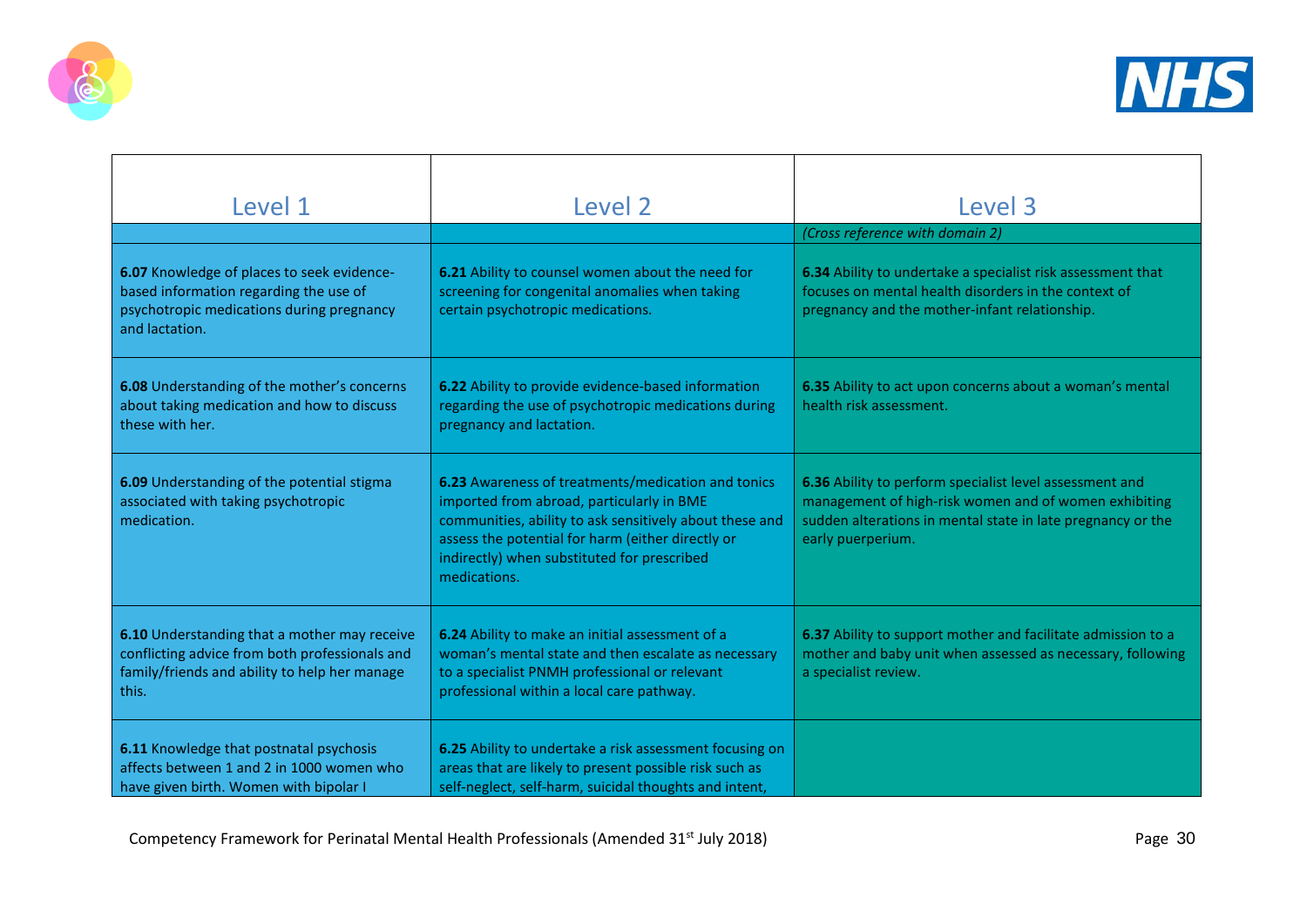



| Level 1                                                                                                                                                                                                                                                                                                                                                                           | Level 2                                                                                                                                                                                                                                                                                                                                      |
|-----------------------------------------------------------------------------------------------------------------------------------------------------------------------------------------------------------------------------------------------------------------------------------------------------------------------------------------------------------------------------------|----------------------------------------------------------------------------------------------------------------------------------------------------------------------------------------------------------------------------------------------------------------------------------------------------------------------------------------------|
| disorder are at particular risk, but postnatal<br>psychosis can occur in women with no previous<br>psychiatric history.                                                                                                                                                                                                                                                           | risks to others (including the baby), smoking, drug or<br>alcohol misuse and domestic violence and abuse.                                                                                                                                                                                                                                    |
| 6.12 Ability to escalate concerns about a<br>woman's mental health to an appropriate<br>health care professional or specialist team<br>(such as a substance misuse team), or to a<br>consultant psychiatrist involved in the<br>assessment and management of high-risk<br>women.                                                                                                  | 6.26 Awareness of the confidential enquiries into<br>maternal deaths and the link between mental health<br>disorders and maternal morbidity and mortality<br>(MBBRACE, 2015)                                                                                                                                                                 |
| 6.13 Knowledge that the following are 'red flag'<br>signs for severe maternal health disorders and<br>require urgent senior psychiatric assessment:<br>Recent significant change in mental state<br>or emergence of new symptoms<br>New thoughts or acts of violent self-harm<br>New and persistent expressions of<br>incompetency as a mother or<br>estrangement from the infant | 6.27 Knowledge that admission to a mother and baby<br>unit should always be considered where a woman has<br>any of the following:<br>Rapidly changing mental state<br>Suicidal ideation (particularly of a violent<br>nature)<br>Pervasive guilt or hopelessness<br>Significant estrangement from the infant<br><b>Evidence of psychosis</b> |
| 6.14 Knowledge that a healthcare professional<br>should carry out a risk assessment in<br>conjunction with the woman and, if she agrees,<br>her partner, family or carer.                                                                                                                                                                                                         |                                                                                                                                                                                                                                                                                                                                              |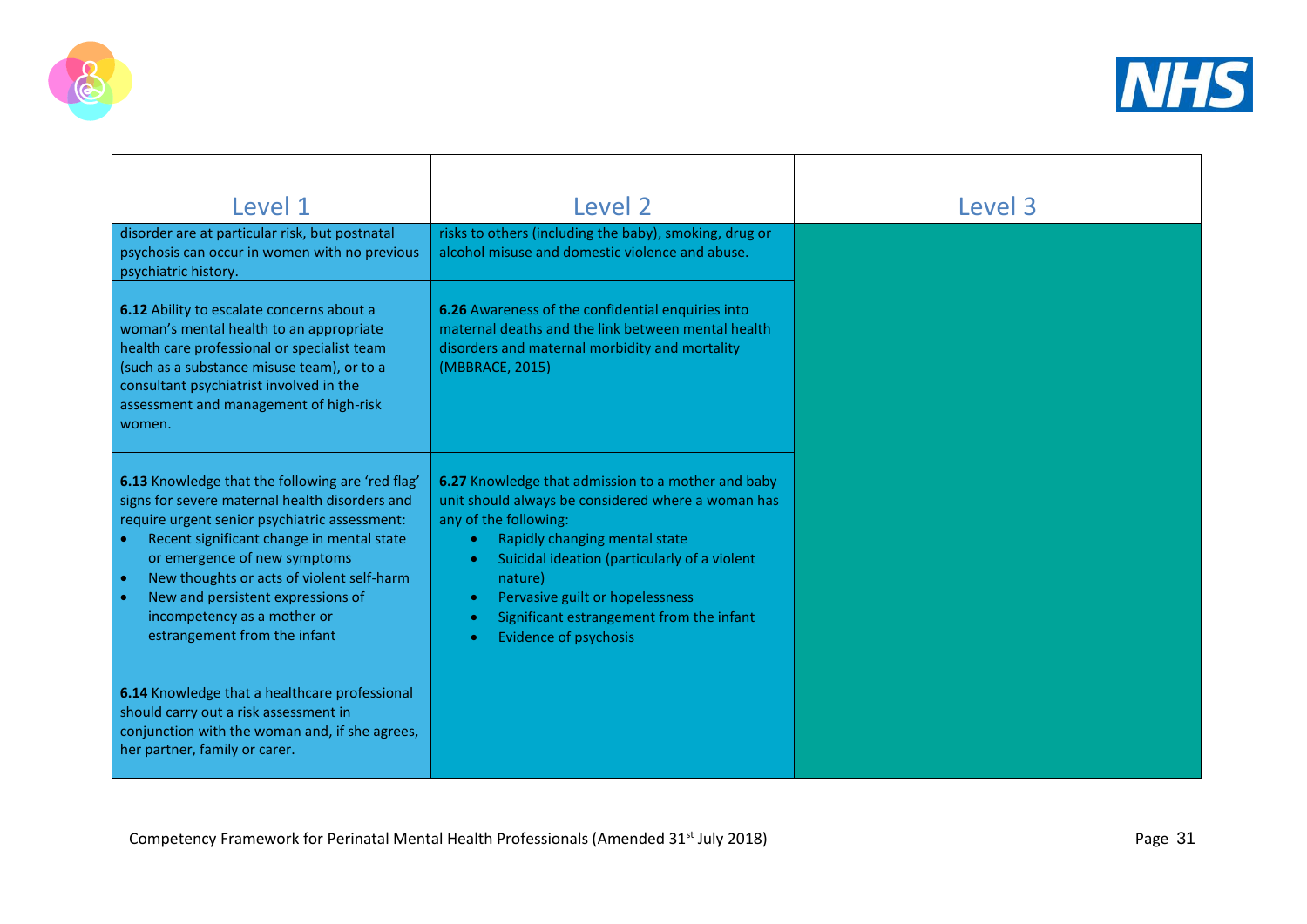



# Domain 7 – Safeguarding vulnerable women and infants

All staff working with women who have mental health disorders during the perinatal period have a duty to ensure that vulnerable women and infants are safeguarded. This includes identifying key risks to the safety of women and their infants and investigating those risks without placing the woman or infant at further risk. It is also important to understand that any risk to the mother is also a risk to the infant. A mother's decision not to take action (for example, if she is a victim of domestic abuse) may be superseded by a healthcare professional's duty to protect the infant. Competencies regarding the safeguarding of women and their infants have been integrated in the table below because of the coordinated approach to the care of mother and infant.

| Level 1                                                                                                                                                                                                                                                                                                                                                                                                          | Level 2                                                                                                                                                                                                    | Level 3                                                                                                                                                                                                                                                                                                                                                                                                                                                                                                                                                                                                   |
|------------------------------------------------------------------------------------------------------------------------------------------------------------------------------------------------------------------------------------------------------------------------------------------------------------------------------------------------------------------------------------------------------------------|------------------------------------------------------------------------------------------------------------------------------------------------------------------------------------------------------------|-----------------------------------------------------------------------------------------------------------------------------------------------------------------------------------------------------------------------------------------------------------------------------------------------------------------------------------------------------------------------------------------------------------------------------------------------------------------------------------------------------------------------------------------------------------------------------------------------------------|
| 7.01 Awareness of responsibilities<br>regarding the safeguarding of vulnerable<br>women and children. This includes having<br>a clear understanding of:<br>How to identify potential signs of<br>abuse and report concerns<br>Multi-agency policies and procedures<br>The role of the local authority in<br>coordinating safeguarding<br>procedures<br>The limits of confidentiality and<br>information-sharing. | 7.09 Ability to conduct detailed assessments of child<br>abuse and neglect, to assess and examine children<br>for potential signs of abuse and neglect and to<br>provide professional opinions in reports. | 7.18 Knowledge and ability to contribute effectively to the<br>safeguarding process including:<br>Working to local and national safeguarding guidance<br>Responding to alerts/referrals in a timely manner and<br>selecting appropriate level of response<br>Identifying and reducing potential and actual risks after<br>disclosure or if an allegation has been made<br>Demonstrating the ability to promote positive partnership<br>working and ability to overcome barriers to effective<br>communication<br>Understanding of how to develop protective strategies for<br>those that decline services |
| 7.02 Ability to recognise an adult<br>potentially in need of safeguarding based<br>on an understanding of:                                                                                                                                                                                                                                                                                                       | 7.10 Knowledge of policy, procedures and legislation<br>that support safeguarding activity.                                                                                                                | 7.19 A comprehensive understanding of the legal, policy and<br>procedural frameworks associated with safeguarding adults.                                                                                                                                                                                                                                                                                                                                                                                                                                                                                 |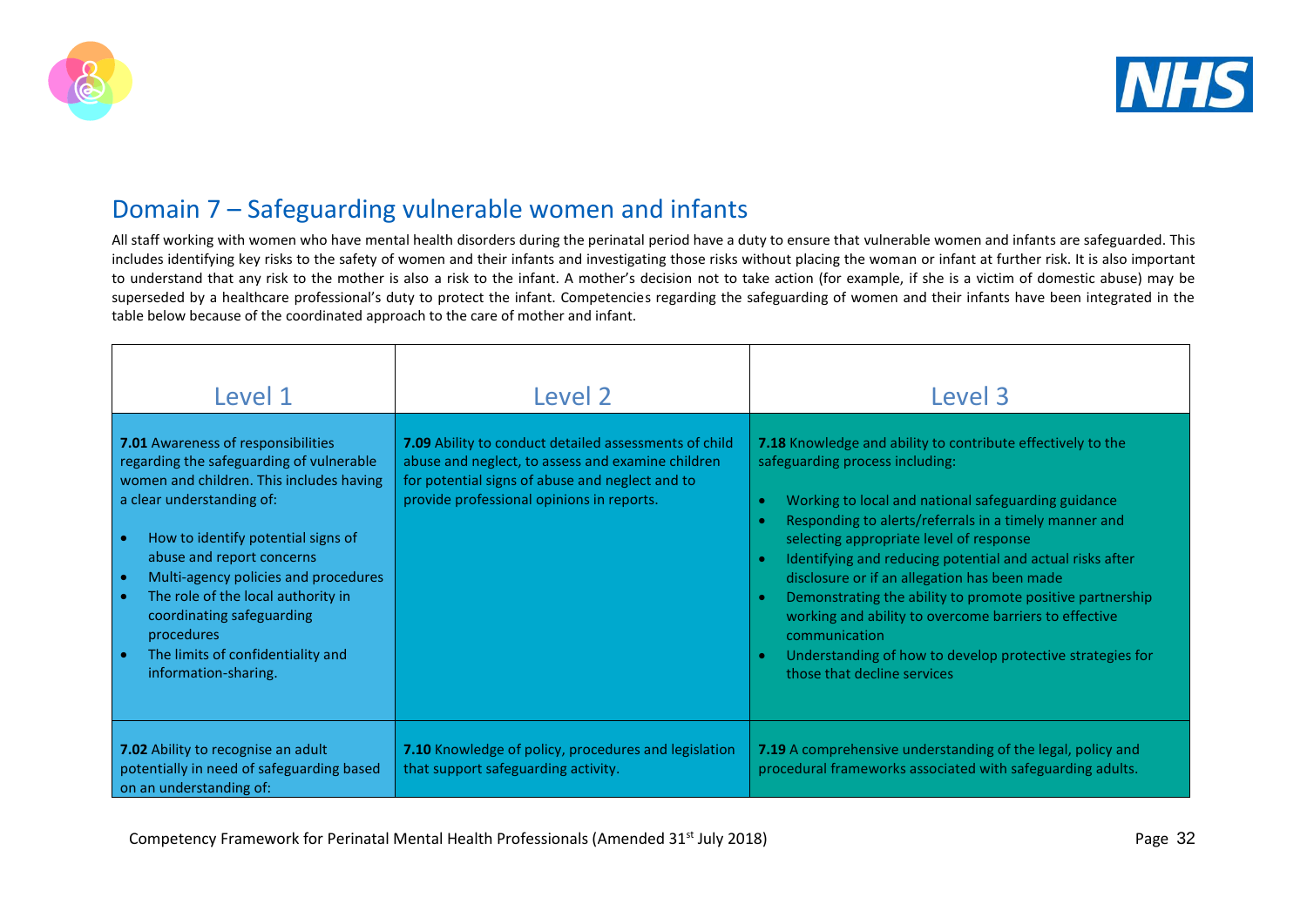



| Level 1                                                                                                                                                                                                                                                                                                                                                                                                                                     | Level 2                                                                                                                                                       | Level 3                                                                                                                                                       |
|---------------------------------------------------------------------------------------------------------------------------------------------------------------------------------------------------------------------------------------------------------------------------------------------------------------------------------------------------------------------------------------------------------------------------------------------|---------------------------------------------------------------------------------------------------------------------------------------------------------------|---------------------------------------------------------------------------------------------------------------------------------------------------------------|
| What constitutes abuse and the<br>different forms of abuse<br>The factors that might increase the<br>$\bullet$<br>risk of abuse and vulnerability<br>The meaning of 'vulnerable adult' as<br>defined in policy guidance 'No<br>Secrets' (2000)<br>When and how to share concerns<br>$\bullet$<br>and information relevant to<br>safeguarding adults<br>The range of emergency services<br>available and how to secure their<br>involvement. |                                                                                                                                                               |                                                                                                                                                               |
| 7.03 Ability to recognise the potential<br>indicators of child maltreatment or<br>neglect.                                                                                                                                                                                                                                                                                                                                                  | 7.11 Understanding how to 'whistle blow' using<br>related polices and escalate concerns.                                                                      | 7.20 Ability to ensure women and families are supported<br>appropriately so they can understand safeguarding issues and<br>assist with their decision-making. |
| 7.04 Understanding of the potential<br>impact of a parent/carer's physical and<br>mental health on the wellbeing and<br>development of an infant.                                                                                                                                                                                                                                                                                           | 7.12 Ability to draw upon clinical experience to<br>identify the potential signs of sexual, physical or<br>emotional abuse or neglect.                        | 7.21 Ability to take action to secure the immediate safety of the<br>adult at risk of abuse and any infants in their care.                                    |
| 7.05 Ability to report concerns safely and<br>to seek professional advice regarding the<br>next steps for safeguarding.                                                                                                                                                                                                                                                                                                                     | 7.13 Ability to document and report concerns,<br>history-taking and physical examination in a manner<br>that is appropriate for safeguarding/child protection | 7.22 Knowledge of the process of investigation and assessment of<br>concerns over the safeguarding of adults and children.                                    |

Competency Framework for Perinatal Mental Health Professionals (Amended 31<sup>st</sup> July 2018) **Page 31** Page 33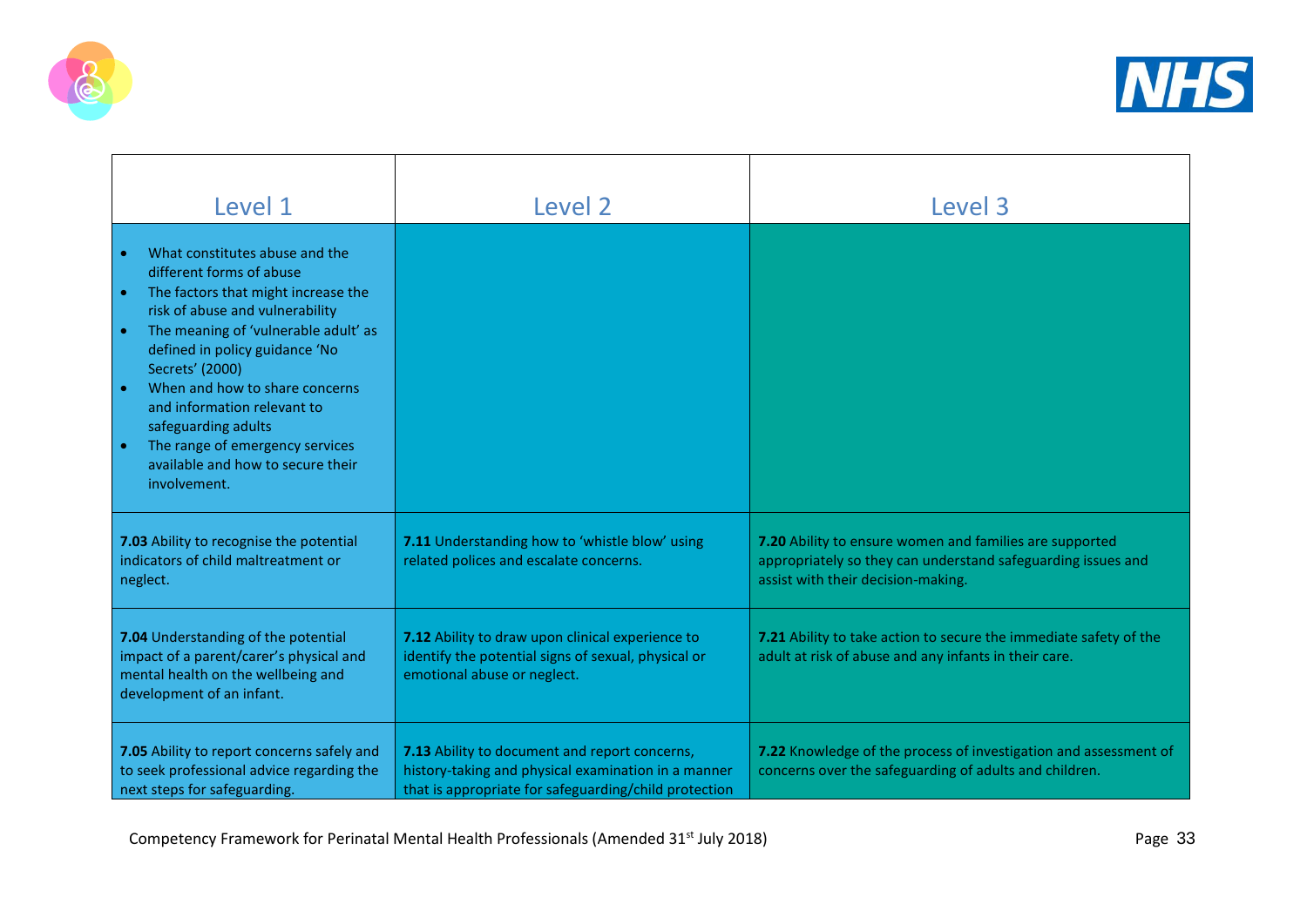



| Level 1                                                                                                                                                                                                    | Level 2<br>and compliant with legal requirements.                                                                         | Level 3                                                                                                                                                                                                                                                                                                                                                                                                                                                                                                                                                                                                        |
|------------------------------------------------------------------------------------------------------------------------------------------------------------------------------------------------------------|---------------------------------------------------------------------------------------------------------------------------|----------------------------------------------------------------------------------------------------------------------------------------------------------------------------------------------------------------------------------------------------------------------------------------------------------------------------------------------------------------------------------------------------------------------------------------------------------------------------------------------------------------------------------------------------------------------------------------------------------------|
| 7.06 Ability to act as an effective<br>advocate for the child, including the<br>ability to raise concerns about the<br>conduct of a colleague if/when<br>appropriate.                                      | 7.14 Ability to contribute to interagency<br>assessments, serious case reviews and child death<br>review processes.       | 7.23 Ability to influence a positive agency approach to<br>safeguarding adults, including:<br>Understanding of the different roles and responsibilities of all<br>$\bullet$<br>agencies involved in investigations and ensuring these are met<br>Awareness of updated protocols and ability to<br>follow/implement them<br>Applying learning from a range of reviews to inform service<br>development<br>Contributing to the development of multi-agency prevention<br>strategies and monitoring/reviewing their implementation in<br>practice<br>Challenging poor practice at an intra and inter-agency level |
| 7.07 Understanding of responsibilities<br>regarding the documentation of concerns<br>and discussions with other agencies,<br>differentiating between fact and opinion.                                     | 7.15 Ability to undertake regular documented<br>reviews of safeguarding practice, as appropriate to<br>professional role. | 7.24 Ability to lead the development of robust internal systems to<br>provide consistent, high quality safeguarding in adult services.                                                                                                                                                                                                                                                                                                                                                                                                                                                                         |
| 7.08 Ability to act in accordance with key<br>statutory and non-statutory guidance and<br>legislation including the UN Convention<br>on the Rights of the Child (1989) and the<br>Human Rights Act (1998). | 7.16 Ability to apply the lessons learnt from audit<br>and serious case reviews to improve practice.                      | 7.25 Ability to contribute to the ongoing development of a strong<br>culture of safeguarding/child protection policy, guidelines and<br>protocols.                                                                                                                                                                                                                                                                                                                                                                                                                                                             |
|                                                                                                                                                                                                            | 7.17 Ability to advise others on appropriate<br>information sharing.                                                      | 7.26 Ability to communicate local safeguarding knowledge,<br>research and findings from adult cases and challenge poor                                                                                                                                                                                                                                                                                                                                                                                                                                                                                         |

Competency Framework for Perinatal Mental Health Professionals (Amended 31<sup>st</sup> July 2018) **Page 34** Page 34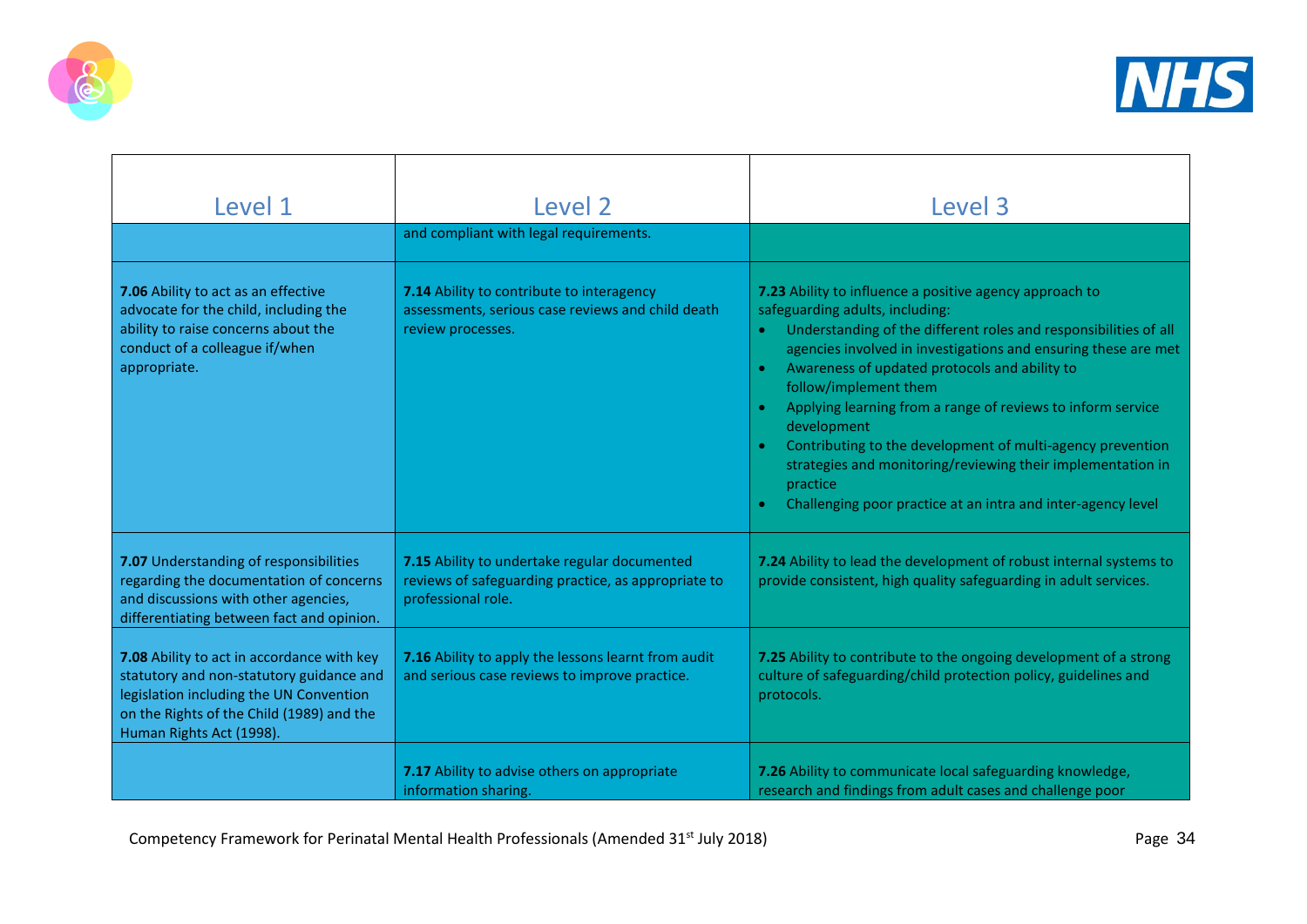



| Level 1 | Level 2 | Level 3                                                                                                                                                                                                                                                                                                          |
|---------|---------|------------------------------------------------------------------------------------------------------------------------------------------------------------------------------------------------------------------------------------------------------------------------------------------------------------------|
|         |         |                                                                                                                                                                                                                                                                                                                  |
|         |         | practice.                                                                                                                                                                                                                                                                                                        |
|         |         | 7.27 Ability to facilitate and contribute to audits within own<br>organisation as well as multi-agency audits and statutory<br>inspections.                                                                                                                                                                      |
|         |         | 7.28 Ability to work with the safeguarding/child protection team<br>and partners in other agencies to conduct regular safeguarding<br>training needs analysis, and to commission, plan, design, deliver<br>and evaluate single and inter-agency training and teaching for staff<br>in the organisations covered. |
|         |         | 7.29 Ability to participate in oversight of safeguarding quality<br>assurance and improvement processes.                                                                                                                                                                                                         |
|         |         | 7.30 Ability to contribute to safeguarding appraisals and<br>appropriate supervision for colleagues across the health<br>community.                                                                                                                                                                              |
|         |         | 7.31 Ability to conduct training needs analysis, and commission,<br>plan, design, deliver, and evaluate single and inter-agency training<br>and teaching for safeguarding and child protection.                                                                                                                  |
|         |         | 7.32 Ability to lead safeguarding/child protection quality assurance<br>and improvement across the health community.                                                                                                                                                                                             |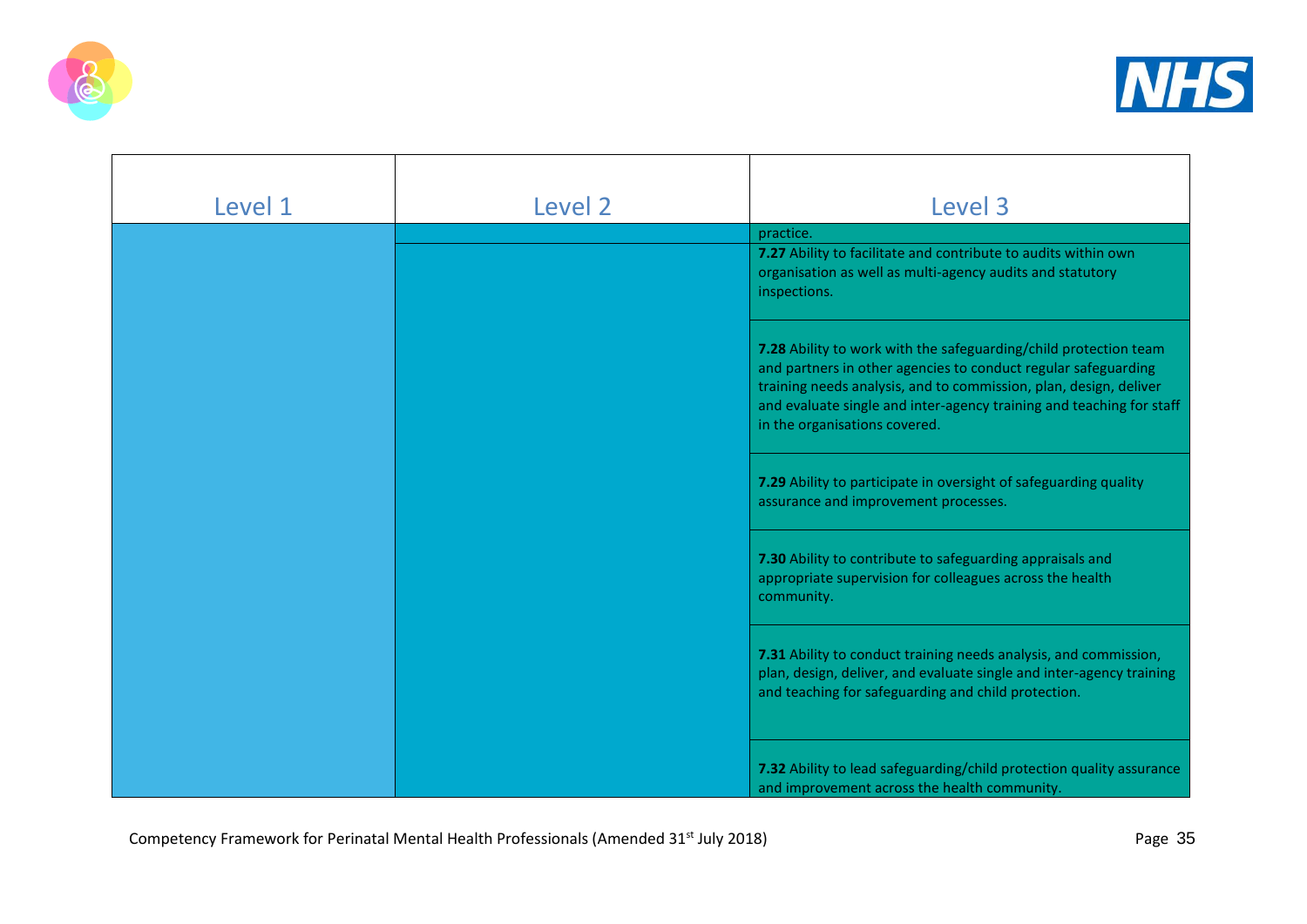



| Level 1 | Level 2 | Level 3                                                                                                                                                   |
|---------|---------|-----------------------------------------------------------------------------------------------------------------------------------------------------------|
|         |         | 7.33 Ability to lead innovation and change, working with other<br>professionals and agencies to improve safeguarding across the<br>health economy.        |
|         |         | 7.34 Ability to monitor services across the health community to<br>ensure adherence to legislation, policy, key statutory and non-<br>statutory guidance. |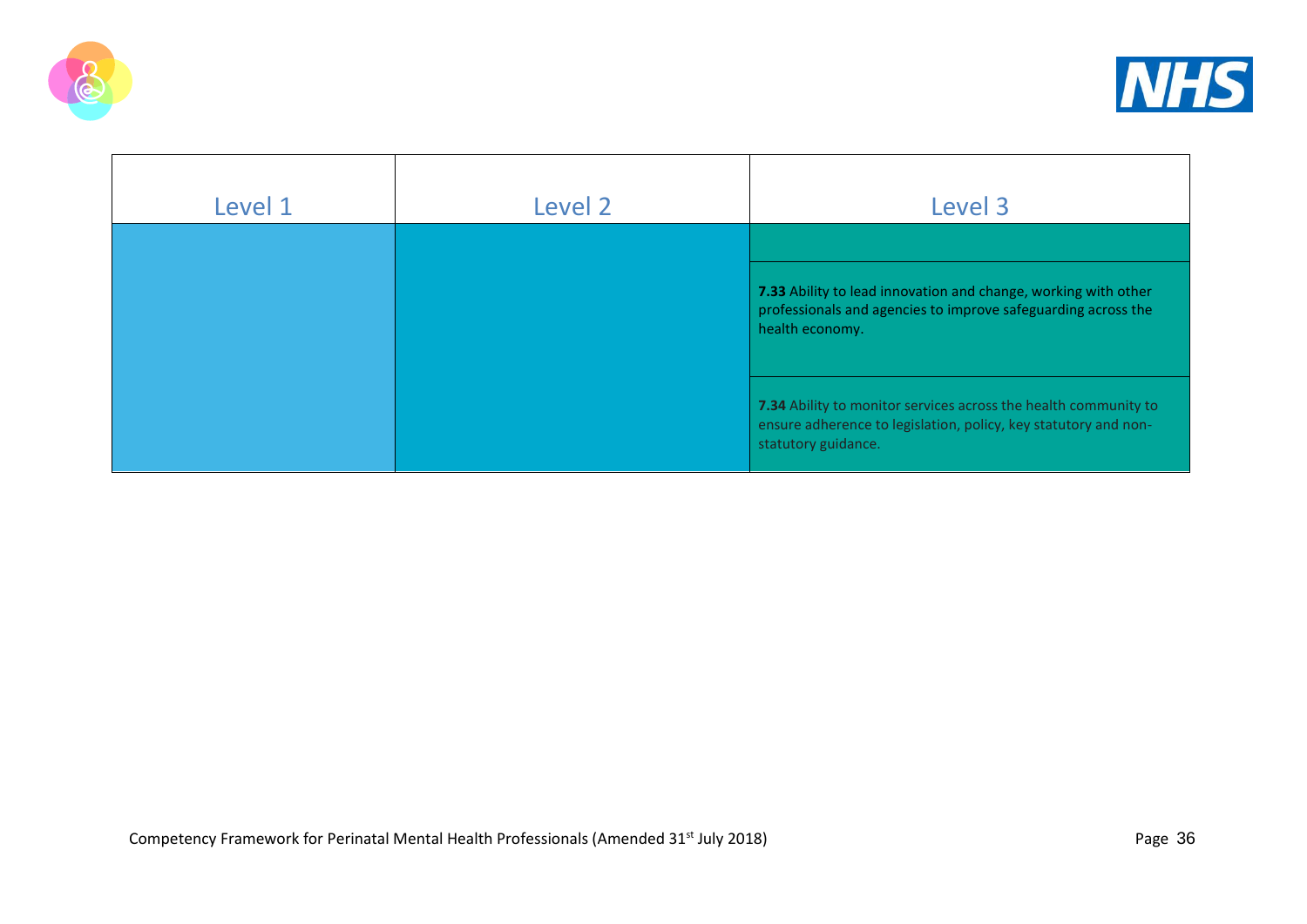



# Domain 8 – Understanding and valuing the multidisciplinary team and pathway

All members of multidisciplinary and multiagency teams supporting perinatal mental health work have an important role to play in the care of the mother, her infant and her wider family and social support system. Every professional needs to understand the pathways of care beyond their own immediate responsibilities, as this helps them support continuous improvements to the quality of care and create a seamless service experience for the mother and her family. Engaging in reflective practice helps all professionals to identify improvement opportunities such as signposting, appropriate referral practice and simplifying care pathways.

| Level 1                                                                                                            | Level 2                                                                                                            | Level 3                                                                                                                                                |
|--------------------------------------------------------------------------------------------------------------------|--------------------------------------------------------------------------------------------------------------------|--------------------------------------------------------------------------------------------------------------------------------------------------------|
| 8.01 Understanding of the roles and<br>responsibilities of a GP.                                                   | 8.09 Ability to chair a multidisciplinary meeting.                                                                 | 8.18 Ability to chair multiagency meetings, document the<br>content, circulate outcomes and take responsibility for<br>complex multiagency care plans. |
| 8.02 Understanding of the roles and<br>responsibilities of a midwife.                                              | 8.10 Ability to deal with differences of opinion within the<br>MDT and across agencies.                            | 8.19 Ability to offer joint specialist assessments with those<br>from other disciplines.                                                               |
| 8.03 Understanding of the roles and<br>responsibilities of an obstetrician.                                        | 8.11 Ability and knowledge to deal with complaints.                                                                | 8.20 Ability to see, reflect on and work with complex systems<br>to deliver good care.                                                                 |
| 8.04 Understanding of the roles and<br>responsibilities of a health visitor and<br>the work of children's centres. | 8.12 Ability to manage a team.                                                                                     | 8.21 Ability to manage the process and reporting following a<br>Serious Untoward Incident.                                                             |
| 8.05 Understanding of the roles and<br>responsibilities of nursery nurses.                                         | 8.13 A detailed understanding of the skills and languages of<br>professionals from other clinical and non-clinical | 8.22 Knowledge and ability to offer regular supervision to<br>practitioners from other professional backgrounds.                                       |

Competency Framework for Perinatal Mental Health Professionals (Amended 31<sup>st</sup> July 2018) Page 37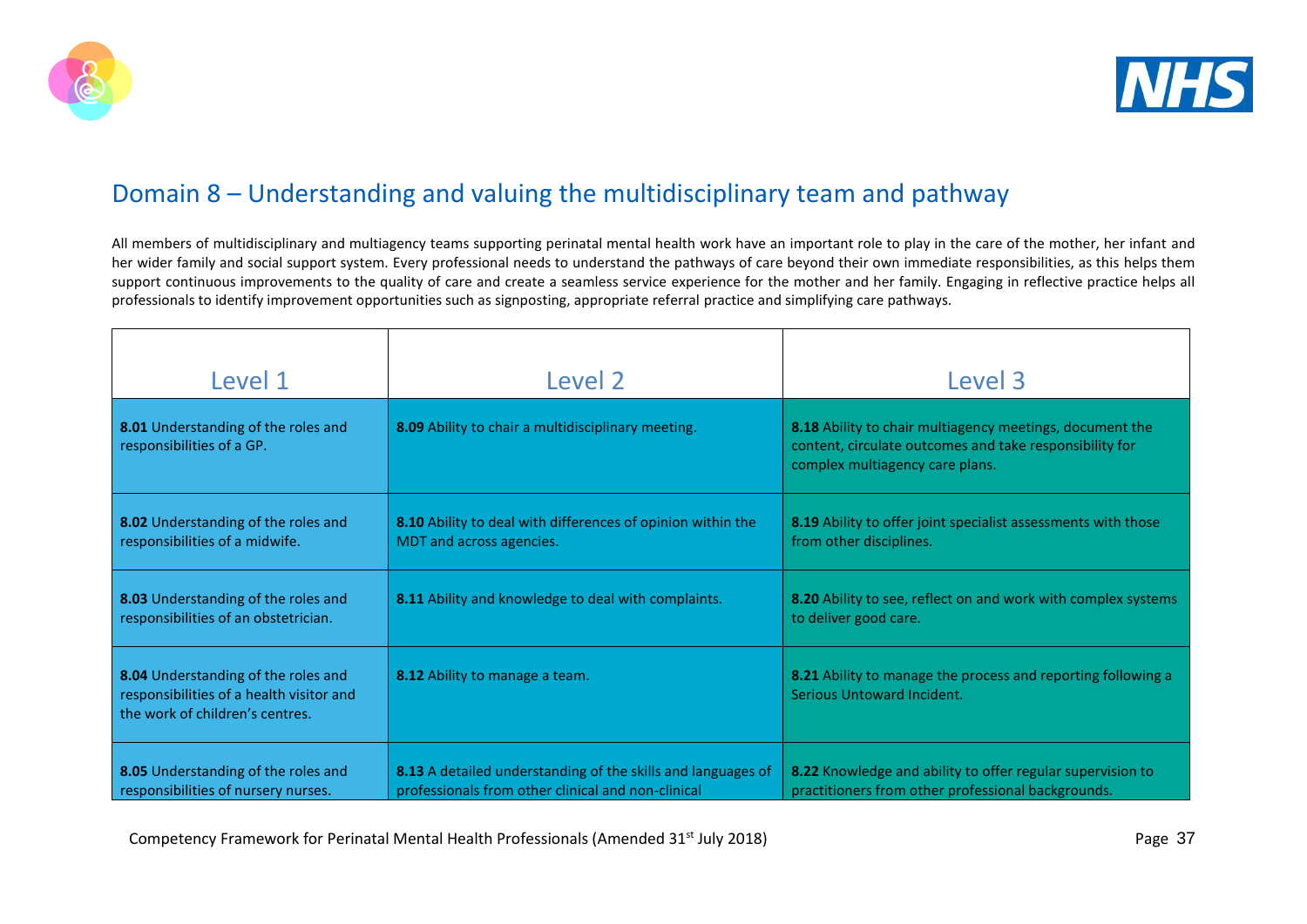



| Level 1                                                                                                                | Level 2                                                                                                                                          | Level 3                                                                                  |
|------------------------------------------------------------------------------------------------------------------------|--------------------------------------------------------------------------------------------------------------------------------------------------|------------------------------------------------------------------------------------------|
|                                                                                                                        | backgrounds.                                                                                                                                     |                                                                                          |
| 8.06 Understanding of the roles and<br>responsibilities of adult, perinatal and<br>infant mental health practitioners. | 8.14 Understanding and being able to take action through<br>escalation processes.                                                                | 8.23 Ability to seek out, prepare for and use supervision<br>opportunities.              |
| 8.07 Understanding of the roles of<br>children's social services and adult social<br>services.                         | 8.15 Ability to develop skills as a supervisee and a<br>supervisor.                                                                              | 8.24 Ability to create a team with a learning and<br>improvement culture.                |
| 8.08 Understanding the process for<br>recognising and raising safeguarding<br>concerns.                                | 8.16 Ability to deliver teaching and training to staff from<br>other professional backgrounds.                                                   | 8.25 Understanding of what is needed for quality<br>improvement and how to deliver this. |
|                                                                                                                        | 8.17 Ability to recognise the limitations of one's own<br>knowledge and identify other professionals to seek further<br>advice and support from. |                                                                                          |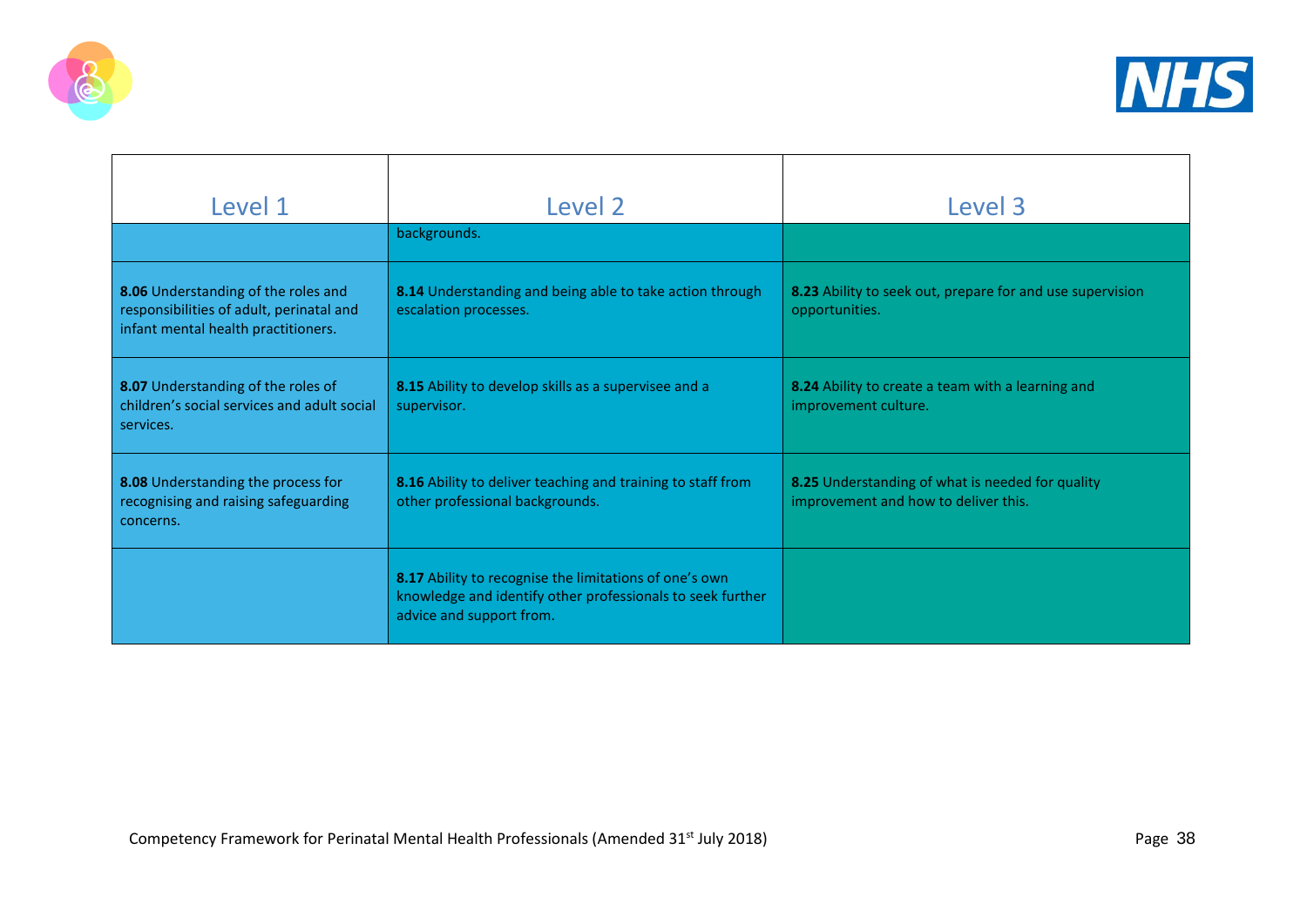



This framework was commissioned by Health Education England and developed by the Tavistock and Portman NHS Foundation Trust, in collaboration with expert writers from professional, health and social care bodies.

We would like to thank the following contributors and members of our expert reference groups for their time and guidance:

| Asha Day            | <b>Community Practitioners and Health Visitors Association</b>                                                                |
|---------------------|-------------------------------------------------------------------------------------------------------------------------------|
| <b>Biddy Youell</b> | Head of the Child and Adolescent Psychotherapy Discipline, Tavistock and Portman NHS Foundation Trust                         |
| Camilla Rosan       | Lead, International Training School for Infancy & Early Years, Tavistock and Portman NHS Foundation Trust & Anna Freud Centre |
| Cheryll Adams       | Executive Director, Institute of Health Visiting                                                                              |
| Dr Amanda Jones     | Professional Lead and Consultant Perinatal Psychotherapist, North East London NHS Foundation Trust                            |
| Dr Carrie Ladd      | Royal College of General Practitioners Clinical Fellow for Perinatal Mental Health                                            |
| Dr Dawn Cannon      | Warwick University, Institute of Education                                                                                    |
| Dr Giles Berrisford | Consultant Perinatal Psychiatrist, Associate National Clinical Director for Perinatal Mental Health                           |
| Dr Jo Black         | Consultant Perinatal Psychiatrist, Associate National Clinical Director for Perinatal Mental Health                           |
| Jo Maitland         | London Perinatal Mental Health Network Coordinator                                                                            |
| Dr Judy Shakespeare | Royal College of GPs Clinical Champion for Perinatal Mental Health                                                            |
| Dr Liz McDonald     | Chair of the Perinatal Faculty, Royal College of Psychiatrists                                                                |
| Dr Rachel Mycroft   | Chair of South London Perinatal Network, British Psychological Society                                                        |
| Dr Rob Senior       | Medical Director, Tavistock and Portman NHS Foundation Trust                                                                  |
| Gail Johnson        | Royal College of Midwives                                                                                                     |
| Hayley Grainger     | Lead Nursery Nurse                                                                                                            |

Competency Framework for Perinatal Mental Health Professionals (Amended 31<sup>st</sup> July 2018) Page 39 Page 39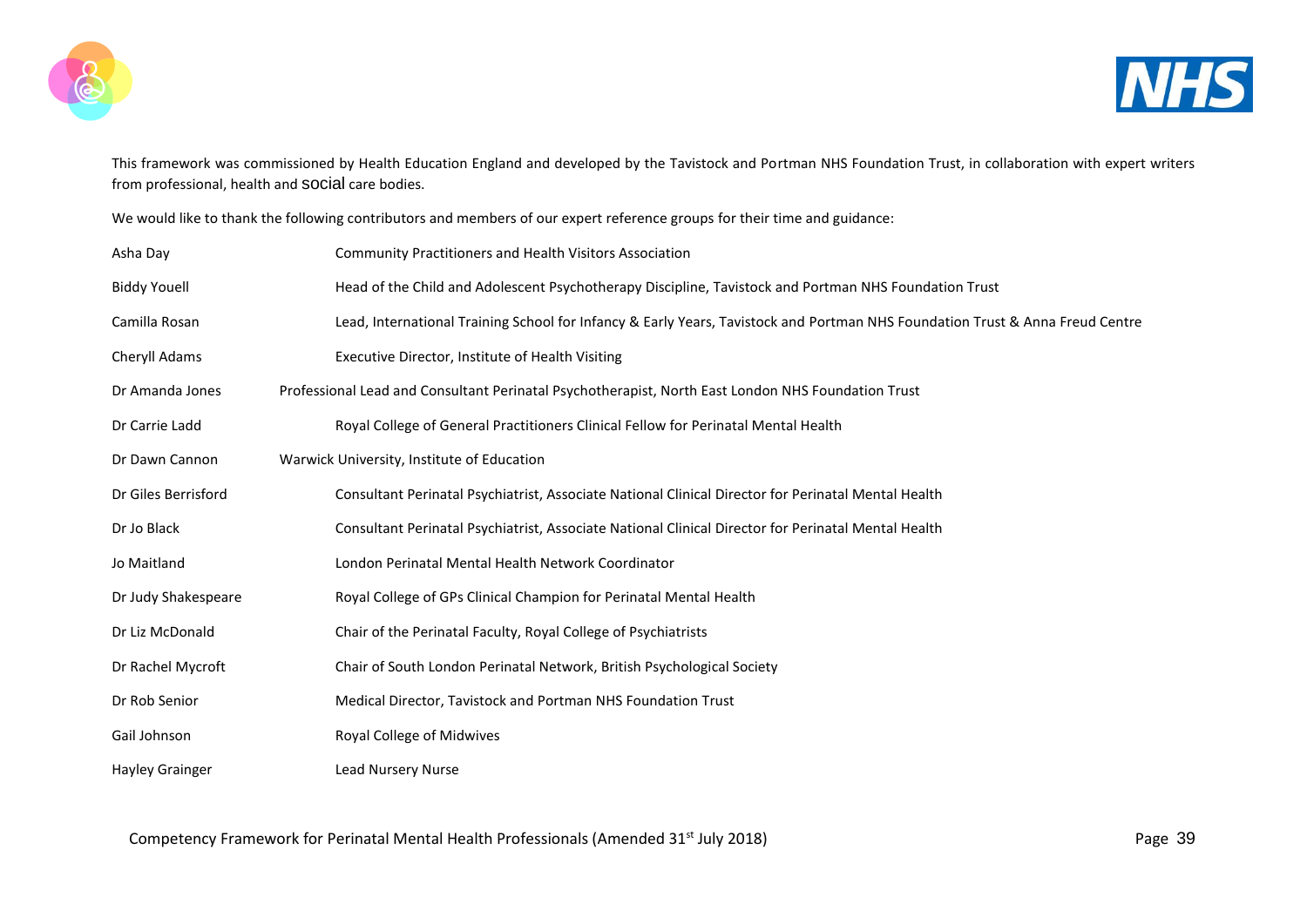



| <b>Jill Demilew</b>       | <b>Consultant Midwife</b>                                                                 |
|---------------------------|-------------------------------------------------------------------------------------------|
| Jill Domoney              | Perinatal Clinical Psychologist                                                           |
| Karen Stansfield          | Head of Department, Education and Quality, Institute of Health Visiting                   |
| Karen Tanner              | Associate Dean, Tavistock and Portman NHS Foundation Trust                                |
| Katrina Ashton            | Specialist Midwife Antenatal and Postnatal Mental Health, Medway Maritime Hospital        |
| Laura Marshall            | <b>Health Education England</b>                                                           |
| Lily Makurah              | Deputy National Lead, Mental Health and Wellbeing                                         |
| Lis Jones                 | Director of Nursing, Tavistock and Portman NHS Foundation Trust                           |
| Louise Page               | Specialist Obstetrician                                                                   |
| Melita Walker             | Institute of Health Visiting                                                              |
| Paul Jenkins              | Chief Executive, Tavistock and Portman NHS Foundation Trust                               |
| Phillip Birch             | Psychological Therapies Development Unit, Tavistock and Portman NHS Foundation Trust      |
| Prof Chantal Simon        | University of Warwick                                                                     |
| Prof Lesley Regan         | Vice-President, Royal College of Obstetricians and Gynaecologists                         |
| <b>Prof Pauline Slade</b> | Institute of Psychological Health, Liverpool University                                   |
| Raja Gangopadhay          | Specialist Obstetrician                                                                   |
|                           | Rebecca Burgess-Dawson National Clinical Lead for Mental Health, Health Education England |
| Sara Rance                | Specialist Psychotherapist                                                                |
| Sarah Fox                 | <b>Royal College of Midwives</b>                                                          |

Competency Framework for Perinatal Mental Health Professionals (Amended 31<sup>st</sup> July 2018) **Page 10** Page 40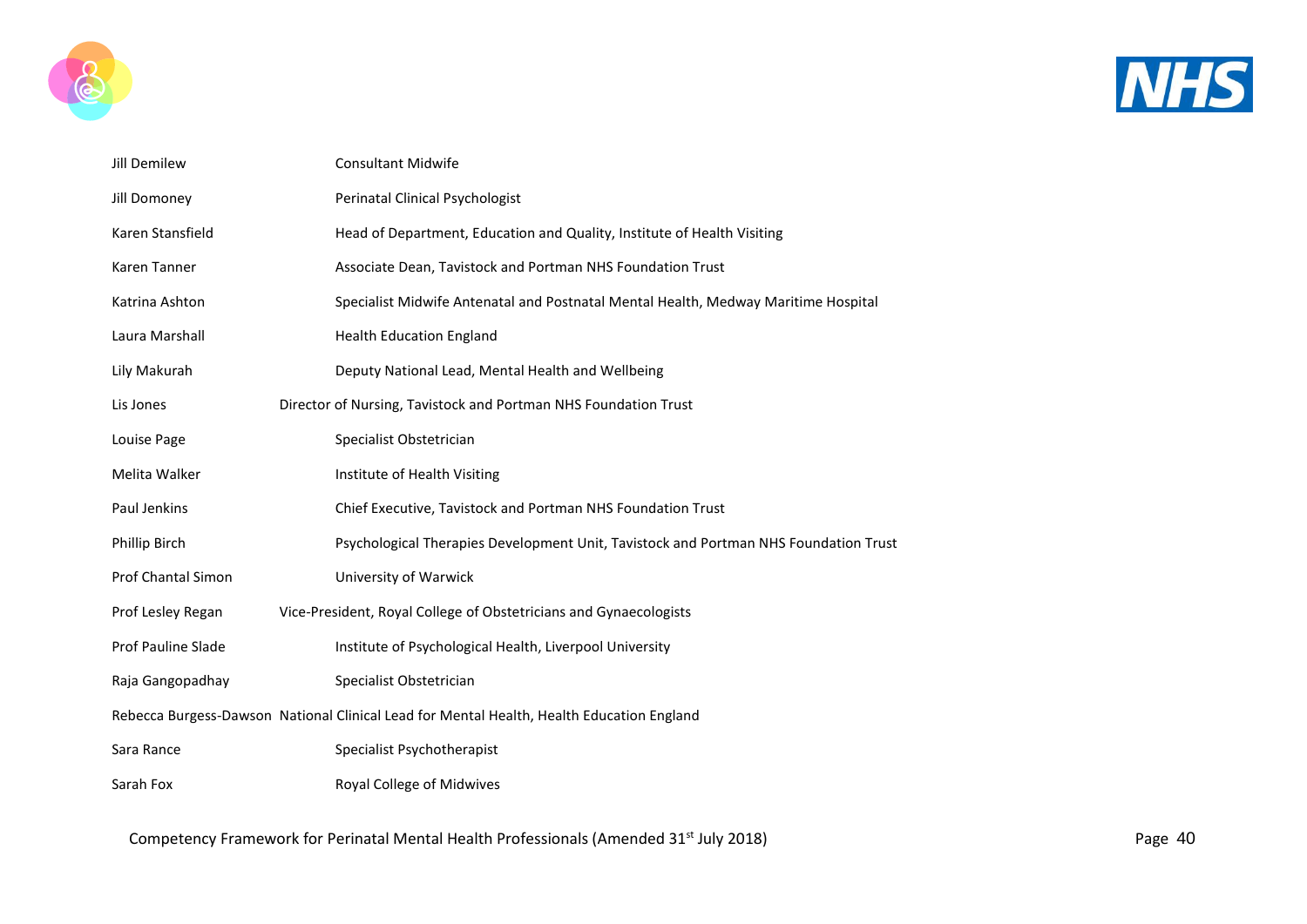



Sue Hatton **Health Education England** 

Victoria Buyer Commercial Engagement and Development Unit, Tavistock and Portman NHS Foundation Trust